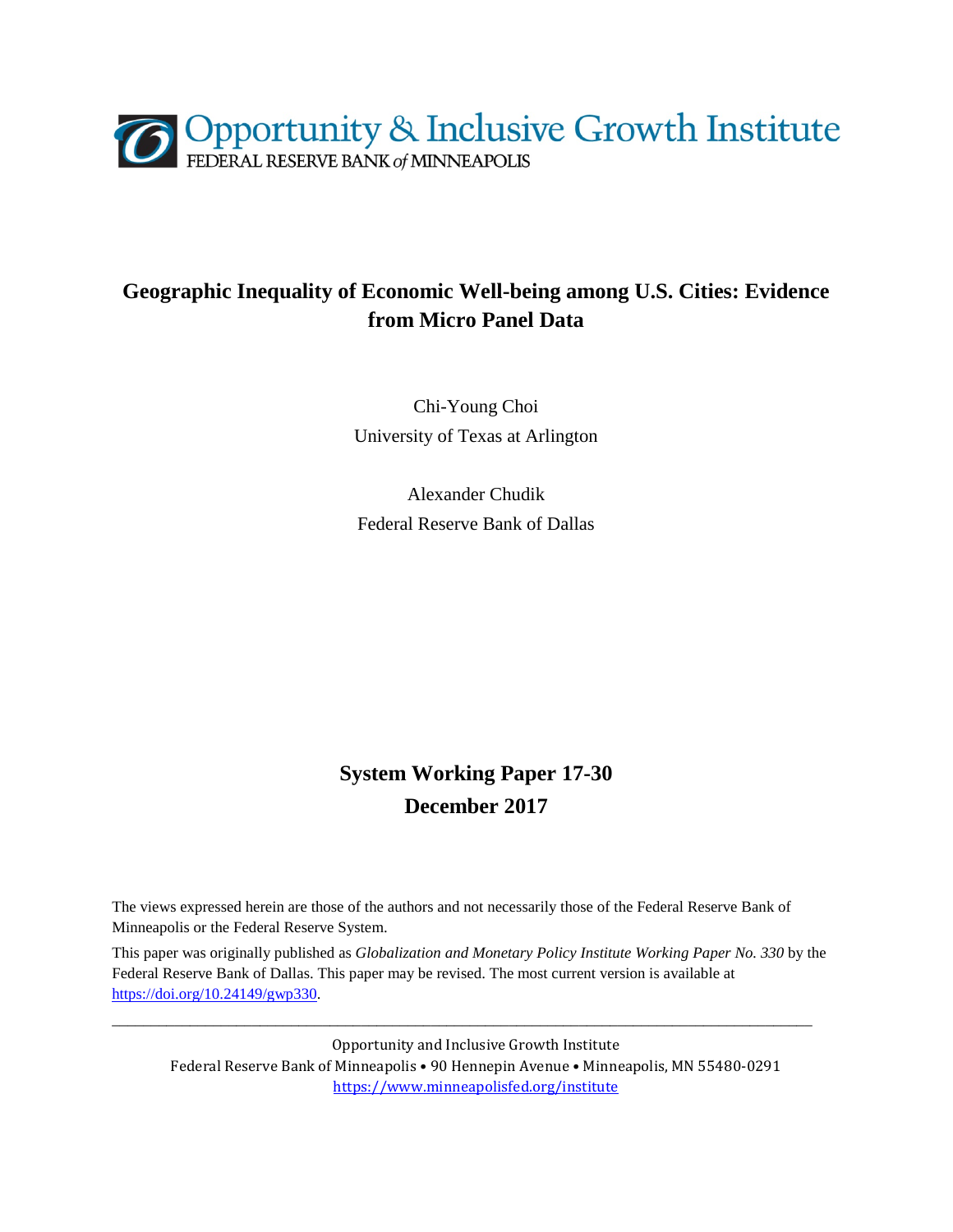## Geographic Inequality of Economic Well-being among U.S. Cities: Evidence from Micro Panel Data

Chi-Young Choi University of Texas at Arlington

Alexander Chudik Federal Reserve Bank of Dallas

October 31, 2017

#### Abstract

We analyze the geographic inequality of economic well-being among U.S. cities by utilizing a novel measure of quantity based product-level economic well-being, i.e., the number of goods and services that can be purchased by consumers with an average city wage. We find a considerable cross-city dispersion in the economic well-being and the geographic dispersion has been on the steady rise since the mid-1990s for most goods and services under study. Strong geographic correlations exist in the local economic well-being and our empirical analysis based on a Global VAR (GVAR) model suggests that national shocks are an important source behind it. On average, about 30- 35% of the variance of local well-being is explained by common national shocks, but the impact of common national shocks varies considerably across products, albeit to a lesser extent across cities. Nationwide unemployment shock, for example, has a stronger effect in the products whose prices are adjusted more frequently and in the cities that have a larger fraction of high-skill workers. Taken together, our results indicate that the geographic inequality of economic well-being observed in the U.S. has proceeded over time mainly through the products with more flexible price adjustments and in the cities with higher concentration of skilled workers.

Keywords: Economic well-being, Geographic inequality, U.S. cities, Unemployment shock, GVAR model, Price flexibility.

JEL Classification Numbers: E21, E31, R12, R31

Corresponding author. E-mail: cychoi@uta.edu. We are grateful for helpful comments to the participants at 2017 Asian Meeting of Econometric Society (AMES) in Hong Kong, the 2017 Midwest Econometrics Group (MEG) Meeting at Texas A&M University, and the 2017 Conference on Health and Development at Academia Sinica in Taiwan. The views expressed in this paper are those of the authors and do not necessarily reflect the position of the Federal Reserve Bank of Dallas or the Federal Reserve System. We also have no relevant or material financial interests that relate to the research. Any errors or omissions are the responsibility of the authors.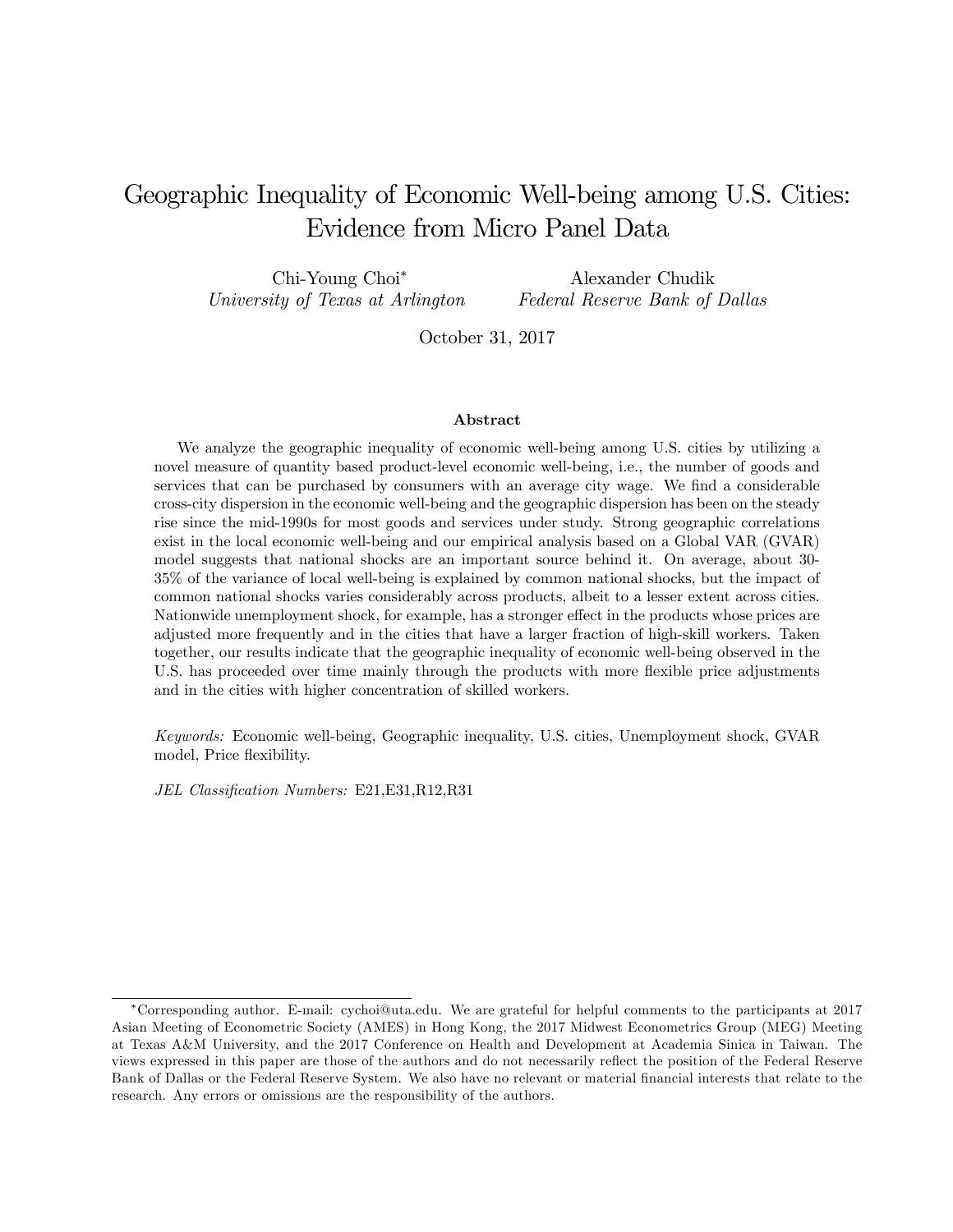### 1 Introduction

Over the past few decades, income inequality in the U.S. has received a great deal of interest and inquiry from both researchers and policymakers. While there is voluminous research on the topic (e.g., Acemoglu, 2002; Attanasio et al., 2012; Autor et al., 2008; Iacoviello, 2008; Piketty and Saez, 2003; Piketty et al., forthcoming; to cite a few), insufficient attention has been paid to the issue on the geographic dimension. Previous literature attributes the surge in income inequality at the national level to several factors, including the skill-biased technology progress, the impact of globalization and international trade, and the change in the labor market institutions such as unionization and minimum wage. In light of the non-negligible differences in the regional economic environments and heterogeneous regional shocks (e.g, Beraja et al., 2017, Carlino and DeFina, 1998; Hurst et al., 2016; Yoon, 2017), it is likely that these factors have exerted different effects on regional economies, as evidenced by the widening gap in income and wages across U.S. cities (e.g., Hsieh and Moretti, 2015; Moretti, 2013; Peri et al. 2015). For instance, localized skill-biased technological progress is known to have taken place predominantly in the so-called information-economy cities like San Francisco and Boston that have experienced faster income growth than the national average. Beraja et al. (2017) also claim that the Fedís expansionary monetary policy during the recent Great Recession has widened the disparities among regions in the United States. Since economic welfare is typically defined over consumption goods rather than income, however, it remains unclear whether this spatial inequality of incomes or wages has actually translated into an uneven geographic distribution of economic well-being. If cities with systematically higher income levels have higher consumer prices as often postulated in popular theoretical models (e.g., the basic Rosen-Roback model), the geographic inequality in economic well-being may not be as serious as it looks because high income levels are offset by high cost of living. Yet, in the dearth of an appropriate measurement for the cost of living across space, little is known about the magnitude and evolution of geographic dispersion of regional economic well-being. Moreover, far less is understood about the channels through which nominal income differences are transmitted to the regional disparities in economic well-being.

The current study aims at filling this void by addressing several important questions regarding the geographic inequality of economic well-being: (i) how widely economic well-being is dispersed among U.S. cities; (ii) how the geographic disparities have evolved over time; and (iii) what factors account for the fluctuations and evolution of the geographic disparities. While most previous studies in this direction look at cross-sectional patterns of inequality, our study focuses on the dynamic behavior of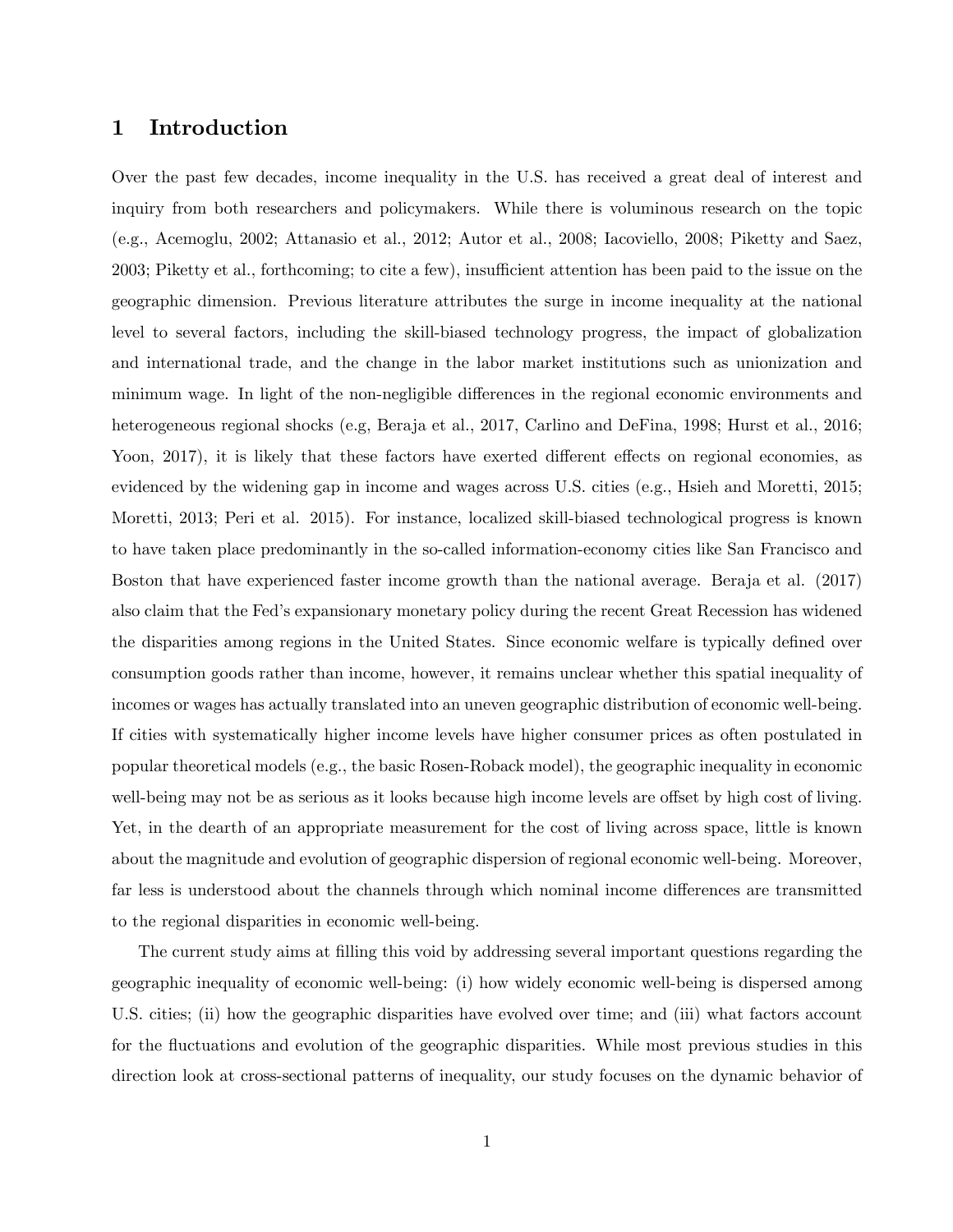the inequality across U.S. metro areas over time. Temporal variations of the geographic disparities are expected to provide potentially useful intuition in understanding the key issues at hand. Answering these questions, however, is by nature challenging in the lack of an appropriate measure of economic well-being across locations over time. To deal with this issue, we construct a novel measure of productlevel economic well-being by utilizing a quarterly retail price dataset from the American Chamber of Commerce Researchers Association (ACCRA) for a variety of goods and services purchased by consumers in the United States. Specifically, our *quantity based measure* of economic well-being is computed by dividing city-level wages by retail prices of individual consumer products. This captures the number of product units that can be purchased with an average wage in each city. As the longest available dataset of absolute consumer prices for individual goods and services, the ACCRA dataset is well suited for the purpose of this study thanks to the homogeneity of products across locations. Since the underlying observations are collected consistently, by a single organization, from a survey of consumers with a specific income level (the mid-level managers), the ACCRA data also helps alleviate the issue of 'non-homotheticity' of consumers. As highlighted by Handbury  $(2012)$ , cross-city price indexes vary widely across income groups and using homothetic cost-of-living indexes understates the relative price level across locations once non-homotheticity is allowed for in preferences. Another merit of the ACCRA dataset is that it permits us to implement a panel data analysis in which we can identify the location and product specific factors that are conducive to the geographic dispersion of local economic well-being. Specifically, our city-level well-being measures are regressed onto a set of location-specific explanatory variables, including local labor market conditions and housing prices, within the framework of Global VAR (GVAR) model originally proposed by Pesaran et al. (2004). This approach allows us to track the dynamic impacts of both national and local idiosyncratic shocks of explanatory variables, providing additional insight into the dynamic evolution of geographic dispersion of economic well-being and the underlying factors ináuencing the evolution.

This study is not the Örst to look into the regional economic well-being inequality in the United States. There is now a growing literature on the regional income or wage differences in the U.S. (e.g., Albouy, 2016; Diamond, 2016; Moretti, 2013, to cite a few). But, most of these studies are directed to study the issue at cross-sectional variations with no explicit consideration on the cost-of-living differences across locations. Failure to correct for local prices is likely to misguide subnational income inequality as often pointed out in the literature. Indeed, it has long been recognized that a salient feature of the cost-of-living in the U.S. is the considerable dispersion across locations with highly heterogeneous dynamics of regional prices (e.g., Choi and Wang, 2015). Some notable exceptions in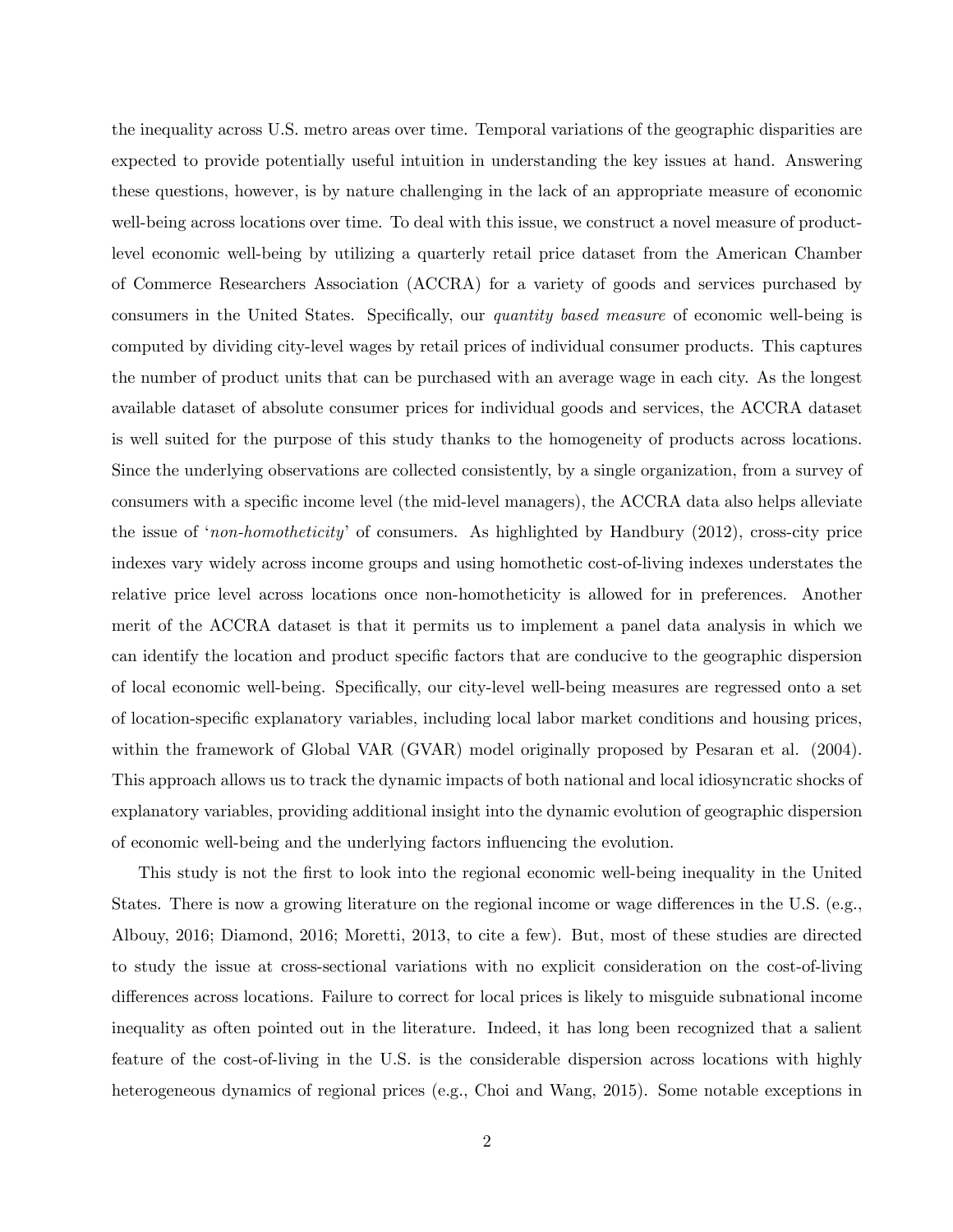this regard include the recent work by Beraja et al. (2014), Handbury (2012), and Handbury and Weinstein (2015) who used micro price datasets (e.g., Nielsen's Database) to construct local or statelevel price indices. Their analyses, however, focus on the regional differences of the cost-of-living per se without extending it to the context of well-being inequality or looking at their dynamic behavior over time.

We find a significant geographic dispersion in the local economic well-being among the U.S. cities, although the size of the geographic dispersion differs vastly across products. For example, the ratio of the most affordable city (where consumers can buy most products with the average wage) relative to the least affordable city (where consumers can buy least products with the average wage) is in the range of 1.52 and 2.38, implying that consumers in the most affordable city can purchase  $52\%$  to  $138\%$ more goods or services than those in the least affordable city. In light of the homogeneity of products across locations in terms of the brand names and the key features, this size of well-being gap among sub-national economies is surprising and does not run in accordance with the models based on *spatial* equilibrium which predict that utility levels are equalized across cities within a national border. The large and persistent cross-city welfare disparities found in our data, however, squares well with the more recent findings in the literature (e.g., Kennan and Walker, 2011; Yoon, 2017). We further find that the geographic disparities in economic well-being do not attenuate over time. This can be seen from Figure 1, which plots the evolution of the average economic well-being in the three most affluent cities (dotted line) and that in the least affluent cities (solid line) for each product. There is no sign of convergence over time between the two groups in all products considered. This Önding is reinforced by Figure 2, which exhibits the cross-city coefficient of variation (CV) of economic well-being for U.S. cities over the sample period. The geographical dispersion of well-being has been on the rise since the mid-1990s for the entire products (ALL) as well as for three sub-groups: nondurables (ND), durables (D), and services (S).

Our regression analysis based on the GVAR models sheds some light on the transmission channels through which shocks ináuence the cross-city dispersion of economic well-being. National shocks play a nontrivial role in the variations of local economic well-being in most products under study. Interestingly, the importance of national shocks is meaningfully associated with the degree of price flexibility such that the economic well-being is more responsive to national shocks in the products whose prices are adjusted more frequently. Take the cumulative effect of unemployment shock for example, we uncover that economic well-being in the U.S. cities is more responsive to nationwide shocks than to local idiosyncratic shocks of labor market. In the vast majority of products, a surprise increase in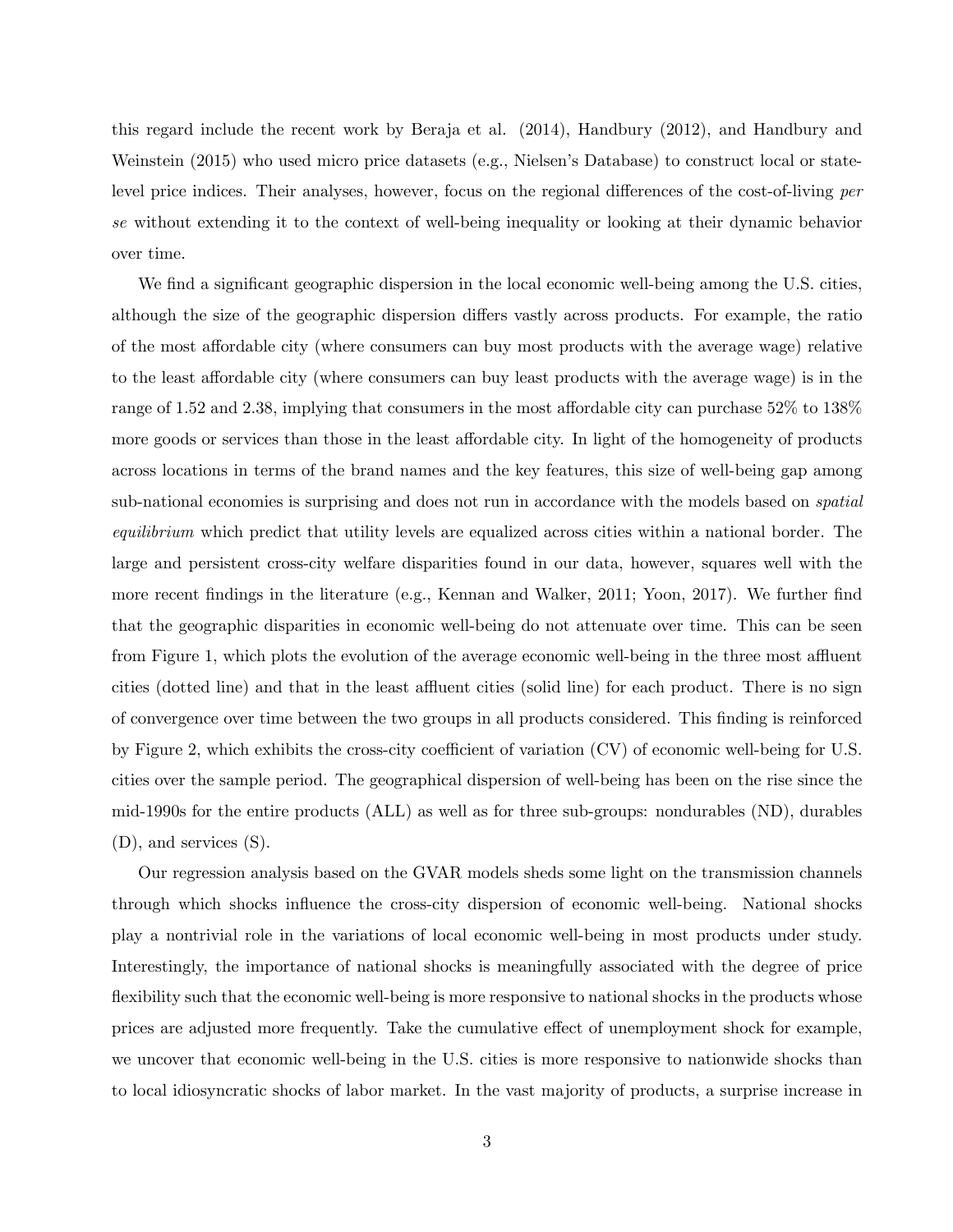the national unemployment rate hampers local economic well-being by reducing the number of goods and services available for city-level wages, which is consistent with wide-held belief. By contrast, in some other products whose prices are typically adjusted more frequently, the economic well-being actually improves rather than deteriorates after a national shock in unemployment. At the city level, we find moderate but intriguing evidence that economic well-being is more responsive to a national unemployment shock in the cities with greater portion of high-skill workers holding at least bachelor's degree. This lends credence to the view that skill-biased geographic sorting may have contributed to the growing disparities of economic well-being among U.S. cities.

We further find that the effect of nationwide unemployment shock on the geographic dispersion of well-being is asymmetrical. While the well-being of U.S. cities is geographically more dispersed after an increase in national unemployment rates, no significant change was found in the well-being dispersion when national unemployment rates fall. This result points to the possibility that the geographic dispersion of economic well-being in the U.S. might have been accelerated during the recent Global Financial Crisis when the national unemployment rate increased rapidly. We notice that the rise in the dispersion of well-being after a national unemployment shock occurred primarily in the products whose prices are adjusted more frequently. This stands in sharp contrast to the impact of national housing price changes which took place mainly in the products with sluggish price adjustments.

The remainder of this paper is organized as follows. The next section describes the data employed in the paper and provides a descriptive analysis for our measure of quantity-based economic well-being. We also discuss geographic distribution of economic well-being and its evolution over time. Section 3 lays out the regression analysis based on the GVAR model with the focus on the relative importance of national shocks, in particular unemployment shock, in explaining the volatility of local economic well-being. Here we attempt to parse out potential factors behind the widening geographic disparities of economic well-being among cities in the U.S. Section 4 concludes the paper. The Appendix contains a detailed description of the data and the technical notes on variance decomposition.

#### 2 Data and diagnostic analysis

#### 2.1 The data

We construct a quantity based measure city-level economic well-being using micro-level data from two sources: (i) quarterly retail price data for selected U.S. cities from the American Chamber of Commerce Researchers Association (ACCRA); and (ii) city-level quarterly wage and unemployment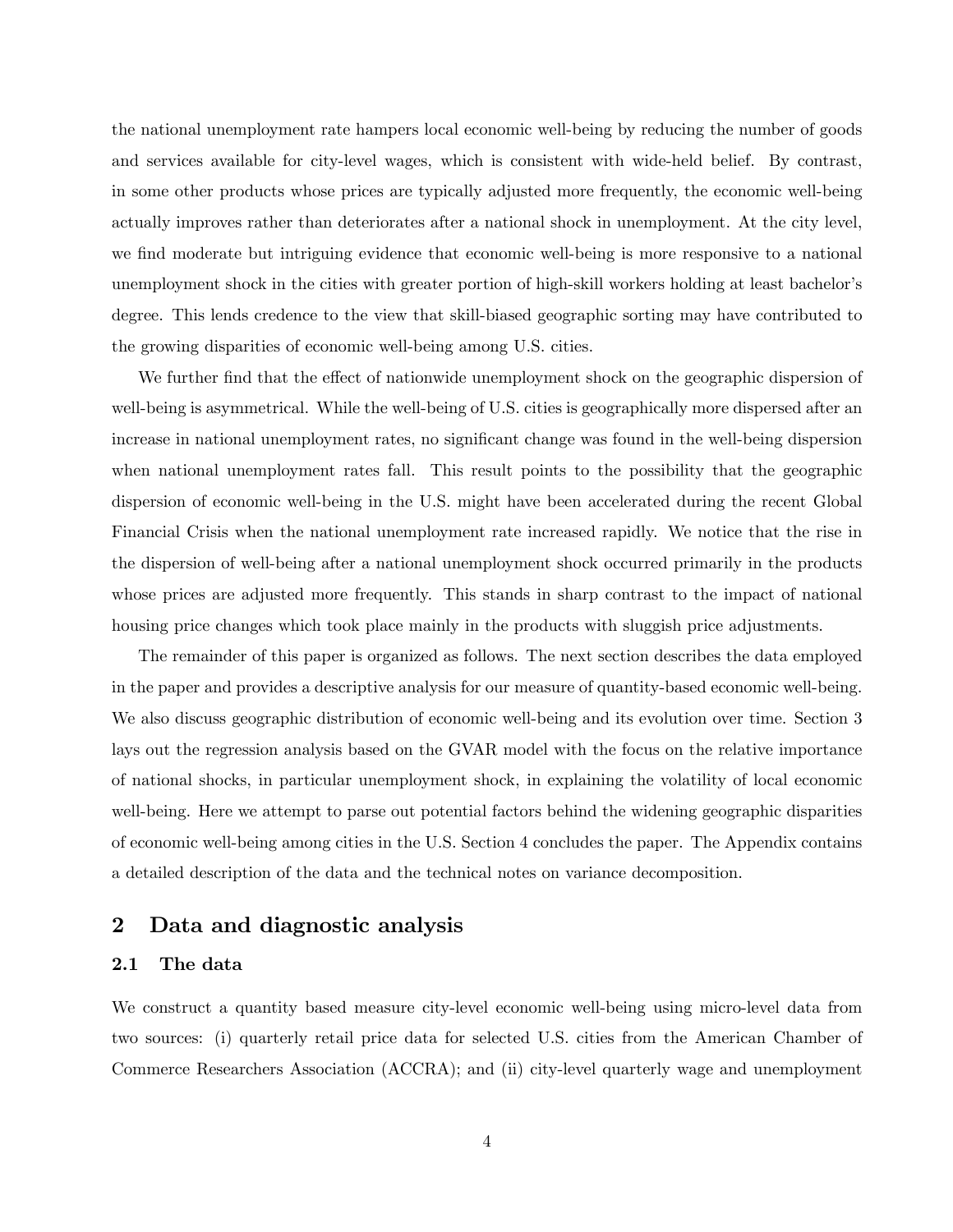rate data from the Bureau of Labor Statistics (BLS).

The panel dataset for individual retail prices comes from the ACCRA's quarterly retail price survey publication, Cost of Living Index, which has a broad coverage of consumer products for both goods and services. Prices in this dataset are quoted inclusive of all sales taxes levied on the products by state, county, and municipal governments. The choice of cities and products was governed by the requirement of having continuous data observations since 1990. Consequently, a balanced panel of prices for 43 products in 41 cities is obtained, resulting in the total number of time series of 1,753. The sample covers a relatively long time span, 1990.Q1 to 2015.Q4, which is crucial for tracing out the dynamic behavior of geographic well-being distribution over time. Details about the data are provided in tabular form in Appendix A. Summary descriptions of these price data are reported in Table A.1 along with the city-level information listed in Table A.2.

As already noted, product homogeneity is a remarkable feature of our price data in the comparison of economic well-being across different locations. The survey prices are absolute prices for specific goods and services collected in a consistent manner by a single agency and thus refer to almost the same product at different locations. The definition of products is very specific and includes the brand name, weight, model, and other identifying information, such as *Steak* (one pound, USDA Choice), Soft Drink (two liters, Coca Cola), Gasoline (one gallon, regular unleaded), and Beauty Salon (woman's shampoo, trim, and blow dry).<sup>1</sup> Recall that our price dataset is also robust to the non-homotheticity issue because the underlying observations are collected from a particular group of consumers (mid-level managers) at different locations.

Following the convention in the literature, we consider explanatory variables for the regression analysis that may influence local economic well-being. Although theory offers a long list of factors that might explain cross-city differences in the economic well-being, city-level unemployment rates and house prices stand out as they are closely related to both consumer prices and wages that constitute local economic well-being (e.g., Case and Shiller, 2003). The data on city-level unemployment rates is the seasonally adjusted quarterly observations, which are collected from the BLS's Local Area Unemployment Statistics (LAUS) program (https://www.bls.gov/lau/). We take the data on city-level wages from the Quarterly Census of Employment and Wages (QCEW) dataset of the U.S. Bureau of Labor Statistics (https://www.bls.gov/cew/). Compiled from all establishments reporting to the Unemployment Insurance (UI) program, the QCEW data are released by state governments for each

<sup>&</sup>lt;sup>1</sup>That said, it is still possible that some products in our dataset may not be exactly identical across cities as there is no specific information on brand names.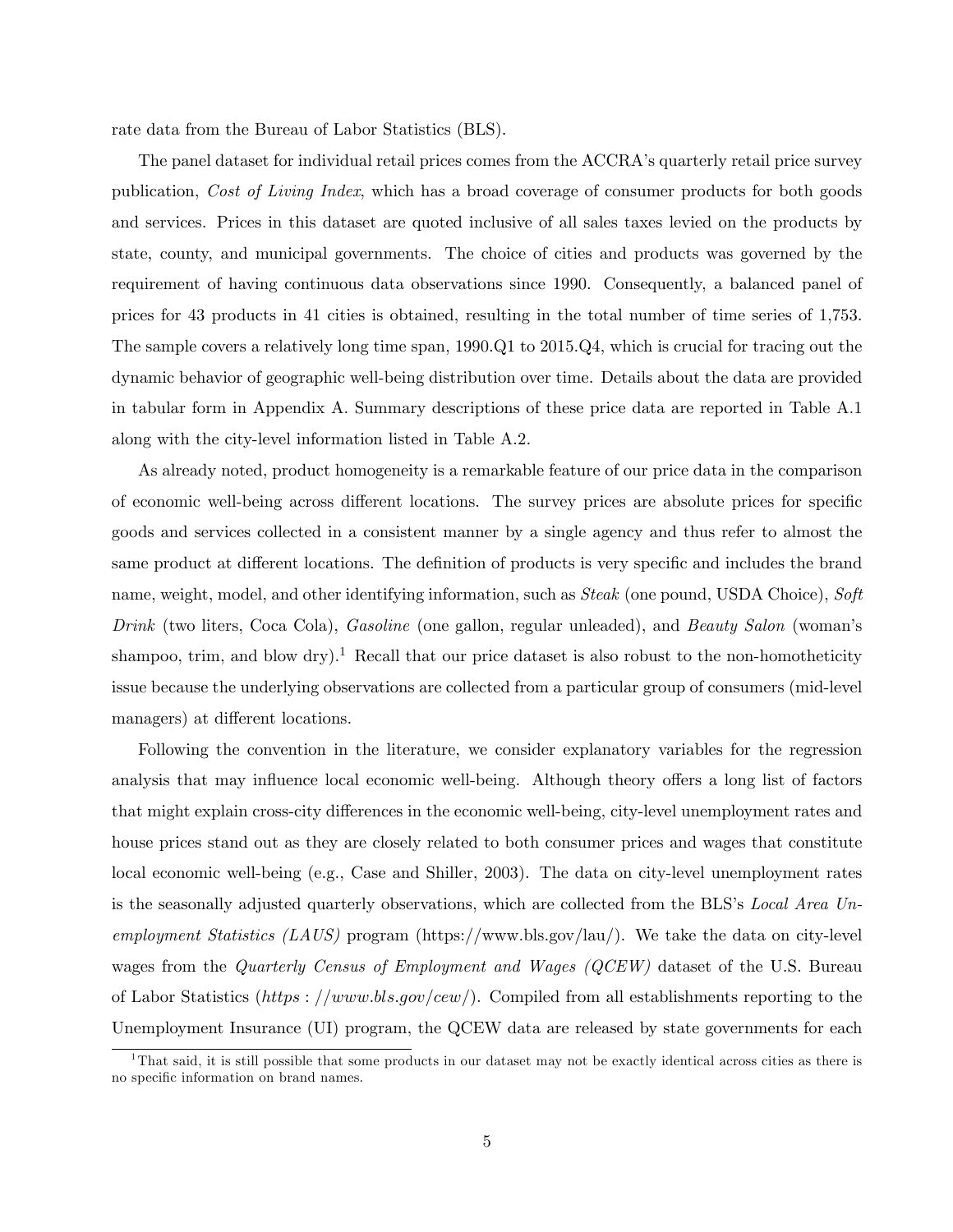quarter and are known to be the longest and most temporally granular panel of wage data.

We also consider local house prices as another control variable for local economic welfare. The house price data are obtained from the ACCRA dataset as well. As a leading indicator for real economic activity as well as inflation (e.g., Stock and Watson  $2003$ ), house prices are known to have significant direct and indirect effects on economic well-being, not just because they tend to move in line with changes in income, but also because spatial dispersion of house prices could lead to differences in cost of living across locations (e.g, Hsieh and Moretti 2015, Strobel and Vavra 2015). It is often documented in the literature that differences in incomes across locations have been increasingly capitalized into house prices and thus patterns of consumer prices and house prices suggest a considerable relationship between the two over time and space (e.g., Gyourko et al., 2013; Moretti, 2013; Van Nieuwerburgh and Weill,  $2010$ ).<sup>2</sup>

We further consider several city characteristics that may affect local economic well-being, such as the ratio of high-skilled workers, city size measured by average population, and the average income level. These data are downloaded from the BEA website (https://www.bea.gov/). The fraction of skilled workers is considered because skill-level is known to be an important driving force behind arealevel productivity, income and hence economic well-being. Given the emphasis conventionally placed on human capital as a determinant of city productivity and prosperity, it is likely that the share of highskilled workers is a relevant factor for cross-city differences in the economic well-being. Furthermore, it is broadly agreed that the cities with higher share of college graduates not only experienced larger increases in wages, but also had larger increases in amenities. The skill-level of cities is measured by the proportion of city residents over 25 years old with at least a bachelor's degree.

#### 2.2 Diagnostic analysis and cross-sectional dependence

Table 1 reports the summary statistics of period average city-level economic well-being by products. Entries in the table denote the units of consumer products that can be purchased by a daily wage rate, except for 'Apartment rent' (using monthly wage). The first three columns present the crosscity mean, minimum and maximum values of the quantity-based economic well-being measure. Take ëSteakí for example, the mean value of 13.09 implies that consumers in the 41 U.S. cities on average could buy about 13 pounds of USDA Choice-grade steak beef with daily wage. Depending on where

<sup>&</sup>lt;sup>2</sup>Nieuwerburgh and Weill (2010) find that house prices compensate for cross-sectional productivity differences reflected in the dispersion of wages. In a similar spirit, Moretti (2013) shows that local prices are highly ináuenced by local house prices. By contrast, Gyourko et al. (2013) maintain that a change in the house price induces a change in the local income distribution.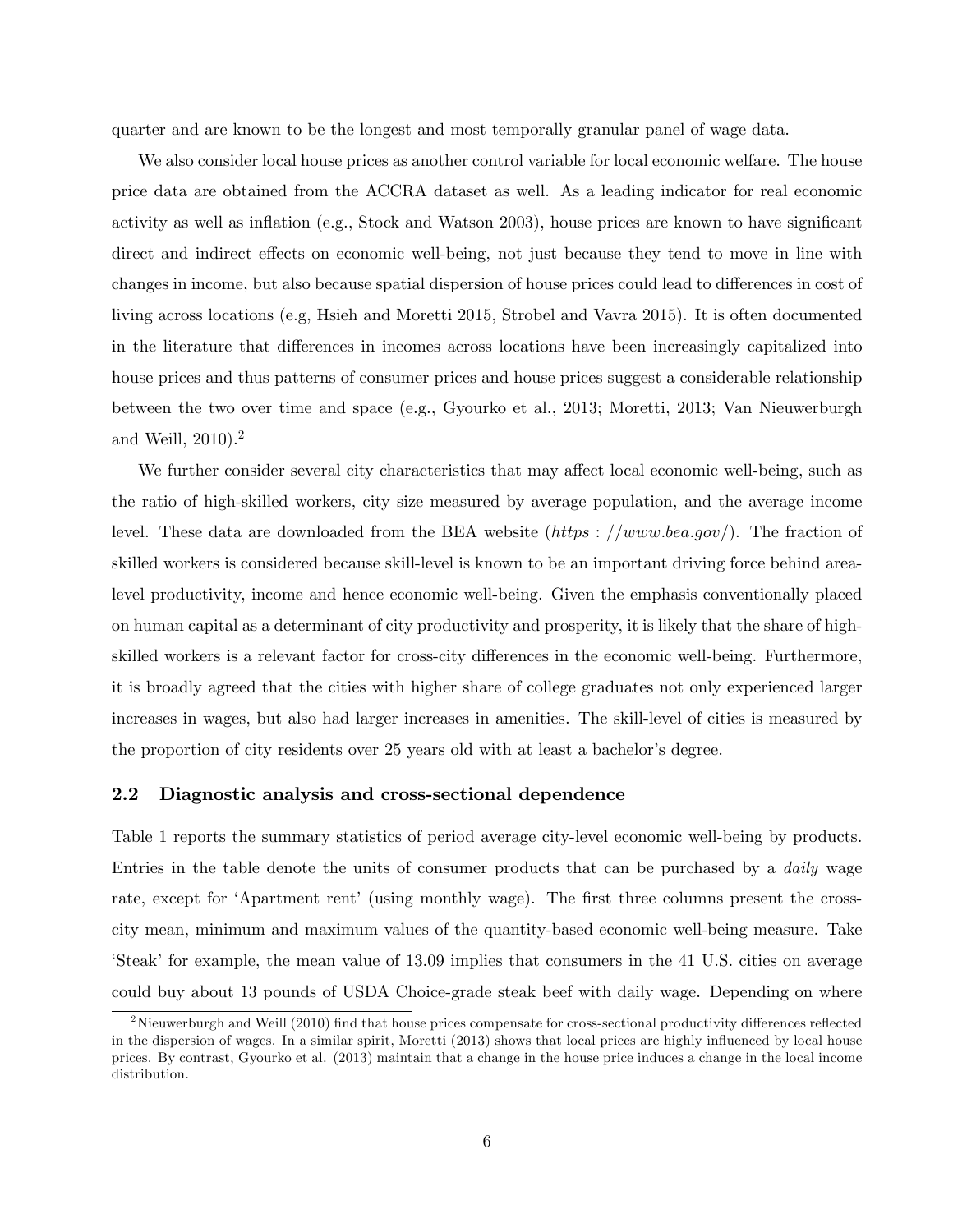they live, however, the purchasing power of daily wages varies substantially from just over 10 pounds in the least affordable city to more than 18 pounds in the most affordable city. That is, consumers living in the most affordable city have almost 80 percent more purchasing power on steak beef than those in the least affordable city. A similarly large intercity gap is noticed in other products. As shown in the fourth column of the table, the 'ratio' of purchasing power of wage between the most affordable city to the least affordable city ranges from  $1.52$  for 'Movie ticket' to  $2.38$  for 'Appliance repairí. This size of purchasing power gaps among subnational economies is hardly attuned to the convergence of well-being across locations. Since the ratio is quite large for some products that are conventionally categorized as tradables like 'Bread', while it is relatively small for some nontradable products like ëAuto maintenanceí, tradeability of product may not serve as a satisfactory explanation for the significant cross-product heterogeneity in the economic well-being. This argument can be readily supported by looking at the cross-sectional coefficient of variation  $(CV)$ , a scale-neutral measure of dispersion, presented in the last column of the table. The cross-city dispersion of economic wellbeing differs considerably across products. Some products like 'Movies' and 'Gas' have relatively small CVs, indicating that economic well-being is not much geographically dispersed in those products, while CVs of other products such as Newspaper and Potato are quite large. Again, there seems to be no clear indication that the cross-product difference in CV is meaningfully associated with the conventional product classification based on the tradeability.

Spatial relationships among subnational economies usually arise from geographic interactions of one city to another in the form of spillover of shocks or mobility of production factors. In the presence of factor mobility, for instance, spatial interdependence across cities may be prompted by interactions among cities when economic agents migrate from one region to another region in search of higher economic well-being. Alternatively, the geographic interdependence of economic well-being can arise from firms' exercising price discriminations across cities with different cost of living (e.g., Ngene et al. 2016). As pointed out by Vega and Elhorst (2016), regional economic activities like unemployment rates tend to be strongly correlated across space, parallel to the nation-wide economic conditions. In this context, it is instructive to explore the pattern of geographic interdependences of economic well-being across cities by looking at its comovements over time. The literature (e.g., Chudik et al. 2011, Pesaran and Tosetti 2011, Bailey et al. 2016a) emphasizes the distinction between strong crosssectional dependence (CSD) that is often modeled by a factor model with strong factor loadings and weak dependence that is compatible with conventional spatial models in the literature. Since most panel datasets are subject to a combination of strong and weak CSDs, a methodology that is capable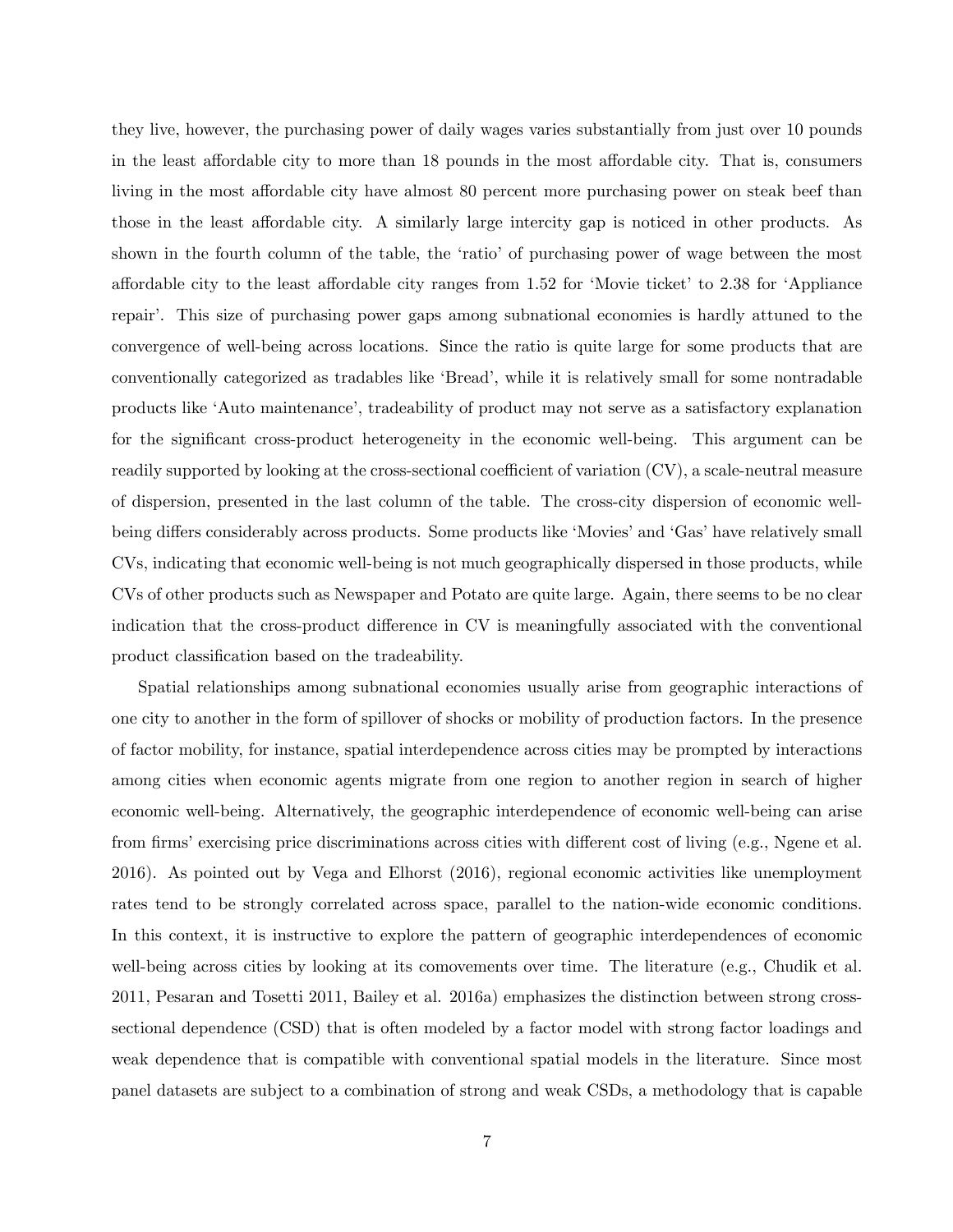of identifying and dealing with both forms of CSD is needed.

To measure cross-sectional dependence of local economic well-being, we employ several popular approaches: (i) average pair-wise correlation measure constructed by  $\hat{\rho} = 2N^{-1}(N-1)^{-1} \sum_{i=1}^{N} \sum_{j=i+1}^{N} \hat{\rho}_{ij}$ where  $\hat{\rho}_{ij}$  denotes a pair-wise sample correlation between cities i and j; (ii) the cross-sectional dependence test developed by Pesaran (2004) defined by  $CD = TN(N - 1)\hat{p}/2 \stackrel{d}{\rightarrow} N(0, 1)$ ; and (iii) the exponent of CSD  $(\hat{\alpha})$  proposed by Bailey et al. (2016b) which can be used to distinguish between the strong and weak CSDs.<sup>3</sup> Table 2 presents the summary statistics of the spatial correlation of economic well-being for each product. As presented in the left-hand panel of Table 2, there is a significant comovement and interdependence of economic well-being among U.S. cities in all products considered. The average pair-wise correlation  $(\hat{\rho})$  is positive for all products, with the wide range of 0.074 (Tennis Balls') and 0.891 ('Gasoline'). Again, the cross-product variations in the spatial correlation do not seem to support the conventional categorizations of products based on tradeability. The Pesaran's CD-test statistic is also consistently larger than the critical value of  $1.96$  at the  $5\%$  significance level for all products, suggesting that the local economic well-being is highly correlated across cities. To test whether the nature of the observed cross-sectional dependence is weak or strong, the exponent  $\alpha$ -test of Bailey et al. (2016b) is also applied. This test statistic can take values on the interval 0 to 1;  $\alpha \leq 0.5$  points to weak CSD and  $\alpha = 1$  to strong CSD (see Bailey et al., 2016a, p.254). Given that the estimates of the exponent of CSD  $(\hat{\alpha})$  are consistently above 0.8 for all products and the null of  $\alpha = 1$  cannot be rejected for most products, we conclude that the spatial correlation in the economic well-being among U.S. cities is strong for the vast majority of products.

The strong cross-city comovement of economic well-being is likely driven by the factors common to various locations, such as the nationwide shocks or business cycle. Although it has been generally viewed that fully synchronized cycles are not the feature of regional business cycles in the U.S. due to heterogeneous regional shocks or differences in economic and non-economic environments, regional business cycles in the U.S. tend to take a similar profile to the national cycle identified by the NBER (e.g., Hamilton and Owyang, 2012; Owyang et al., 2005). The strong intercity dependence observed in the economic well-being could have been driven by this commonality of the regional business cycles or common national shocks. It is therefore important to account for this feature in carrying out econometric analysis.

<sup>&</sup>lt;sup>3</sup>The exponent of cross-sectional dependence  $(\hat{\alpha})$  is defined by s.d. $(\bar{x}_t) = O(N^{\alpha-1})$ , where  $\bar{x}_t$  is the simple cross-section average of the variable  $x_{it}$ .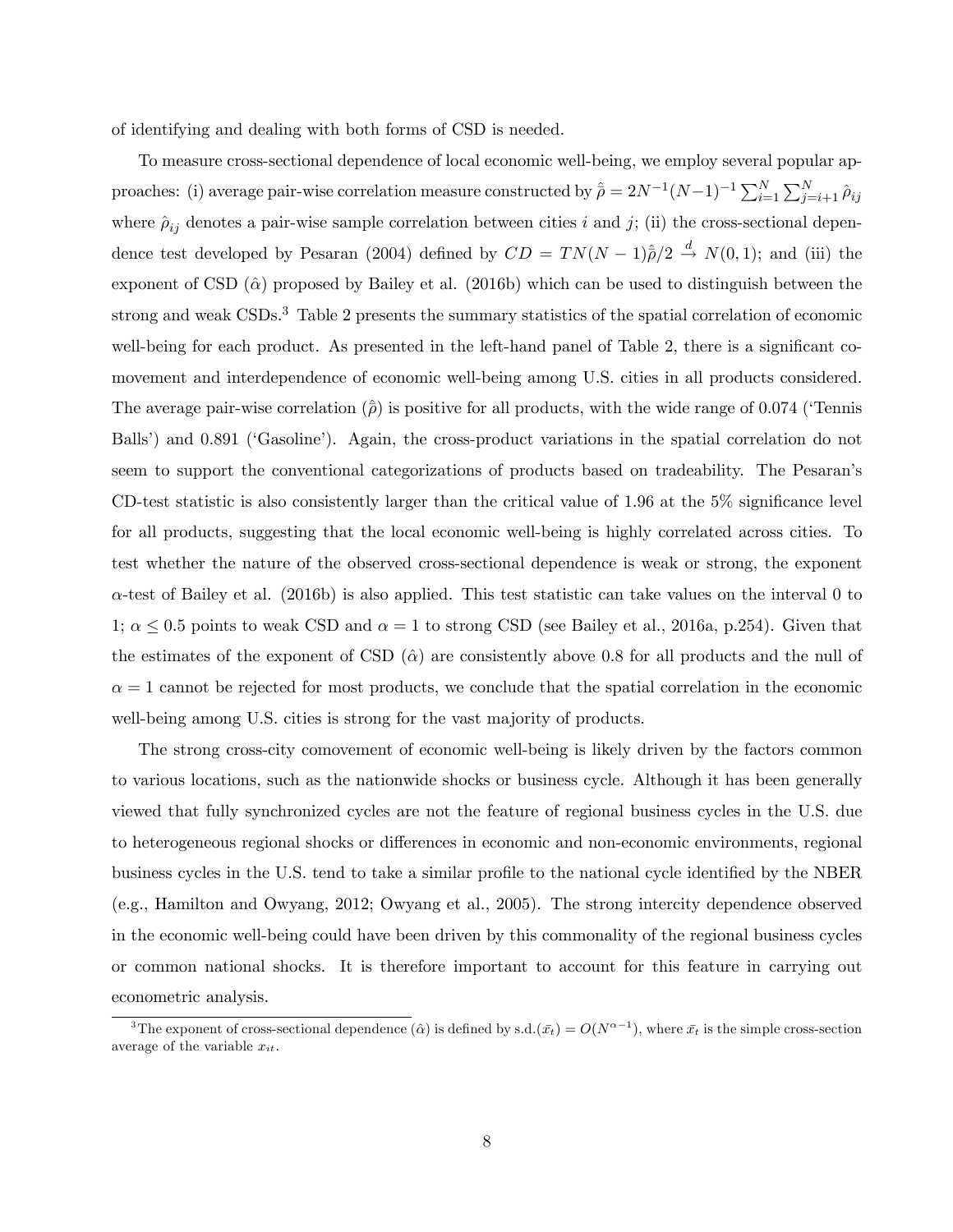### 3 Empirical analysis

Our analysis so far underscores that economic well-being is widely dispersed across cities in the U.S. but with strong comovements, and the geographic dispersion varies substantially across products. What is less known is to what extent they vary and by which factors such variations across products and locations can be explained. To address these questions, in this section we carry out an econometric analysis based on a recent advances in the Global VAR (GVAR) model approach in the literature. Originally introduced by Pesaran et al. (2004) and subsequently extended by numerous contributions, the GVAR approach is particularly suitable for our analysis on several grounds. First, it can account for a rich pattern of dependence across space (cross-section units) and time. Specifically, it accounts for strong CSD found in the data by means of unobserved common factors, as well as weak CSD after conditioning on the unobserved common factors and their lags. Second, the GVAR model allows for a sufficient heterogeneity across cities and products. This is an important feature because there seems to be no strong a priori reason to believe that any of the estimated slope coefficients are homogeneous. As noted by Pesaran and Smith (1995), a false imposition of homogeneity restriction in a dynamic setting will result in inconsistent estimation. Third, the GVAR model permits us to treat all variables as endogenous.<sup>4</sup>

Here our model is closely related to the model estimated in Chudik and Pesaran (2011) for disaggregated consumer prices. In this section, we first describe the GVAR representation of our variables and then compare our approach with other alternative approaches popularly adopted in the empirical literature for studying similar datasets, prior to presenting the estimation results.

#### 3.1 GVAR model of regional well-being

Let us define the following variables:

$$
y_{mit} = \ln\left(\frac{W_{it}}{P_{mit}}\right)
$$
 well-being of product *m* in city *i* at time *t*,  
\n*uri*  
\n
$$
hp_{it} = \ln\left(HP_{it}\right)
$$
house prices (in logs) in city *i* at time *t*,

where  $m = 1, 2, ..., M$ ,  $i = 1, 2, ..., N$ , and  $t = 1, 2, ..., T$ .  $y_{mit}$  represents the economic well-being in terms of product m, in city i, at time t, computed as the log of nominal wage  $(W_{it})$  divided by the price of product m, in city i  $(P_{mit})$ ; ur<sub>it</sub> is the seasonally adjusted unemployment rate in city i, at time t; and hp<sub>it</sub> denotes the log house price for city i at time t. Our sample covers  $M = 43$  consumer products,  $N = 41$  cities and  $T = 104$  quarters spanning 1990.Q1 to 2015.Q4. We refer to the city

<sup>&</sup>lt;sup>4</sup>For a further discussion on the GVAR model, the reader is referred to Chudik and Pesaran (2016).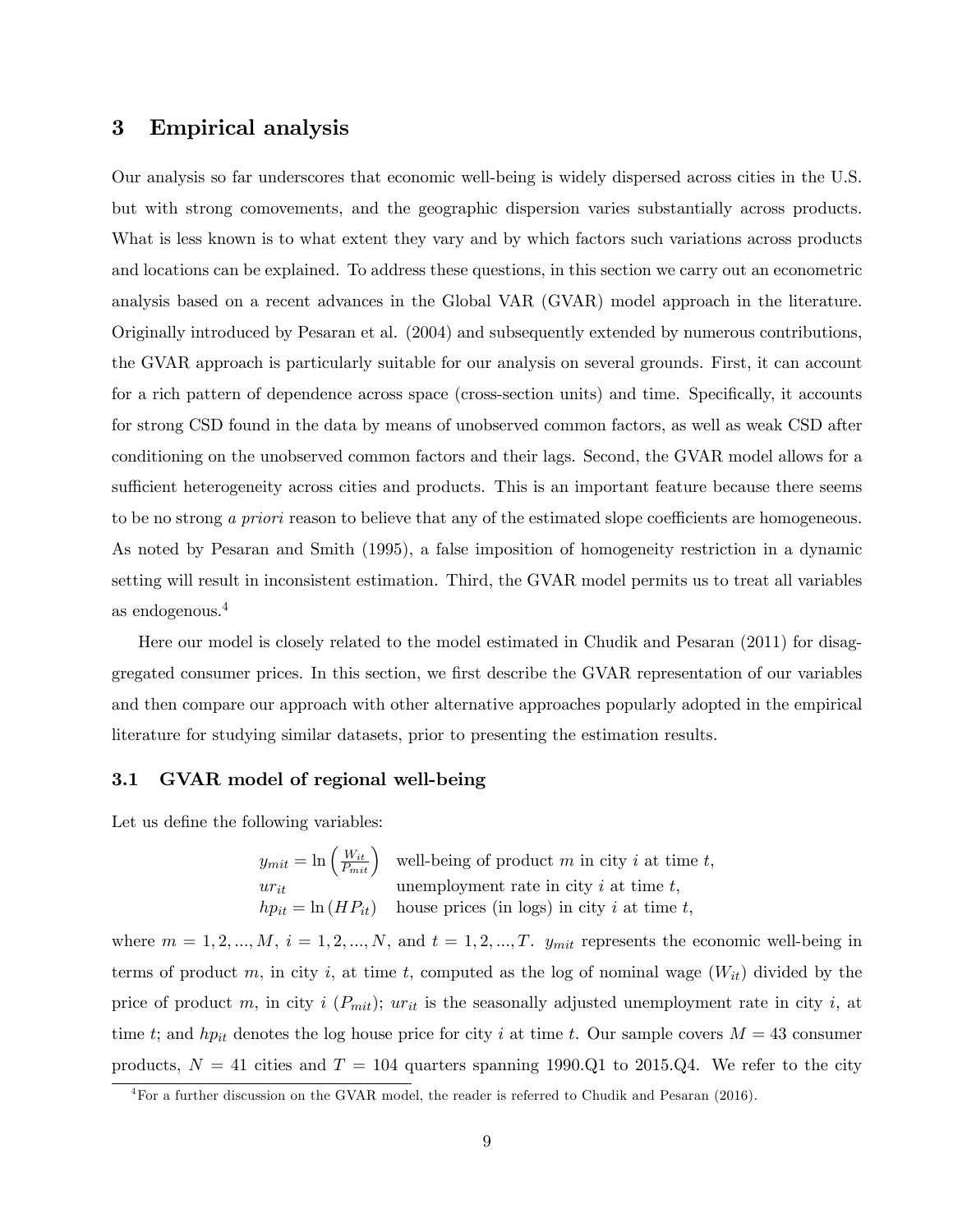dimension as the cross-section dimension, if not specified otherwise. We collect the first differences of these variables in the  $3 \times 1$  vector  $\mathbf{z}_{mit} = (\Delta y_{mit}, \Delta u_{lit}, \Delta h_{lit})'$ . In addition, we define a  $4 \times 1$  vector of national cross-section averages (aggregates)

$$
\mathbf{\bar{z}}_{mt} = \left(\begin{array}{c} \Delta \bar{y}_t \\ N^{-1} \sum_{i=1}^N \mathbf{z}_{mit} \end{array}\right),
$$

featuring the double cross-city and cross-product average of all well-being variables  $(\Delta \bar{y}_t = \frac{1}{N}$  $\frac{1}{NM} \sum_{i=1}^{N} \sum_{m=1}^{M} \Delta y_{mit}$ as well as cross-city averages of  $z_{mit}$ . The vector of granular averages  $\bar{z}_{mt}$  is used to approximate unobserved common factors (if present) as is now common in the literature (e.g., Pesaran, 2006).<sup>5</sup> We also define the local or neighbor averages

$$
\mathbf{z}_{mit}^* = \sum_{j=1}^N w_{ij} \mathbf{z}_{mjt},
$$

where  $\{w_{ij}\}\$ is the local weights defining neighbors and their relative importance. Following standard practice in the literature and in the absence of any other prior knowledge, the weights are constructed based on the geographic contiguity proxied by state membership. The weights satisfy  $w_{ii} = 0$  and are normalized without a loss of generality such that  $\sum_{j=1}^{N} w_{ij} = 1$  for each i. By including temporal lags of  $\mathbf{z}_{mit}^*$ , we allow for local neighborhood effects in the reduced-form VAR representation of the data, as defined by Chudik and Pesaran  $(2011)$ .

Following Chudik and Pesaran (2011), we estimate the following conditional models for each product m separately,

$$
\mathbf{z}_{mit} = \sum_{\ell=1}^p \mathbf{\Phi}_{mi\ell} \mathbf{z}_{mi,t-\ell} + \sum_{\ell=0}^p \mathbf{B}_{mi\ell} \mathbf{\bar{z}}_{mt-\ell} + \sum_{\ell=1}^p \mathbf{\Psi}_{mi\ell} \mathbf{z}_{mi,t-\ell}^* + \mathbf{u}_{mit}, \text{ for } i = 1, 2, ..., N,
$$
 (1)

where  $\Phi_{mil}$  and  $\Psi_{mil}$  are respectively  $3\times 3$  matrices of coefficients,  $\mathbf{B}_{mil}$  is  $3\times 4$  matrix of coefficients, and  $\mathbf{u}_{mit}$  is the reduced form error vector which is orthogonal to unobserved factors approximated by  $\bar{\mathbf{z}}_{mt}$ . Unrestricted constant terms (fixed effects) are also added, but they are omitted from the exposition to simplify the notations.

Following Chudik et al. (2016), we augment the conditional models in (1) with the following marginal model for the vector of national averages  $\bar{\mathbf{z}}_{mt}$  and again constant terms are included but omitted from the exposition,

$$
\bar{\mathbf{z}}_{mt} = \sum_{\ell=1}^{p} \mathbf{\Pi}_{m\ell} \bar{\mathbf{z}}_{m,t-\ell} + \mathbf{v}_{mt},
$$
\n(2)

 $5$ Our results are largely unaltered using principal components in place of cross-section averages.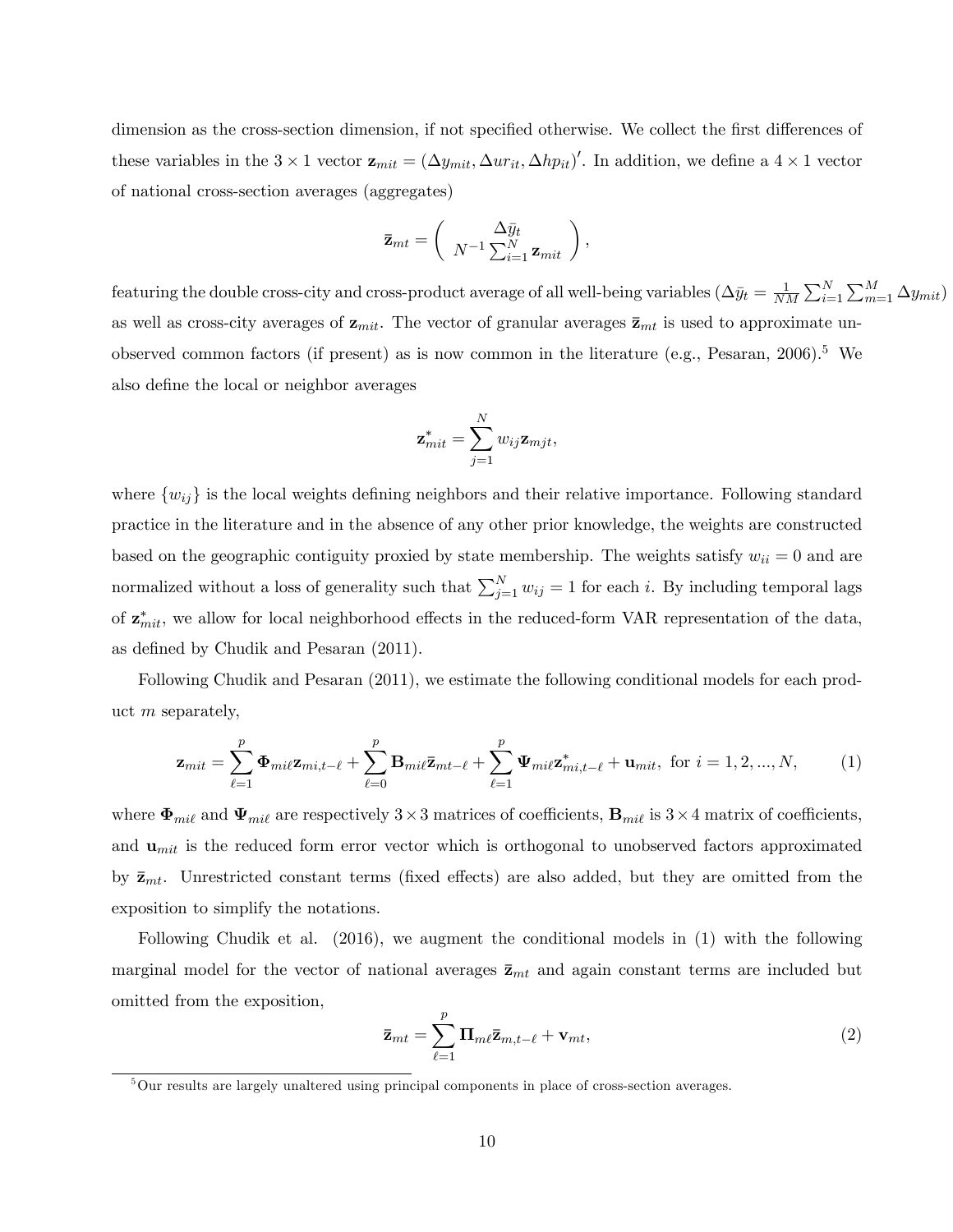where  $\mathbf{v}_{mt}$  is the vector of reduced-form national (common) shocks in contrast to the vector of reducedform idiosyncratic shocks  $(\mathbf{u}_{mit})$  in (1).

We stack the conditional and marginal models in a single GVAR representation. Let  $z_{mt}$  =  $(\mathbf{z}'_{m1t}, \mathbf{z}'_{m2t}, ..., \mathbf{z}'_{mnt})'$ , and define  $\mathbf{x}_{mt} = (\mathbf{z}'_{mt}, \mathbf{\bar{z}}'_{mt})'$  where the dimension of  $\mathbf{x}_{mt}$  is  $3M + 4$ . As a result, we obtain

$$
\mathbf{A}_{m0}\mathbf{x}_{mt} = \sum_{\ell=1}^{p} \mathbf{A}_{m\ell}\mathbf{x}_{m,t-\ell} + \mathbf{e}_{mt},
$$
\n(3)

where  $\mathbf{e}_{mt} = (\mathbf{u}'_{mt}, \mathbf{v}'_{mt})'$  with  $\mathbf{u}_{mt} = (\mathbf{u}'_{m1t}, \mathbf{u}'_{m2t}, ..., \mathbf{u}'_{mnt})'$ , and the coefficient matrices are given by

$$
\mathbf{A}_{m0} = \left( \begin{array}{cc} \mathbf{I}_{3M} & -\mathbf{B}_{m0} \\ \mathbf{0} & \mathbf{I}_4 \end{array} \right) \text{ and } \mathbf{A}_{m\ell} = \left( \begin{array}{cc} \mathbf{\Phi}_{m\ell} + \mathbf{\Psi}_{m\ell} \mathbf{W} & \mathbf{B}_{m\ell} \\ \mathbf{0} & \mathbf{\Pi}_{m\ell} \end{array} \right) \text{ for } \ell = 1, 2, ..., p,
$$

in which  $\mathbf{I}_k$  is a  $k \times k$  identity matrix,  $\mathbf{B}_{m\ell} = (\mathbf{B}_{m1\ell}', \mathbf{B}_{m2\ell}', ..., \mathbf{B}_{mn\ell}')'$ , and  $\mathbf{\Phi}_{m\ell}$  and  $\mathbf{\Psi}_{m\ell}$  are diagonal matrices with blocks  $\Phi_{mi\ell}$  and  $\Psi_{mi\ell}$  on the diagonal, respectively. Noting that  $\mathbf{A}_{m0}$  is always invertible, we can multiply the representation (3) by  $A_{m0}^{-1}$  from the left to obtain the following augmented GVAR representation for the product category  $m$ ,

$$
\mathbf{x}_{mt} = \sum_{\ell=1}^{p} \mathbf{G}_{m\ell} \mathbf{x}_{m,t-\ell} + \mathbf{A}_{m0}^{-1} \mathbf{e}_{mt},
$$
\n(4)

in which  $\mathbf{G}_{m\ell} = \mathbf{A}_{m,0}^{-1} \mathbf{A}_{m\ell}$  and

$$
\mathbf{A}_{m,0}^{-1} = \left( \begin{array}{cc} \mathbf{I}_{3M} & \mathbf{B}_{m,0} \\ \mathbf{0} & \mathbf{I}_4 \end{array} \right).
$$

Our econometric analysis is conducted by estimating the GVAR model (4) for each product  $(m)$ separately.

Before moving on, it is informative to highlight the distinctive features of the GVAR approach in comparison with those popularly employed in the previous studies using similar datasets. Although the quantity based economic well-being measure  $(y<sub>mit</sub>)$  has yet been considered in the literature, there are numerous applications in this direction that focus on the behavior of disaggregated prices and/or wages. The majority of studies in this regard tend to rely on spatial econometric models (e.g., Kelejian and Prucha,  $2004$ .<sup>6</sup>

From an econometric perspective, the spatial econometric tools can be grouped into two categories depending on the relative size of cross-sections and time dimensions of panel data. When time dimension  $(T)$  is limited (to only a few annual observations) and hence T is treated as fixed while the cross-section dimension (N) is large  $(N \to \infty)$ , modeling dynamics is quite challenging. Studies in this

<sup>&</sup>lt;sup>6</sup>Since pioneered by Whittle (1954), spatial econometrics has seen a rapid growth in terms of the depth and breadth. See Lee and Yu  $(2010)$  for a review on the developments in this field.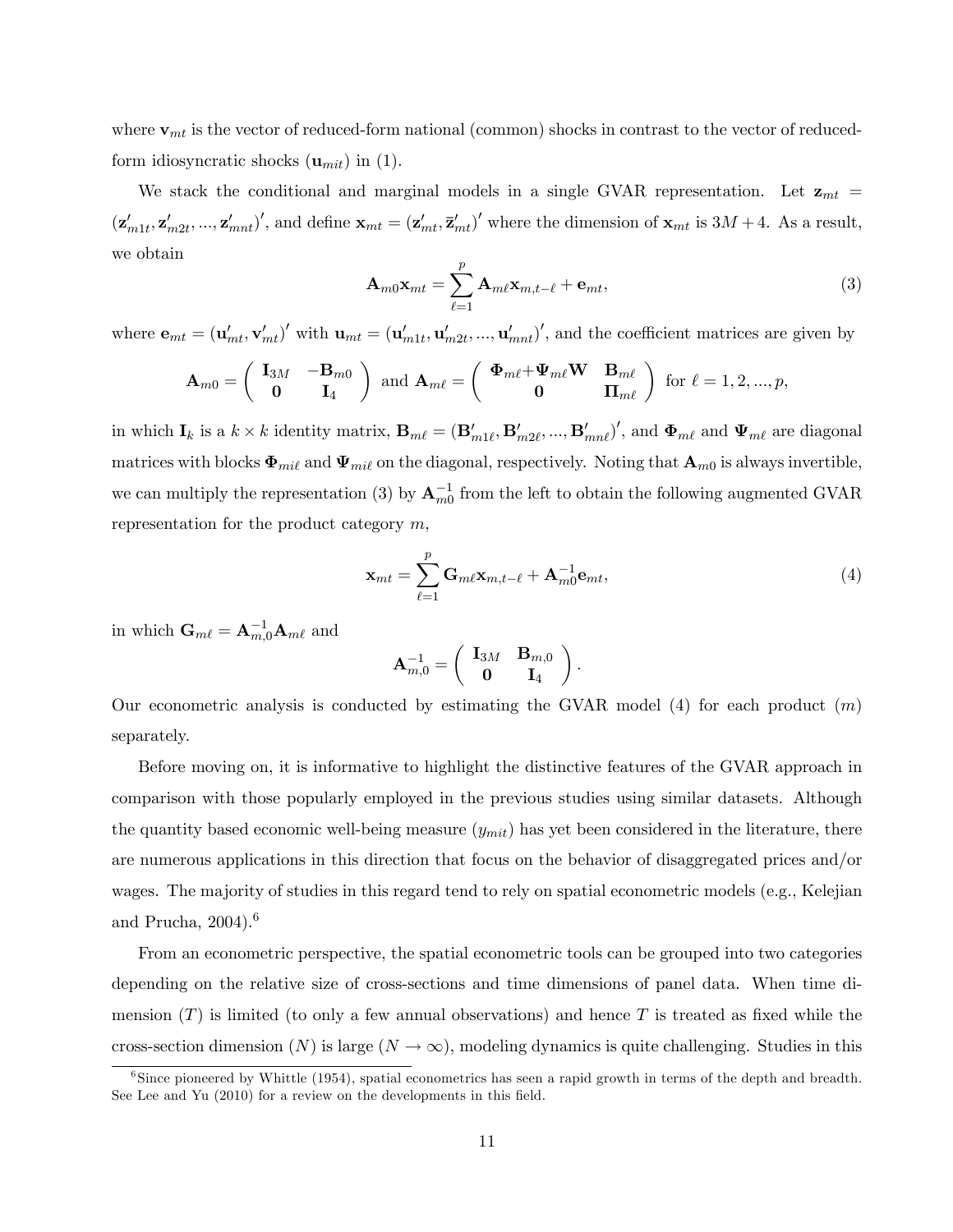strand either employ static specifications (e.g., Combes et al., 2008) or allow for dynamics in the form of lagged dependent variable(s) with homogeneous slope coefficients (e.g., Kelejian and Piras, 2014). With the increased availability of data observations for both time and cross-sections, however, the focus of the spatial econometric studies has shifted to the case with N and T both large  $(N, T \to \infty)$ jointly). This environment allows for more general specifications in which one can track the diffusion of the shocks of interest across both space and time (e.g., Brady, 2011). Nevertheless, most empirical studies based on the mainstream spatial models typically place homogeneity restrictions on the slope coefficients and rule out strong cross-sectional dependence in innovations. For this reason, it is fair to claim that the GVAR approach is more general by allowing for both strong cross-section dependence and heterogeneity in slope coefficients, although we are aware that more recent contributions in spatial econometric literature have relaxed the slope homogeneity and accommodated strong cross-sectional correlation (e.g., the two-step approach proposed by Bailey et al., 2016a). In contrast to the spatial econometric approaches, the GVAR model in (4) is a reduced-form model where geographic origins of the shocks are not identified, and idiosyncratic shocks  $(\mathbf{u}_{mit})$  are allowed to be arbitrarily weakly cross-sectionally correlated without a particular speciÖcation for spatial dependence.

#### 3.2 Estimation results

We first look at the contribution of the national shocks  $(\mathbf{v}_{mt} \in (2))$  to the changes in economic well-being. Because  $E(\mathbf{v}_{mt}\mathbf{u}_{mt}) = 0$  by design with the sufficient number of lags p, it is possible to decompose the variance of  $\Delta y_{mit}$  into the contributions of national shocks  $(\mathbf{v}_{mt})$  and idiosyncratic shocks  $(\mathbf{u}_{mt})$ . Since the two are orthogonal by construction, the corresponding contribution of national and idiosyncratic shock will sum to 1 or 100%. A larger fraction of national shocks implies stronger response of local economic well-being to common national shocks. Thus, stronger comovements of economic well-being across cities in those products. Bear in mind that both types of shocks are reduced form shocks and we do not attempt to identify structural shocks. Details of the variance decomposition are provided in Appendix B.

Table 3 presents the estimated fractions of the national shocks in the variance of economic wellbeing changes by products (on the left panel) as well as by cities (on the right panel). As presented in the left-panel of Table 3, on average around 30% of the variance of local economic well-being change is explained by national shocks that commonly affect all cities, possibly with different time profiles and magnitudes. This implies that economic well-being moves in tandem with the national level to a certain extent, with the magnitude of a city's response to the national level varying across locations. Although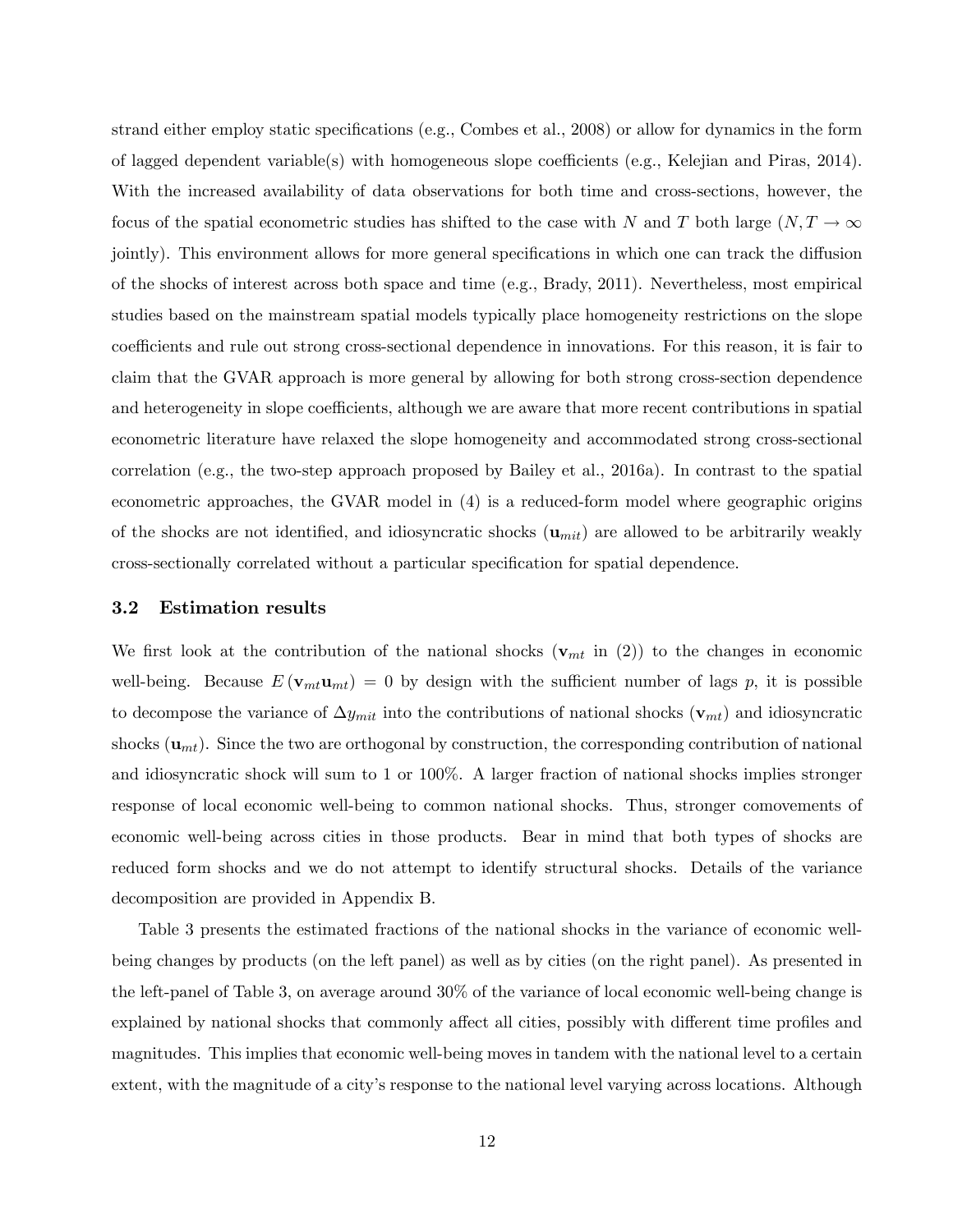not dominant, this size of the impact of the national shocks is consistent with our earlier finding on the strong cross-city correlation in local economic well-being. Again, there is a large cross-product variation in the effect of national shock, ranging from  $17.8\%$  (Tennis balls) to  $86.7\%$  (Gasoline).

At the city level, the national shocks have nontrivial impacts on the fluctuations of the economic well-being. As can be seen from the right-hand panel of Table 3, the average share of the national shock is in a relatively narrow range from 25.6% (Salt Lake City) to 37.0% (Houston). Interestingly, the cross-city differences in the share of national shock do not seem to square well with the geographic locational feature of cities, such as coastal versus inland areas (Los Angeles vs. Louisville) or state borderline (Dallas vs. Houston). This renders us to turn to other city characteristics below as potential factors responsible for the cross-city differences in the impact of national shocks.

In view of the considerable cross-product differences observed in the relative importance of national shocks, it would be interesting to explore the product characteristics that can account for such a pattern. Obviously the product characteristics related to tradeability alone do not seem to be promising in this regard as discussed earlier. Another potential source that is shown by recent contributions  $(e.g., Choi and O'Sullivan 2013)$  is the flexibility of price adjustment, i.e., how frequently (or flexibly) prices of products are adjusted, which is ultimately related to the degree of market power. We look at whether and how the contribution of national shocks is associated with the degree of price flexibility of products. To this end, we utilize the data on product-level price áexibility employed by Choi and O'Sullivan  $(2013)$ .<sup>7</sup> The result of this exercise is exhibited in Figure 3 which plots the degree of price flexibility (on the horizontal axis) against the estimated contribution of national shocks to the variance of economic well-being (on the vertical axis) for the entire 43 products. As illustrated in the left panel of Figure 3, price áexibility bears a positive relationship to the share of national shocks. To rephrase, national shocks are likely to impart a greater impetus to the economic well-being in the products whose prices are adjusted more frequently. This is probably because national shocks are translated into local economic well-being mainly through price changes rather than through wage changes that are common to all the products in given locations. The right-panel of Figure 3 yields a largely similar story when we concentrate on the role of unemployment shocks in explaining the variance of the local economic well-being.

We then investigate how a surprise in the unemployment rate translates into local economic wellbeing based on the generalized impulse response functions (GIRFs) in (4). Intuitively, unemployment

<sup>&</sup>lt;sup>7</sup>Following Choi and O'Sullivan (2013), we obtain the data of price stickiness for our consumer products by utilizing the extensive dataset constructed by Nakamura and Steinsson (2008, Table 17) who document the duration of unchanged prices for non-shelter consumer prices for some 270 entry-level items (ELIs) for the period 1998-2005.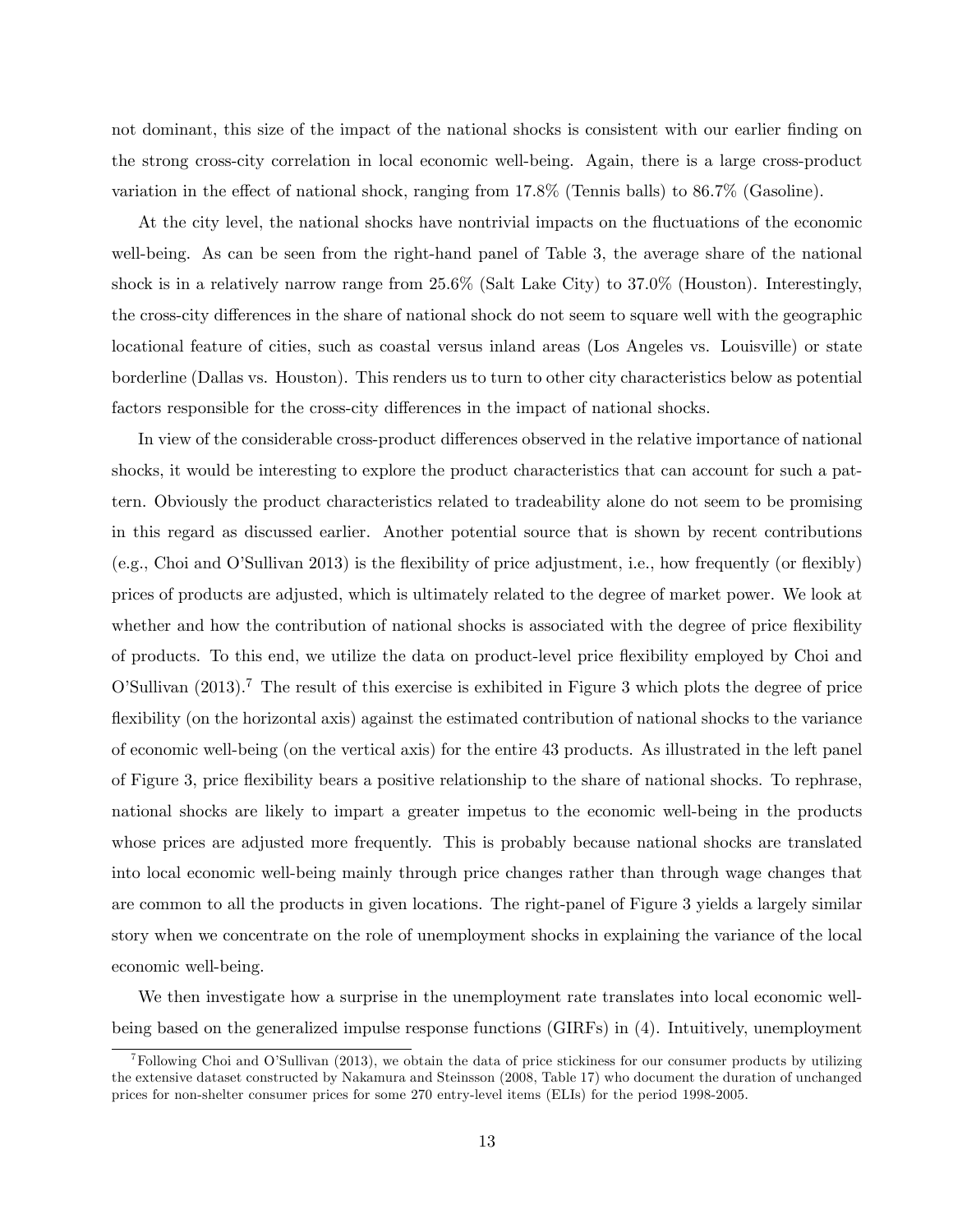shocks are likely to hamper local economic well-being by lowering real wage rates. Table 4 reports the results of such an exercise with one-year cumulative effect of unemployment shocks on local well-being changes, both across products (on the left panel) and across cities (on the right panel), obtained from the median of the 20,000 bootstrap replications. The left panel of Table 4 presents the estimated sensitivity of economic well-being by products with respect to national and idiosyncratic shocks of unemployment. Other variables included in the regressions are not reported in the table to conserve the space.

The results in the left panel of Table 4 illustrate a couple of interesting points. First, in almost all the products considered, national shocks of unemployment dominates idiosyncratic counterparts in terms of the statistical significance and the magnitude of the impacts on economic well-being. That is, the changes in economic well-being in the U.S. cities are more responsive to the nationwide shocks in the labor market than to the local idiosyncratic shocks. Second, the one-year cumulative effect of a one standard deviation shock to national unemployment differs substantially across products, with the wide dispersion of  $-0.0060$  (Detergent) to  $0.0093$  (Gasoline). Note that the estimated effect has the expected negative signs in the vast majority of products (32 out of 43 products), implying that a local economic well-being or purchasing power of city wages is reduced after a surprise increase in the national unemployment rate. This outcome conforms broadly to our economic intuition that shocks in unemployment are likely to lower economic well-being by reducing the amount of goods or services available for city-level wages. In other products such as 'Gasoline' and 'Eggs', however, the national unemployment shock has an unanticipated positive sign, i.e., a rise in national unemployment rate is likely to improve economic well-being in those products. Given that our economic well-being measure is constructed by dividing city-level wages by specific consumer prices, this seemingly counterintuitive outcome is plausible if a positive shock in national unemployment (or a rise in national unemployment rate) decreases both wages and consumer prices, but a faster rate in the reduction of consumer prices than in wage decrease. In consequence, the amount of products that can be purchased by the reduced wage actually increases. As such, whether national unemployment shocks increase or decrease local economic well-being seems to hinge on how fast the price of products adjusts relative to wage changes. During economic downturns when unemployment rate rises and wage declines, for example, economic well-being would decrease in the products whose prices do not adjust as fast as wage decreases, while it goes the other way around in the products where prices decline faster than wage decreases.

To substantiate this claim, we plot in Figure 4 the estimated cumulative effects of national unemployment shock (top-left) and local idiosyncratic shock (top-right) against the degree of price flexibility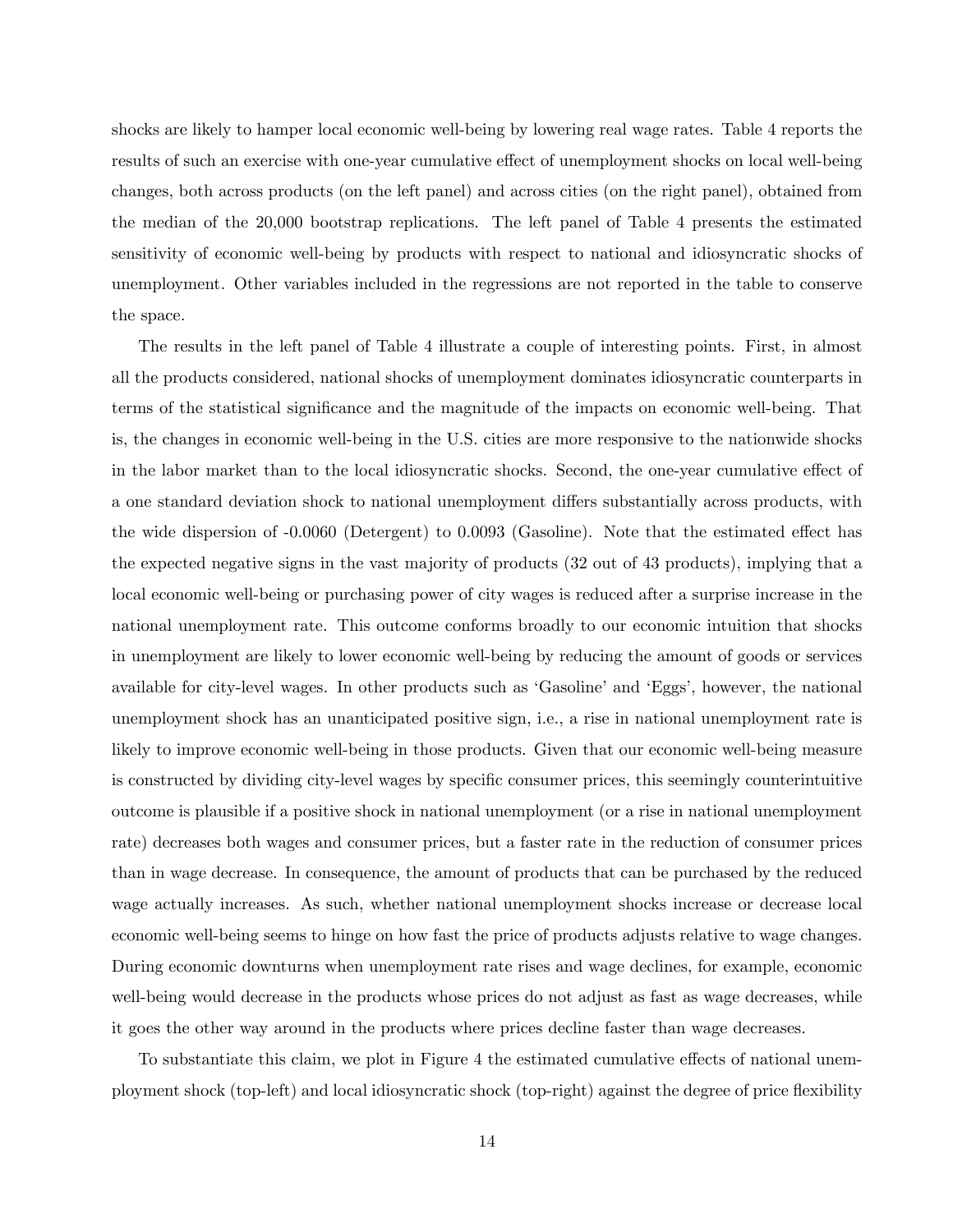of products. The upper-left panel of Figure 4 provides supplementary evidence of the positive relationship between price flexibility (on the horizontal axis) and the effect of national unemployment shock on economic well-being (on the vertical axis), i.e., economic well-being increases more (or decreases less) in the products whose prices are adjusted more frequently after a national unemployment shock. This is in line with our intuition outlined above. By contrast, the picture changes somewhat substantially when it comes to the effect of local idiosyncratic shock of unemployment. As displayed in the upper-right panel of Figure 4, there is no clear-cut relation between price flexibility and the effect of idiosyncratic unemployment shock. Taken together, our results strongly suggest price flexibility as a potential factor behind the cross-product heterogeneity observed in the data. Price flexibility, however, matters for the local economic well-being mainly through national shocks rather than through local idiosyncratic shocks.

The right panel of Table 4 presents the cumulative effects of unemployment shocks on economic well-being at the city level. The overall impact of unemployment shock in each city is not much significant, regardless of whether the shock is national or idiosyncratic, probably due to the counterbalancing effects from different products. In the cities where they are significant, however, the unemployment shocks have expected positive signs, or hampering effects on economic well-being. To parse out the city characteristics conducive to the cross-city variations in the effect of unemployment shocks, we plot in the bottom two panels of Figure 4 the cumulative effects of national (left panel) and idiosyncratic (right panel) shocks of unemployment against the fraction of high-skill workers in each city. Human capital is a very important source of productivity and its growth and recent evidence in the literature points to the importance of skills and ideas in determining city growth (e.g., Glaeser et al., 2011). As a matter of fact, cities that added more bachelor's degree holders at high rates between 1990 and 2010 experienced greater employment growth per capita than their peers. The lower-left panel of Figure 4 indicates a moderate but positive association between the effect of national unemployment shock and the ratio of high-skill workers in the city, i.e., national unemployment shock has a stronger effect on economic well-being in the cities with higher concentration of high-skill workers. As shown in the lower-right panel of Figure 4, however, no such relationship is detected in the effect of local idiosyncratic shock of unemployment.

Although intriguing, graphical representation may not provide detailed picture of the role of national shocks in explaining the growing geographic dispersion of well-being. To get a sense of magnitudes of their impacts on the cross-city dispersion of economic well-being in a more formal manner,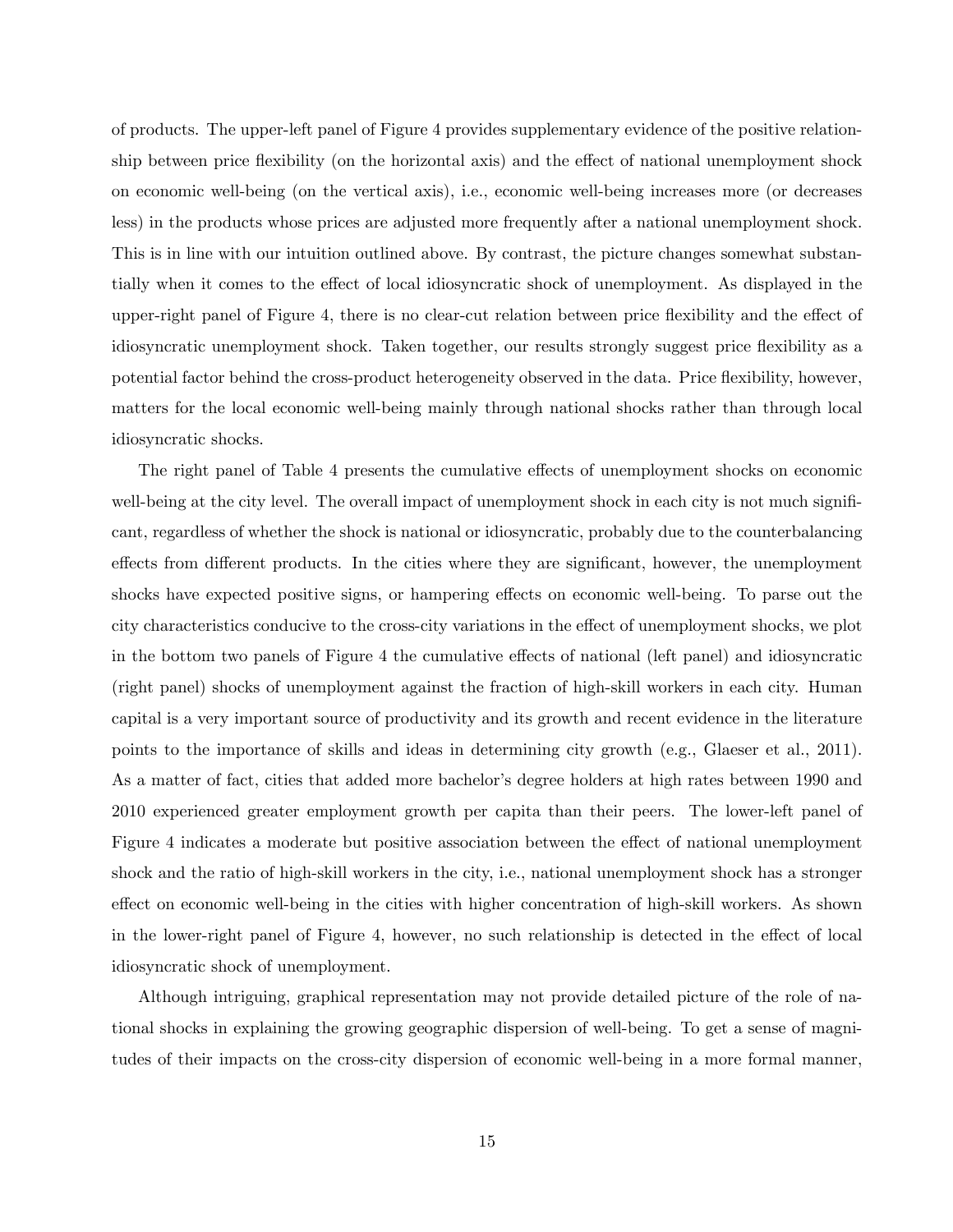we conduct another regression analysis based on the following model specification:

$$
\Delta CV_t^m = \alpha_m + \theta_t + \beta_1 \Delta NUR_t^+ + \beta_2 \Delta NUR_t^- + \gamma \Delta NHP_t + \varepsilon_{it}^m,\tag{5}
$$

where  $CV_t^m$  denotes the coefficient of variation (CV) of economic well-being in product m, which is a scale-neutral measure of cross-city dispersion.  $\alpha_m$  and  $\theta_t$  respectively denote dummy variables for product and time. NUR represents the seasonally adjusted national U.S. unemployment rates and  $NHP$  is the seasonally adjusted  $S\&P/Case-Shiller U.S. National Home Price Index. It should$ be noted that we explicitly include both increase  $(\Delta NUR^+)$  and decrease  $(\Delta NUR^-)$  in national unemployment rates as separate variables, along with the changes in national housing price  $(\Delta NHP)$ . This is motivated by the fact that in the business cycle more could be learned by looking at different phases of business cycle separately rather than in combination. For example, it is widely documented in the literature (e.g., Neftci 1984, Rothman 1991) that business cycles have asymmetric effects on some key macroeconomic variables like unemployment rates.<sup>8</sup> In light of the asymmetric relationship between labor market indicators and aggregate outputs over the business cycle, it is possible that the effect of national unemployment rates on the local economic well-being also could be asymmetrical. Regression (5) formalizes this insight. Moreover, to take into account potential role of price flexibility in explaining the growing geographic dispersion of economic well-being in the U.S., we estimate this specification for two separate subgroups based on price flexibility as well as for the full sample, one with more flexibly priced products (FLEX) and the other with less flexibly priced products (RIGID) as presented in the fourth column of Table A.1. By so doing, we expect to detect the transmission channels through which labor market conditions affect local economic well-being.

The results are displayed in Table 5 where we only report the results for the variables of interest to keep the analysis focused. An overall assessment of our results is that the evidence appears to point to the existence of an asymmetric effect of national unemployment rates on the dispersion of economic well-being. As presented in the first column of the table, in the full sample case a rise in the national unemployment rate has a positive effect, but a decrease in the national unemployment rate has a negative effect on the dispersion of cross-city well-being. Put alternatively, local well-being of the U.S. cities is likely to be more (less) dispersed during economic downturns (upturns) when unemployment rate rises (declines), although they are statistically insignificant. National house price changes have a

<sup>&</sup>lt;sup>8</sup>Neftci (1984) shows that several measures of U.S. unemployment display asymmetric adjustment over the course of the business cycle. Focusing on the asymmetric behavior of unemployment rates over the business cycle, Rothman (1991) also Önds that the cyclical behavior of the unemployment rate in the manufacturing sector is the primary source of asymmetry.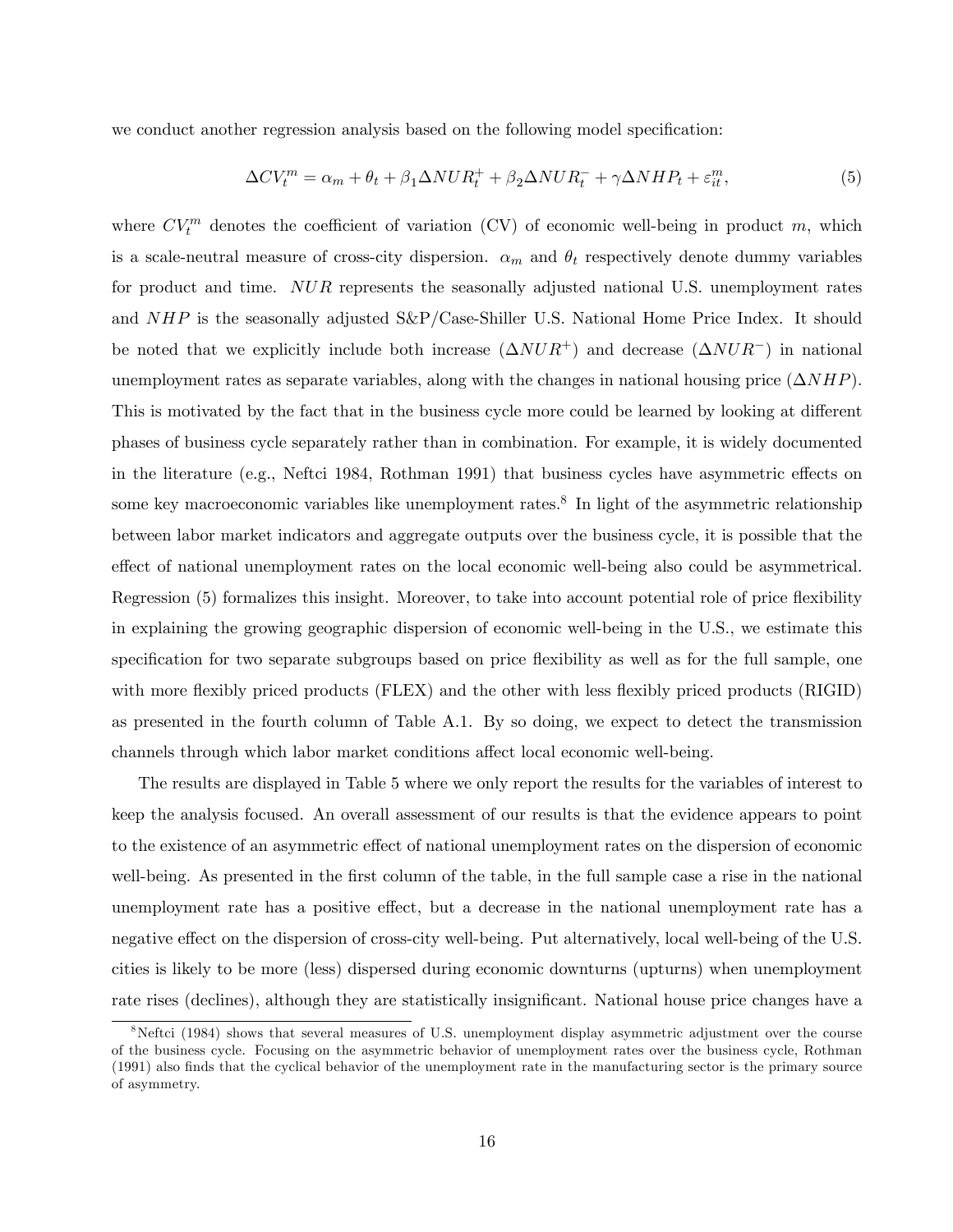positive and significant effect on the dispersion of well-being, i.e., economic well-being is geographically more (less) dispersed during the housing boom (bust) period. This can be interpreted as saying that the geographic dispersion of economic well-being might have accelerated during the recent recovery from the earlier housing market crash.

The story changes somewhat drastically when it comes to the subgroup analysis. In the flexible price product (FLEX) group, there exists strong evidence on the asymmetric effect of unemployment rates, clearly demonstrating the explanatory power of  $\Delta NUR^+$  but not of  $\Delta NUR^-$ . Interestingly, the effect of national house price changes is no longer significant in this subgroup. By contrast, in the sluggish price product (RIGID) group reported in the last column, national house price changes have a positive and significant effect on the economic well-being dispersion, while the changes in national unemployment rates have unexpected signs with no statistical significance. In sum, our results can be viewed as indicating that the channels through which national economic shocks ináuence the geographic dispersion of economic well-being of the U.S. cities hinges on the product characteristics. While national unemployment rate changes affect the geographic well-being dispersion primarily through the products with áexible price adjustments, national house price changes do so mainly via the products whose prices are less flexibly adjusted.

### 4 Concluding remarks

Recent years have seen a surge in research interest in income inequality. Despite substantial investigation of the issue, the debate surrounding the income inequality in the U.S. has mainly concentrated on the national level and thus far less attention has been paid to its implications at the regional level. A large and persistent dispersion of economic well-being across locations within a national border implies distortions in efficient resource allocations. This is particularly the case for the subnational economies, like cities in the U.S. that share almost identical institutional environments with a high mobility of technology and resources. In fact, there exists mounting evidence that nominal wages or income systematically vary across sub-regions in the U.S., but little is known about the extent that the geographic wage or income inequality observed in the data is translated to actual inequality in economic well-being. Far less is known about how such geographic inequality in the economic well-being has evolved over time. To gain further insight on these issues, we utilized a micro panel dataset of actual consumer prices and constructed a novel quantity based measure of economic well-being among U.S. cities.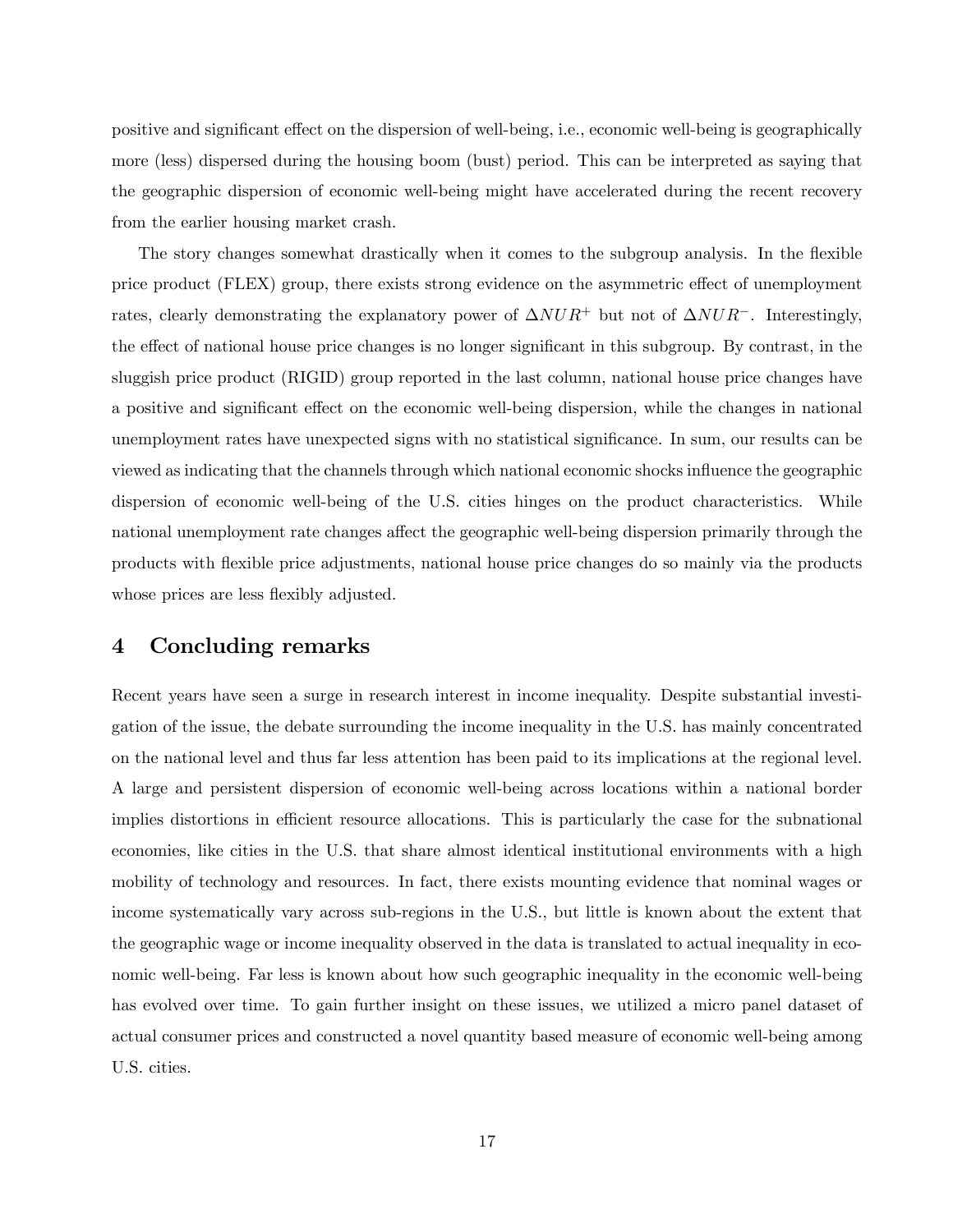Using the city-level economic well-being we reach several main conclusions. First, there has been a large and persistent dispersion of the economic well-being in the United States. The geographic dispersion of economic well-being is substantial in all products under study and it has been on a steady rise since the mid-1990s. The persistent cross-city dispersion of economic well-being found in the data is difficult to compromise with some theoretical models which predict that utility levels are equalized across cities in the presence of factor mobility.

Second, the movements of local economic well-being are quite responsive to national shocks which are common to all cities, possibly due to the reduced factor mobility across subnational economies (e.g., Kennan and Walker, 2011; Yoon, 2017). Common national shocks contribute a nontrivial fraction of the variation of local economic well-being, with the fraction varying considerably across products. Interestingly, the cross-product heterogeneity in the effect of national unemployment shock is meaningfully associated with the cross-product differences in the flexibility of price adjustments. In general, the impact of national shocks is stronger for the products whose prices are adjusted more frequently, compared to the products whose prices are adjusted sluggishly. While local economic well-being tends to deteriorate after an unanticipated increase in national unemployment rate in the sluggish price products, it is likely to improve in the áexible price products. When it comes to the cross-city variations, it was found that cities with systematically higher portion of skilled workers are prone to have greater impact of national unemployment shocks on the economic well-being.

Last but not the least, national unemployment rates have an asymmetric effect on the geographic dispersion of well-being such that economic well-being gets more dispersed across the U.S. cities after a rise in unemployment rate, but no significant change was noted after its decline. Moreover, such an increase in the geographic dispersion takes place mainly in the products whose prices are adjusted more frequently. By contrast, an increase in national house prices leads to a greater geographic dispersion of well-being, primarily in the products where prices are adjusted sluggishly. As such, the channels through which shocks affect the inter-city dispersion of economic well-being differs across the source and nature of the shocks.

Combined together, our analysis yields some intuition on the channels through which nationwide shocks are transmitted to the geographic dispersion of economic well-being among U.S. cities. Our results indicate that the geographic inequality of economic well-being in the U.S. might have proceeded over time mainly through the products with more flexible price adjustments and in the cities with higher concentration of skilled workers.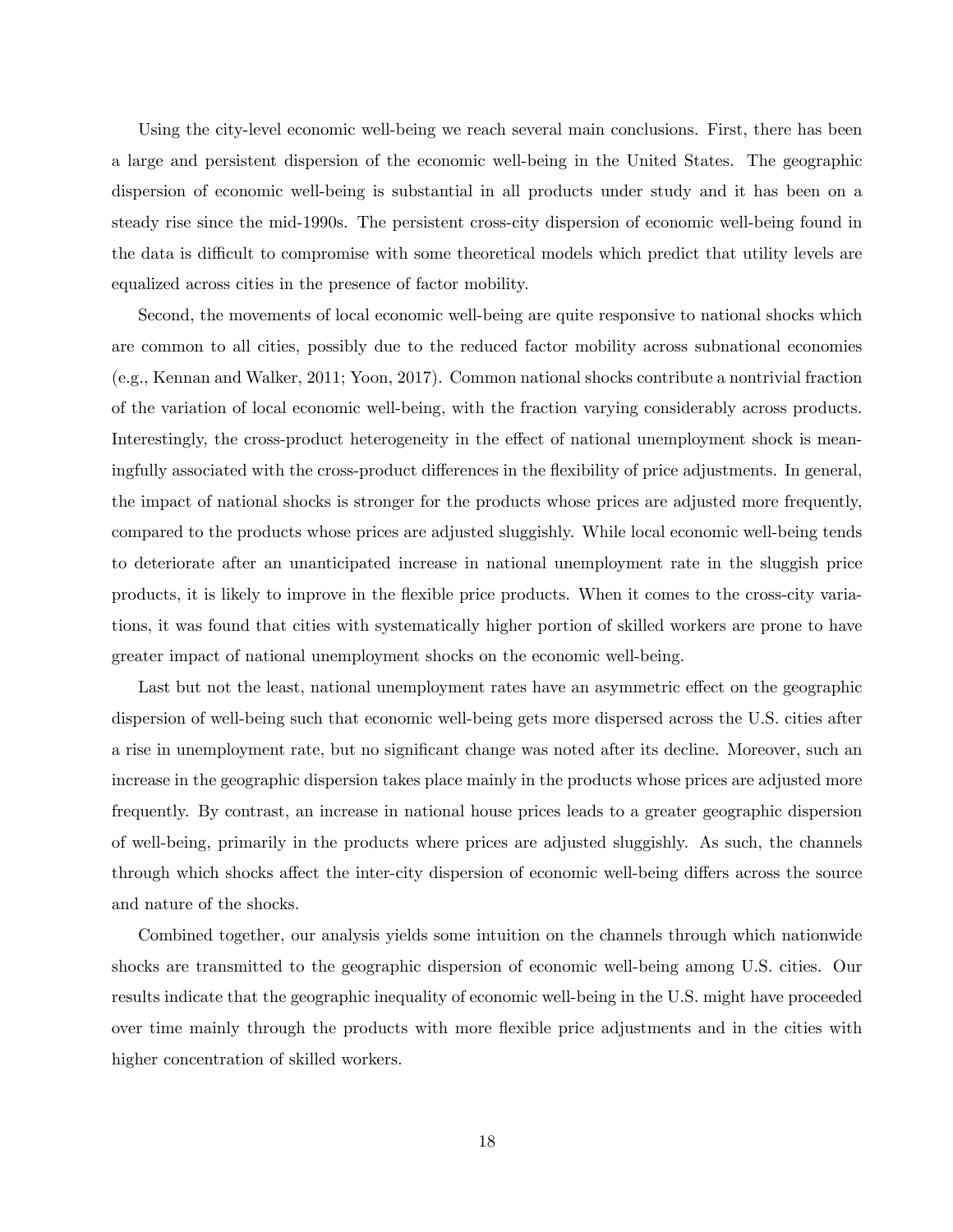### References

- [1] Acemoglu, Daron, 2002, Technical Change, Inequality, and the Labor Market. Journal of Economic Literature,  $40(1)$ , 7–72.
- [2] Albouy, David, 2016, What Are Cities Worth? Land Rents, Local Productivity, and the Total Value of Amenities. Review of Economics and Statistics, 98(3), 477-487.
- [3] Attanasio, Attanasio, Erik Hurst and Luigi Pistaferri, 2012, The Evolution of Income, Consumption, and Leisure Inequality in The US, 1980-2010, NBER Working Paper No. 17982.
- [4] Autor, David H., Lawrence F. Katz and Melissa S. Kearney, 2008, Trends in U.S. Wage Inequality: Revising the Revisionists. Review of Economics and Statistics,  $90(2)$ ,  $300-23$ .
- [5] Bailey, Natalia, Sean Holly and M. Hashem Pesaran, 2016a, A Two-stage Approach to Spatiotemporal Analysis with Strong and Weak Cross-sectional Dependence. Journal of Applied Econometrics,  $31, 249-280$ .
- [6] Bailey, Natalia, George Kapetanios and M. Hashem Pesaran, 2016b, Exponent of Cross-sectional Dependence: Estimation and Inference. Journal of Applied Econometrics, 31, 929-1196.
- [7] Beraja, Martin, Andreas Fuster, Erik Hurst and Joseph Vavra, 2017, Regional Heterogeneity and Monetary Policy. NBER Working Paper No. 23270.
- [8] Beraja, Martin, Erik Hurst and Juan Ospina, 2014, The Regional Evolution of Prices and Wages During the Great Recession. mimeo, University of Chicago.
- [9] Brady, Ryan R., 2011, Measuring the Diffusion of Housing Prices across Space and over Time. Journal of Applied Econometrics, 26, 213–231.
- [10] Carlino, Gerald A. and Robert F. DeFina, 1998, The Differential Regional Effects of Monetary Policy. Review of Economics and Statistics, 80, 572–587.
- [11] Case, Karl E. and Robert J. Shiller, 2003, Is There a Bubble in the Housing Market? Brookings Papers on Economic Activity, No 2, 299–342.
- [12] Choi, C.Y. and Róisín O'Sullivan, 2013, Heterogeneous Response of Disaggregate Inflation to Monetary Policy Regime Change: The Role of Price stickiness. Journal of Economic Dynamics and Control,  $37(9)$ ,  $1814-1832$ .
- [13] Choi, C.Y. and Xiaojun Wang, 2015, Discontinuity of Output Convergence within the U.S.: Why Has the Cource Changed? Economic Inquiry,  $53(1)$ ,  $49-71$ .
- [14] Chudik, Alexander and M. Hashem Pesaran, 2011, Infinite-dimensional VARs and Factor Models. Journal of Econometrics,  $163, 4-22$ .
- [15] Chudik, Alexander, Elisa Tosetti, and M. Hashem Pesaran, 2011, Weak and Strong Cross Section Dependence and Estimation of Large Panels. Econometrics Journal, 14, C45–C90.
- [16] Chudik, Alexander and M. Hashem Pesaran, 2016, Theory and Practice of GVAR Modeling. Journal of Economic Surveys, 30, 165–197.
- [17] Chudik, Alexander, Valerie Grossman and M. Hashem Pesaran, 2016, A Multi-Country Approach to Forecasting Output Growth Using PMIs. Journal of Econometrics, 192, 349–365.
- [18] Combes, Pierre-Philippe, Gilles Duranton, and Laurent Gobillon, 2008, Spatial wage disparities: Sorting matters!, Journal of Urban Economics,  $63(2)$ ,  $723-742$ .
- [19] Diamond, Rebecca, 2016, The Determinants and Welfare Implications of US Workers' Diverging Location Choices by Skill: 1980–2000. American Economic Review,  $106(3)$ , 479–524.
- [20] Glaeser, Edward L., Giacomo A.M. Ponzetto and Kristina Tobio, 2011, Cities, Skills, and Regional Change, NBER Working Paper No. 16934.
- [21] Gyourko, Joseph, Christopher Mayer and Todd Sinai, 2013, Superstar Cities. American Economic Journal: Economic Policy,  $5(4)$ ,  $167-199$ .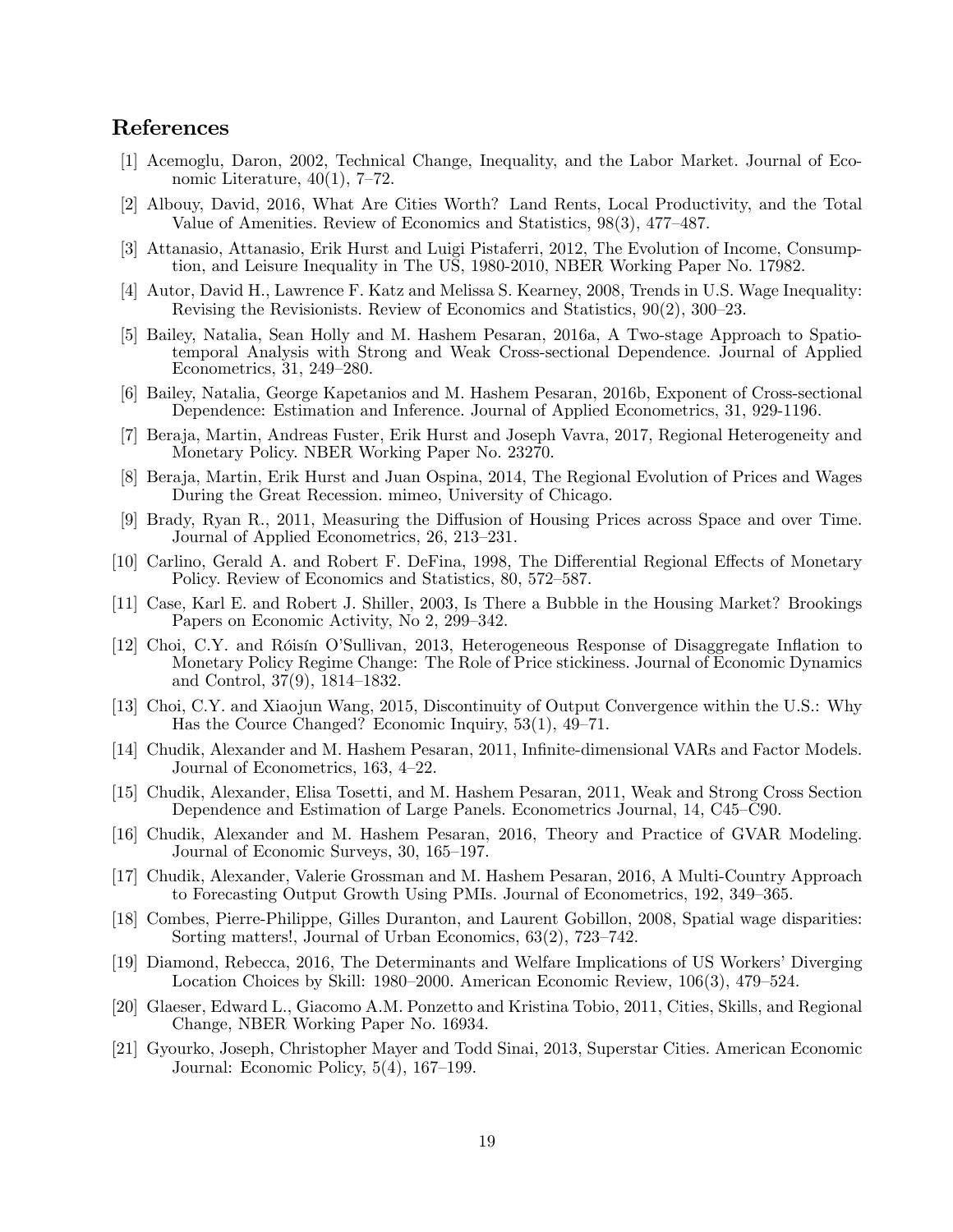- [22] Hamilton, James D. and Michael T. Owyang, 2012, The Propagation of Regional Recessions. Review of Economics and Statistics,  $94(4)$ ,  $935-947$ .
- [23] Handbury, Jessie, 2012, Are Poor Cities Cheap for Everyone? Non-Homotheticity and the Cost of Living Across U.S. Cities. mimeo, Columbia University.
- [24] Handbury, Jessie and David E. Weinstein, 2015, Goods Prices and Availability in Cities. Review of Economic Studies,  $82, 258-296$ .
- [25] Hsieh, Chang-Tai and Enrico Moretti, 2015, Why Do Cities Matter? Local Growth and Aggregate Growth. NBER Working Papers No. 21154, National Bureau of Economic Research.
- [26] Hurst, Erik, Benjamin J. Keys, Amit Seru, and Joseph Vavra, 2016, Regional Redistribution through the US Mortgage Market. American Economic Review,  $106(10)$ ,  $2982-3028$ .
- [27] Iacoviello, Matteo, 2008, Household Debt and Income Inequality, 1963-2003. Journal of Money, Credit, and Banking,  $40(5)$ ,  $929-965$ .
- [28] Kelejian, Harry H. and Gianfranco Piras, 2014, Estimation of spatial models with endogenous weighting matrices, and an application to a demand model for cigarettes. Regional Science and Urban Economics,  $46, 140-149$ .
- [29] Kelejian, Harry H. and Ingmar R. Prucha, 2004, Estimation of simultaneous systems of spatially interrelated cross sectional equations. Journal of Econometrics,  $118$ ,  $27-50$ .
- [30] Kennan, John and James R. Walker, 2011, The Effect of Expected Income on Individual Migration Decisions. Econometrica,  $79(1)$ ,  $211-251$ .
- [31] Lee, Lung-fei and Jihai Yu, 2010, Estimation of spatial autoregressive panel data models with fixed effects. Journal of Econometrics,  $154(2)$ ,  $165-185$ .
- [32] Moretti, Enrico, 2013, Real Wage Inequality. American Economic Journal: Applied Economics  $5(1), 65-103.$
- [33] Nakamura, E., Steinsson, J., 2008, Five Facts about Prices: A Reevaluation of Menu Cost Models. Quarterly Journal of Economics 123, 1415–64.
- [34] Neftci, Salih N., 1984, Are Economic Time Series Asymmetric over the Business Cycle? Journal of Political Economy,  $92, 307-328$ .
- [35] Ngene, Geoffrey M., Daniel P. Sohn and M. Kabir Hassan, 2016, Time-Varying and Spatial Herding Behavior in the US Housing Market: Evidence from Direct Housing Prices. Journal of Real Estate Finance and Economics, 53, 1-33.
- [36] Owyang, Michael T., Piger, Jeremy, Wall, Howard J., 2005, Business cycle phases in US states. Review of Economics and Statistics 87, 604–616.
- [37] Peri, Giovanni, Kevin Shih and Chad Sparber, 2015, STEM Workers, H-1B Visas, and Productivity in US Cities. Journal of Labor Economics,  $33(S1)$ ,  $S225-S255$ .
- [38] Pesaran, M. Hashem, 2004, General Diagnostic Tests for Cross Section Dependence in Panels. CESifo Working Paper 1229, IZA Discussion Paper 1240.
- [39] Pesaran, M. Hashem, 2006, Estimation and Inference in Large Heterogeneous Panels with a Multifactor Error Structure. Econometrica,  $74(4)$ ,  $967-1012$ .
- [40] Pesaran, M. Hashem, Til Schuermann and Scott M. Weiner, 2004, Modelling regional interdependencies using a global error-correcting macroeconometric model. Journal of Business and Economics Statistics, 22, 129–162.
- [41] Pesaran, M. Hashem and R. P Smith, 1995, Estimating Long-Run Relationships from Dynamic Heterogeneous Panels. Journal of Econometrics, 68, 79–113.
- [42] Pesaran, M. Hashem and Elisa Tosetti, 2011, Large Panels with Common Factors and Spatial Correlation. Journal of Econometrics,  $161(2)$ ,  $182-202$ .
- [43] Piketty, Thomas and Emmanuel Saez, 2003, Income Inequality in the United States, 1913-1998. Quarterly Journal of Economics,  $118(1)$ ,  $1-39$ .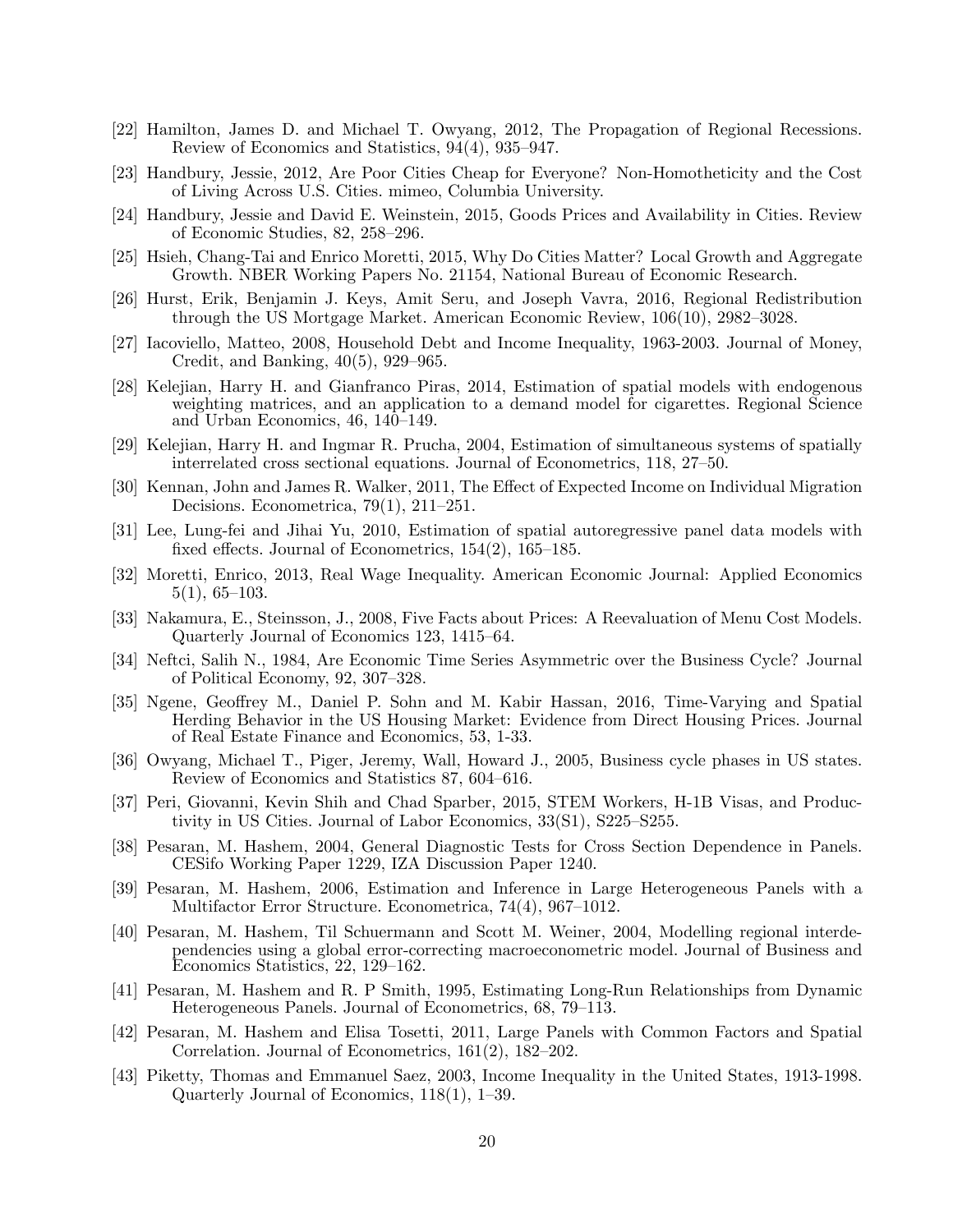- [44] Piketty, Thomas, Emmanuel Saez and Gabriel Zucman, 2017, Distributional National Accounts: Methods and Estimates for the United States. Quarterly Journal of Economics, forthcoming.
- [45] Rothman, Philip, 1991, Further Evidence on the Asymmetric Behavior of Unemployment Rates over the Business Cycle. Journal of Macroeconomics,  $13(2)$ ,  $291-298$ .
- [46] Stock, James H. and Mark W. Watson, 2003, Forecasting Output and Inflation: The Role of Asset Prices. Journal of Economic Literature, 41, 788–829.
- [47] Stroebel, Johannes and Joseph Vavra, 2015, House Prices, Local Demand, and Retail Prices. Kilts Booth Marketing Series Paper No. 1-030, University of Chicago.
- [48] Van Nieuwerburgh, Stijn and Pierre-Olivier Weill, 2010, Why Has House Price Dispersion Gone Up? Review of Economic Studies  $77, 1567-1606$ .
- [49] Vega, Solmaria H. and J. Paul Elhorst, 2016, A Regional Unemployment Model Simultaneously Accounting for Serial Dynamics, Spatial Dependence and Common Factors. Regional Science and Urban Economics  $60, 85-95$ .
- $[50]$  Whittle, P., 1954, On stationary processes in the plane. Biometrica, 41, 434–449.
- [51] Yoon, Chamna, 2017, Estimating Dynamic Spatial Equilibrium Model to Evaluate the Welfare Implications of Regional Adjustment Processes: The Decline of the Rust Belt. International Economic Review,  $58(2)$ ,  $473-497$ .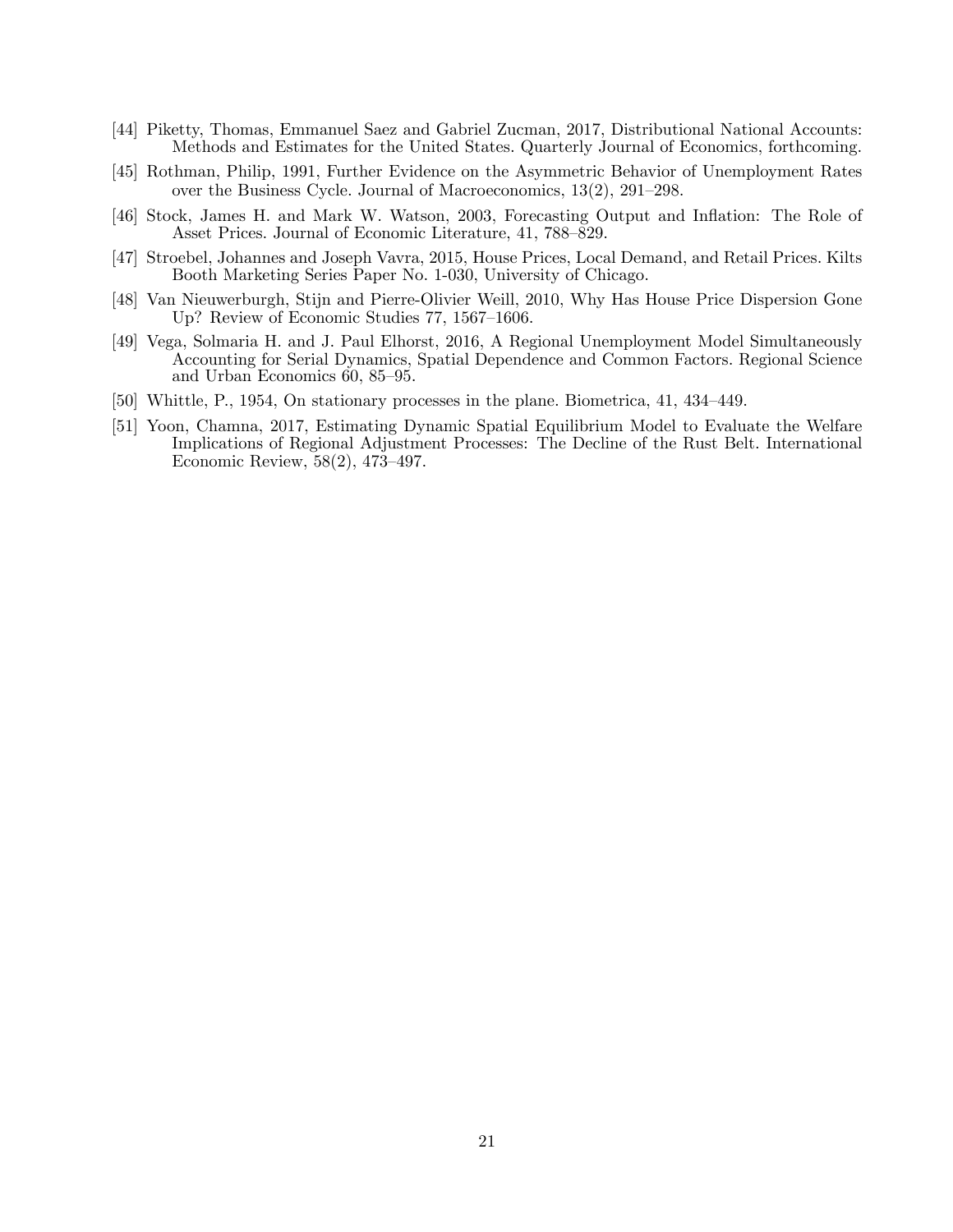| <b>rapic 1.</b> Dummary beautiful of economic well being |           |           |            |                    |            |
|----------------------------------------------------------|-----------|-----------|------------|--------------------|------------|
| Product                                                  | mean      | min       | max        | $\text{ratio}(\%)$ | Dispersion |
|                                                          |           |           |            |                    | (CV)       |
| Steak                                                    | 13.09     | 10.10     | 18.13      | 1.79               | 0.17       |
| Ground beef                                              | 47.05     | 34.92     | 58.79      | 1.68               | 0.18       |
| Whole chicken                                            | 96.34     | $69.35\,$ | 134.11     | 1.93               | 0.19       |
| Canned tuna                                              | 128.57    | 100.44    | 180.89     | 1.80               | 0.17       |
| Milk                                                     | 53.65     | 41.10     | 69.98      | 1.70               | 0.17       |
| Eggs                                                     | 82.11     | $57.58\,$ | 105.08     | 1.82               | 0.17       |
| Margarine                                                | 123.02    | 82.72     | 178.50     | 2.16               | 0.20       |
| Cheese                                                   | 26.69     | 20.98     | 35.26      | 1.68               | 0.16       |
| Potatoes                                                 | 35.14     | $22.45\,$ | 53.22      | 2.37               | 0.25       |
| Bananas                                                  | 187.93    | 152.88    | 275.50     | 1.80               | 0.17       |
| Lettuce                                                  | 86.87     | 60.55     | 115.79     | 1.91               | 0.20       |
| <b>Bread</b>                                             | 96.24     | 73.88     | 149.82     | 2.03               | $0.22\,$   |
| Coffee                                                   | 30.82     | $24.69\,$ | 42.38      | 1.72               | 0.16       |
| Sugar                                                    | $53.47\,$ | $42.10\,$ | 74.50      | 1.77               | 0.16       |
| Corn flakes                                              | 35.83     | 27.83     | 51.92      | 1.87               | 0.17       |
| Canned peas                                              | 122.32    | 93.85     | 168.49     | 1.80               | 0.16       |
| Canned peaches                                           | 54.97     | 41.59     | 74.23      | 1.78               | 0.17       |
| <b>Tissue</b>                                            | 66.63     | 49.55     | 86.96      | 1.75               | 0.16       |
| Detergent                                                | 25.44     | 19.95     | 34.20      | 1.71               | 0.15       |
| Shortening                                               | 31.91     | 23.37     | 44.25      | 1.89               | 0.16       |
| Frozen corn                                              | 90.75     | 68.75     | $123.62\,$ | 1.80               | 0.18       |
| Soft drink                                               | 75.30     | $55.98\,$ | 99.42      | 1.78               | 0.18       |
| Apartment rent*                                          | 4.30      | 2.83      | 5.68       | 2.00               | 0.16       |
| Telephone                                                | 4.24      | $2.94\,$  | 5.54       | 1.89               | 0.21       |
| Auto maintenance                                         | 10.82     | 8.68      | 13.33      | 1.54               | 0.15       |
| Gas                                                      | 55.79     | 44.63     | 71.46      | 1.60               | 0.13       |
| Doctor visit                                             | 1.51      | $1.21\,$  | 1.93       | 1.60               | 0.16       |
| Dentist visit                                            | 1.39      | $1.12\,$  | 1.73       | 1.55               | 0.15       |
| McDonald's                                               | 38.42     | 30.01     | 49.12      | 1.64               | 0.13       |
| Pizza                                                    | 10.45     | 8.28      | 14.66      | 1.77               | 0.16       |
| Fried chicken                                            | 35.45     | $26.42\,$ | 47.91      | 1.81               | 0.18       |
| Man's haircut                                            | 8.86      | 5.88      | 11.06      | 1.88               | 0.15       |
| Beauty salon                                             | 3.58      | 2.75      | 4.62       | 1.68               | 0.19       |
| Toothpaste                                               | 43.90     | $34.44\,$ | 59.72      | 1.73               | 0.17       |
| Dry cleaning                                             | 11.73     | 8.90      | 18.54      | 2.08               | 0.19       |
| Man's shirt                                              | 3.82      | 2.64      | 5.00       | 1.89               | 0.20       |
| Appliance repair                                         | 2.17      | 1.57      | 3.74       | 2.38               | 0.22       |
| Newspaper                                                | 6.89      | 5.01      | 10.62      | 2.12               | 0.25       |
| Movie                                                    | 12.81     | 10.47     | 15.88      | 1.52               | 0.12       |
| Bowling                                                  | 31.77     | 25.49     | 42.57      | 1.67               | 0.18       |
| Tennis balls                                             | 41.96     | 25.80     | 57.36      | 2.22               | 0.18       |
| Beer                                                     | 15.43     | 10.76     | 19.66      | 1.83               | $0.15\,$   |
| Wine                                                     | 15.71     | 10.19     | 22.81      | $2.24\,$           | $0.22\,$   |

Table 1: Summary statistics of economic well-being

Note: Entries represent the cross-city mean, minimum, and maximum values of the period average units of consumer products that can be purchased by daily wage rate, except for 'Apartment rent' (using monthly wage). 'Ratio' denotes the ratio of the city with the highest value to the city with the lowest value for each product.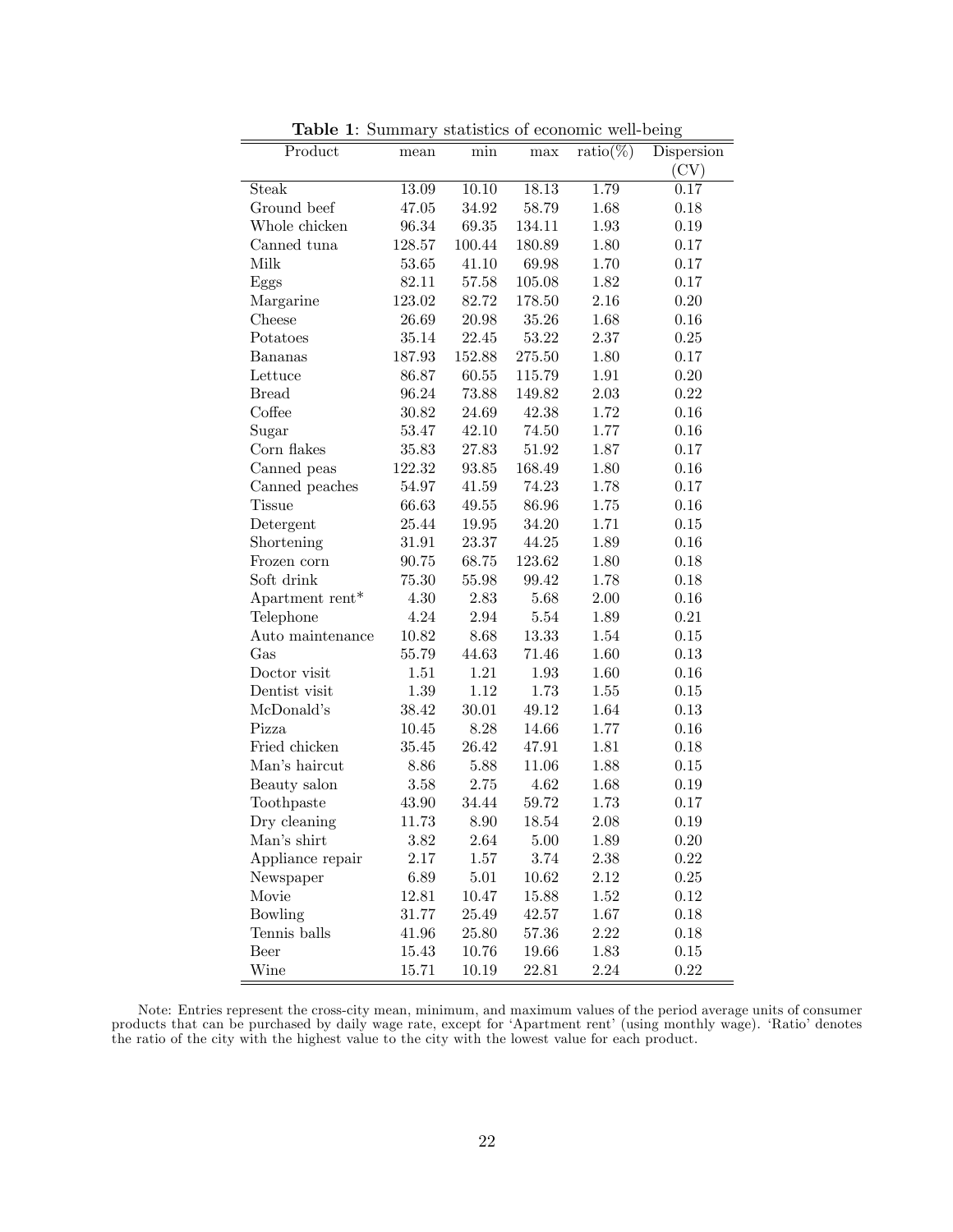| Product          | $\bar{\rho}$ | $\overline{\mathrm{CD}}$ -stat | $\hat{\alpha}$ [5\%,95\%] |
|------------------|--------------|--------------------------------|---------------------------|
| Steak            | 0.174        | $\overline{35.6}$              | $0.994$ [0.966,1.021]     |
| Ground beef      | 0.128        | 22.3                           | $0.954$ [0.903,1.005]     |
| Whole chicken    | 0.085        | $\rm 9.9$                      | $0.804$ [0.779,0.830]     |
| Canned tuna      | 0.152        | 29.3                           | $0.981$ [0.929,1.032]     |
| Milk             | 0.308        | 74.1                           | 1.001 [0.942,1.060]       |
| Eggs             | 0.513        | 133.3                          | $1.001$ [0.962,1.040]     |
| Margarine        | 0.125        | 21.6                           | 0.924 [0.876,0.972]       |
| Cheese           | 0.257        | 59.6                           | 1.001 [0.908,1.094]       |
| Potatoes         | 0.377        | 94.2                           | $1.001$ [0.931,1.072]     |
| Bananas          | 0.257        | 59.6                           | $0.986$ [0.925,1.047]     |
| Lettuce          | 0.500        | 129.5                          | 1.001 [0.915,1.087]       |
| <b>Bread</b>     | 0.088        | 10.9                           | $0.884$ [0.831,0.937]     |
| Coffee           | 0.398        | 100.1                          | 1.001 [0.918,1.085]       |
| Sugar            | 0.196        | 42.0                           | $0.991$ [0.932,1.049]     |
| Corn flakes      | 0.117        | $19.3\,$                       | 0.942 [0.903, 0.981]      |
| Canned peas      | $\rm 0.199$  | 42.7                           | 1.000 [0.980,1.020]       |
| Canned peaches   | 0.137        | 25.1                           | $0.951$ [0.895,1.007]     |
| Tissue           | 0.204        | 44.2                           | 1.000 [0.931,1.069]       |
| Detergent        | 0.373        | 92.9                           | 1.001 [0.914,1.089]       |
| Shortening       | 0.386        | 96.6                           | 1.001 [0.854,1.148]       |
| Frozen corn      | 0.155        | 30.1                           | 0.971 [0.856,1.086]       |
| Soft drink       | 0.105        | 15.6                           | $0.907$ [0.859,0.954]     |
| Apartment rent   | 0.219        | 48.6                           | $0.985$ [0.933,1.036]     |
| Telephone        | 0.141        | 26.1                           | 0.934 [0.885, 0.983]      |
| Auto maintenance | 0.797        | 214.9                          | 1.001 [0.805,1.198]       |
| Gas              | 0.891        | 242.1                          | $1.001$ [0.920,1.083]     |
| Doctor visit     | 0.138        | 25.1                           | $0.949$ [0.895,1.003]     |
| Dentist visit    | 0.245        | 56.1                           | $0.973$ [0.835,1.110]     |
| McDonald's       | 0.232        | 52.3                           | $0.995$ [0.927,1.063]     |
| Pizza            | 0.175        | 36.0                           | $0.956$ [0.862,1.051]     |
| Fried chicken    | 0.093        | 12.4                           | 0.846 [0.796,0.897]       |
| Man's haircut    | 0.130        | 23.0                           | $0.944$ [0.882,1.006]     |
| Beauty salon     | 0.098        | 13.7                           | $0.875$ [0.828,0.921]     |
| Toothpaste       | 0.087        | 10.5                           | 0.829 [0.776,0.883]       |
| Dry cleaning     | 0.184        | $38.5\,$                       | $0.958$ [0.913,1.004]     |
| Man's shirt      | 0.153        | 29.7                           | $0.978$ [0.881,1.074]     |
| Appliance repair | 0.110        | 17.1                           | $0.924$ [0.862,0.986]     |
| Newspaper        | 0.101        | 14.5                           | $0.858$ [0.808,0.909]     |
| Movie            | 0.242        | 55.2                           | 1.001 [0.949,1.052]       |
| Bowling          | 0.130        | 22.9                           | $0.895$ [0.834,0.956]     |
| Tennis balls     | 0.074        | 6.9                            | $0.818$ [0.762,0.875]     |
| Beer             | 0.528        | 137.4                          | 1.001 [0.846,1.157]       |

Table 2: Cross-sectional dependence (CD) of economic well-being

Note: Entries represent the averages of pair-wise correlations of cities which is constructed by  $\hat{\rho} = \frac{2}{N(N-1)} \sum_{i=1}^{N} \sum_{j=i+1}^{N} \hat{\rho}_{ij}$ where  $\hat{\rho}_{ij}$  denotes the pair-wise correlation coefficient between cities i and j. Entries inside the parenthesis represent cross-sectional dependence (CD) statistics of Pesaran (2015) that are defined by  $CD = \left[\frac{TN(N-1)}{2}\right]\hat{\rho}$  and  $CD \stackrel{d}{\rightarrow} N(0, 1)$ .  $\hat{\alpha}$  denotes the estimates of the exponent of cross-sectional dependence developed by Bailey et al. (2016b).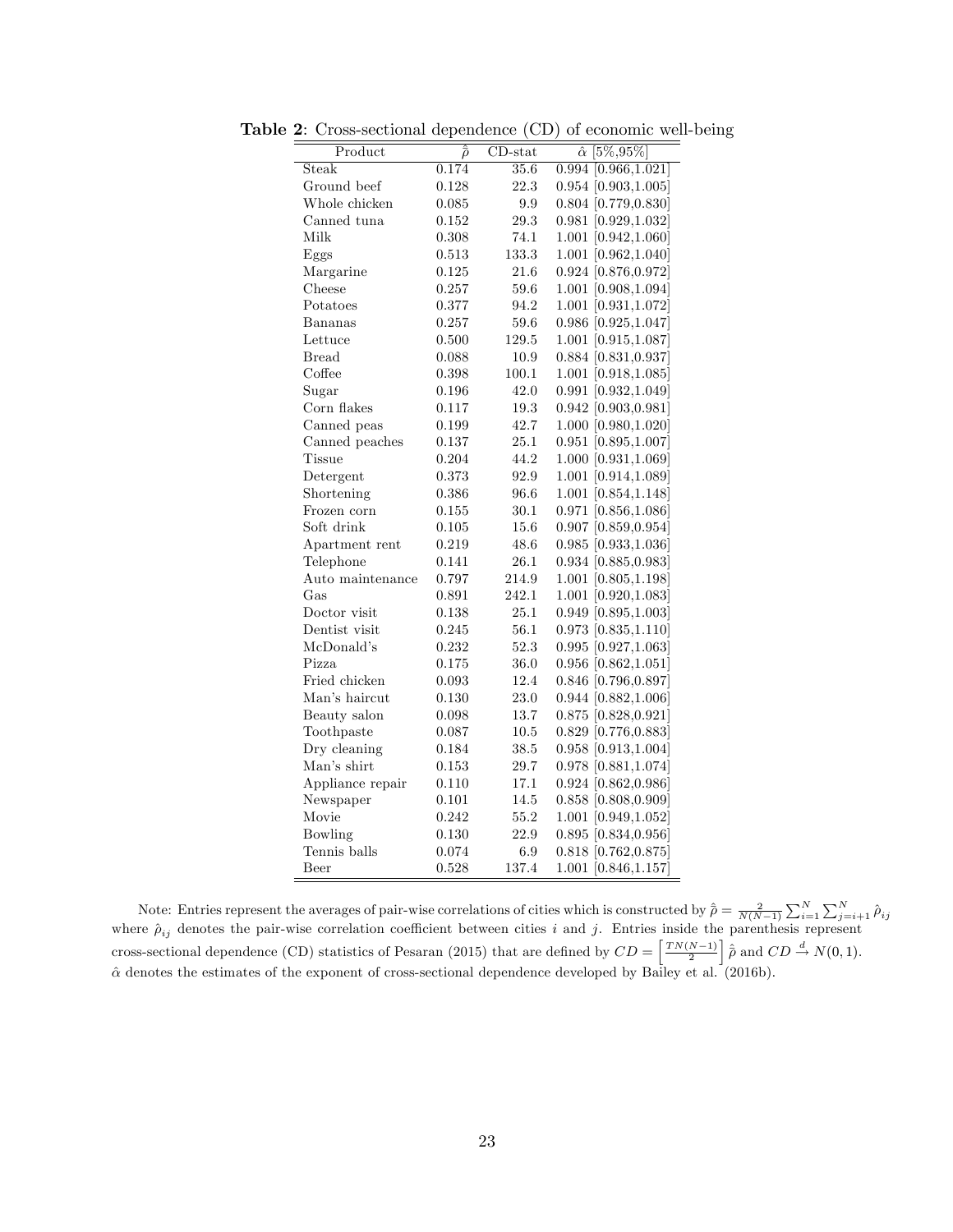| By product       |           | By city             |       |  |  |
|------------------|-----------|---------------------|-------|--|--|
| Product          | share     | <b>CITY</b>         | share |  |  |
| Steak            | 0.272     | <b>AMARILLO</b>     | 0.321 |  |  |
| Ground beef      | 0.222     | <b>ATLANTA</b>      | 0.305 |  |  |
| Whole chicken    | 0.184     | <b>CEDAR RAPIDS</b> | 0.365 |  |  |
| Canned tuna      | 0.256     | <b>CHARLOTTE</b>    | 0.324 |  |  |
| Milk             | 0.392     | <b>CHATTANOOGA</b>  | 0.317 |  |  |
| Eggs             | 0.567     | <b>CLEVELAND</b>    | 0.333 |  |  |
| Margarine        | 0.221     | COLORADO SPRINGS    | 0.308 |  |  |
| Cheese           | 0.311     | COLUMBIA, MO        | 0.329 |  |  |
| Potatoes         | 0.437     | COLUMBIA, SC        | 0.295 |  |  |
| Bananas          | 0.348     | <b>DALLAS</b>       | 0.305 |  |  |
| Lettuce          | 0.544     | <b>DENVER</b>       | 0.301 |  |  |
| <b>Bread</b>     | 0.203     | <b>DOVER</b>        | 0.267 |  |  |
| Coffee           | 0.445     | <b>HOUSTON</b>      | 0.370 |  |  |
| Sugar            | 0.268     | <b>HUNTSVILLE</b>   | 0.326 |  |  |
| Corn flakes      | 0.199     | <b>JONESBORO</b>    | 0.320 |  |  |
| Canned peas      | 0.296     | <b>JOPLIN</b>       | 0.298 |  |  |
| Canned peaches   | 0.216     | <b>KNOXVILLE</b>    | 0.334 |  |  |
| <b>Tissue</b>    | 0.291     | <b>LEXINGTON</b>    | 0.328 |  |  |
| Detergent        | 0.435     | <b>LOS ANGELES</b>  | 0.272 |  |  |
| Shortening       | 0.462     | <b>LOUISVILLE</b>   | 0.267 |  |  |
| Frozen corn      | 0.244     | <b>LUBBOCK</b>      | 0.336 |  |  |
| Soft drink       | 0.189     | <b>MEMPHIS</b>      | 0.289 |  |  |
| Apartment rent   | 0.210     | <b>MONTGOMERY</b>   | 0.293 |  |  |
| Telephone        | 0.189     | <b>ODESSA</b>       | 0.303 |  |  |
| Auto maintenance | 0.781     | OKLAHOMA CITY       | 0.327 |  |  |
| Gas              | 0.867     | <b>OMAHA</b>        | 0.367 |  |  |
| Doctor visit     | 0.184     | PHILADELPHIA        | 0.271 |  |  |
| Dentist visit    | 0.362     | <b>PHOENIX</b>      | 0.307 |  |  |
| McDonald's       | 0.249     | <b>PORTLAND</b>     | 0.291 |  |  |
| Pizza            | 0.256     | <b>RALEIGH</b>      | 0.329 |  |  |
| Fried chicken    | $0.193\,$ | RENO-SPARKS         | 0.271 |  |  |
| Man's haircut    | 0.185     | SALT LAKE CITY      | 0.256 |  |  |
| Beauty salon     | 0.186     | SAN ANTONIO         | 0.262 |  |  |
| Toothpaste       | 0.210     | <b>SOUTH BEND</b>   | 0.315 |  |  |
| Dry cleaning     | 0.218     | SPRINGFIELD         | 0.269 |  |  |
| Man's shirt      | 0.261     | ST. CLOUD           | 0.333 |  |  |
| Appliance repair | 0.179     | ST. LOUIS           | 0.291 |  |  |
| Newspaper        | 0.203     | <b>TACOMA</b>       | 0.292 |  |  |
| Movie            | 0.274     | <b>TUCSON</b>       | 0.292 |  |  |
| Bowling          | 0.223     | <b>WACO</b>         | 0.294 |  |  |
| Tennis balls     | 0.178     | YORK                | 0.319 |  |  |
| Beer             | 0.518     |                     |       |  |  |
| Wine             | 0.274     |                     |       |  |  |

Table 3: Average share of common national shocks in the variance of economic well-being

Note: Entries represent the portion of the variance of economic well-being changes  $(\Delta y_{mit})$  that is explained by nation shocks common to all cities  $(\mathbf{v}_{mt} \text{ in } (2)).$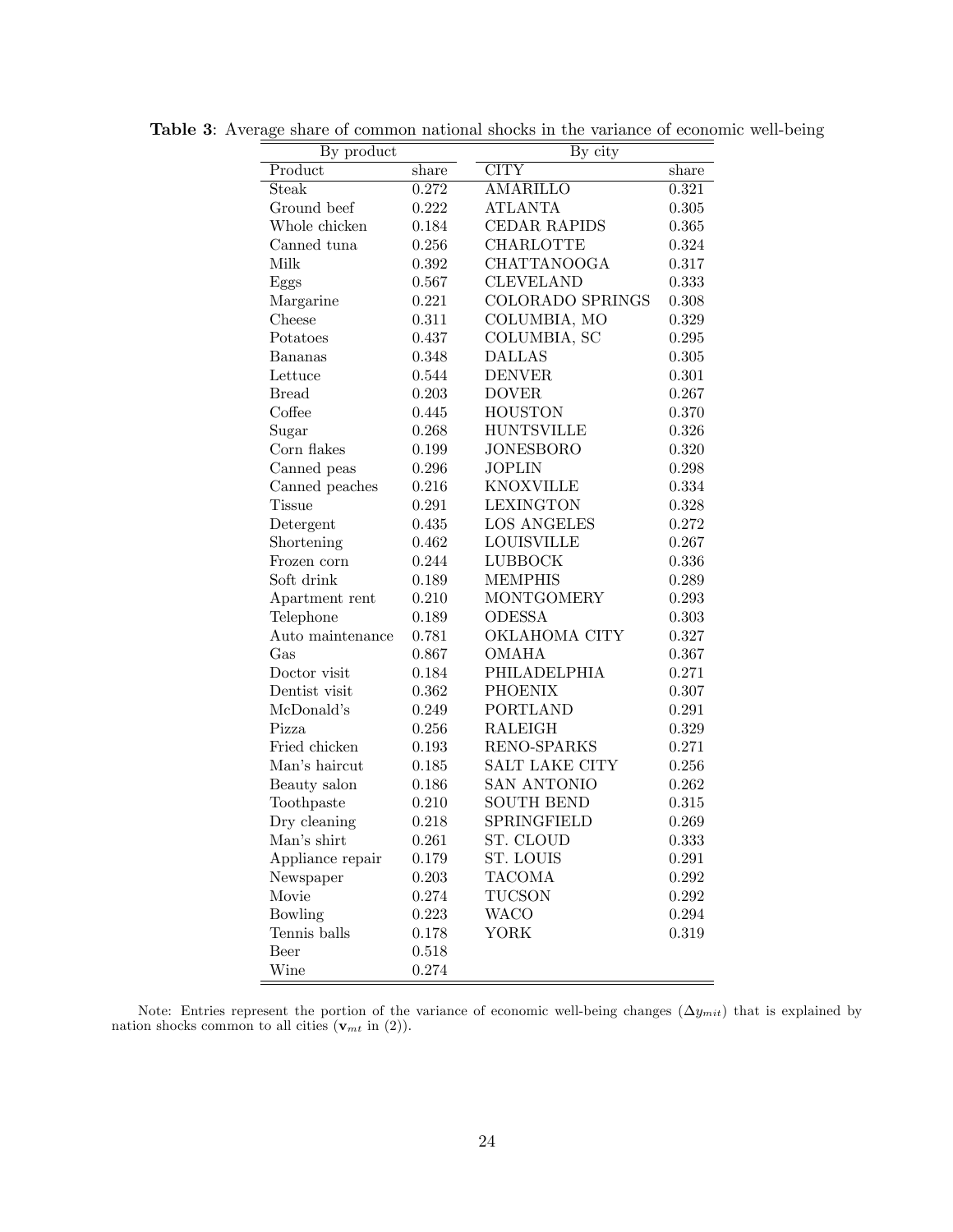|                  | By product  |              | By city                |                  |                  |  |
|------------------|-------------|--------------|------------------------|------------------|------------------|--|
| Product          | national    | $local-idio$ | <b>CITY</b>            | national         | local-idio       |  |
| Steak            | 0.00151     | 0.0001       | <b>AMARILLO</b>        | $-0.0004$        | $-0.0004$        |  |
| Ground beef      | $0.0012$ ‡  | $-0.0002$    | <b>ATLANTA</b>         | $0.0002\,$       | 0.0001           |  |
| Whole chicken    | $0.0008*$   | $-0.0003$    | CEDAR RAPIDS           | $-0.0014\dagger$ | $-0.00061$       |  |
| Canned tuna      | $-0.0032$ ‡ | 0.0002       | CHARLOTTE              | $-0.0004$        | $-0.0001$        |  |
| Milk             | $0.0041$ ‡  | 0.0003       | CHATTANOOGA            | $-0.0002$        | 0.0001           |  |
| Eggs             | $0.0077$ ‡  | 0.0000       | <b>CLEVELAND</b>       | $-0.0018$ ‡      | $-0.0001$        |  |
| Margarine        | $-0.0027$ ‡ | 0.0002       | COLORADO SPRINGS       | 0.0002           | 0.0001           |  |
| Cheese           | $-0.0026$ ‡ | 0.0000       | COLUMBIA, MO           | 0.0004           | $-0.0001$        |  |
| Potatoes         | $-0.0017$ ‡ | 0.0001       | COLUMBIA, SC           | 0.0002           | 0.0003           |  |
| Bananas          | $-0.0014$ ‡ | $-0.00051$   | <b>DALLAS</b>          | $-0.0003$        | $0.0003*$        |  |
| Lettuce          | $-0.0021$ ‡ | $-0.0001$    | $\mbox{D}\mbox{ENVER}$ | 0.0005           | $-0.0001$        |  |
| <b>Bread</b>     | $-0.0008$   | $-0.0002$    | <b>DOVER</b>           | $0.0014\dagger$  | 0.0003           |  |
| Coffee           | 0.00341     | $-0.0002$    | <b>HOUSTON</b>         | $-0.0002$        | $-0.0001$        |  |
| Sugar            | $-0.0021$ ‡ | 0.0000       | <b>HUNTSVILLE</b>      | 0.0007           | 0.0002           |  |
| Corn flakes      | 0.0000      | $-0.0001$    | <b>JONESBORO</b>       | 0.0001           | $-0.0002$        |  |
| Canned peas      | $-0.00301$  | $-0.0001$    | <b>JOPLIN</b>          | $-0.0015$ ‡      | $0.0005*$        |  |
| Canned peaches   | $-0.0017$ ‡ | $-0.0002$    | <b>KNOXVILLE</b>       | 0.0001           | $-0.0004\dagger$ |  |
| <b>Tissue</b>    | $-0.0021$ ‡ | 0.0003       | <b>LEXINGTON</b>       | 0.0007           | $-0.0001$        |  |
| Detergent        | $-0.00601$  | $-0.0002$    | <b>LOS ANGELES</b>     | $-0.0003$        | 0.0000           |  |
| Shortening       | 0.00691     | 0.0001       | <b>LOUISVILLE</b>      | 0.0005           | $-0.0004$        |  |
| Frozen corn      | $-0.0003$   | $-0.0003$    | LUBBOCK                | 0.0001           | 0.0000           |  |
| Soft drink       | $-0.0015$ ‡ | $0.0001\,$   | <b>MEMPHIS</b>         | $-0.0004$        | $-0.0008$ ‡      |  |
| Apartment rent   | $-0.0002$   | $-0.0001$    | MONTGOMERY             | $-0.0003$        | $-0.00031$       |  |
| Telephone        | $-0.0012$ ‡ | $-0.0002$    | <b>ODESSA</b>          | $-0.0019$ ‡      | $-0.00061$       |  |
| Auto maintenance | $0.0048$ ‡  | 0.0000       | OKLAHOMA CITY          | $-0.0013\dagger$ | $-0.0003$ ‡      |  |
| Gas              | 0.00931     | 0.0000       | OMAHA                  | $-0.0001$        | 0.0001           |  |
| Doctor visit     | $-0.00101$  | 0.0002       | PHILADELPHIA           | $-0.0012$ ‡      | $-0.0003$        |  |
| Dentist visit    | $-0.0011$ ‡ | $-0.0002$    | <b>PHOENIX</b>         | 0.0001           | 0.0002           |  |
| McDonald's       | $-0.0016$ ‡ | $-0.0002$    | <b>PORTLAND</b>        | $-0.0015$ ‡      | 0.0004           |  |
| Pizza            | $-0.0013$ ‡ | $-0.0002$ ‡  | RALEIGH                | $-0.0010*$       | $-0.0005$ ‡      |  |
| Fried chicken    | $-0.0013$ ‡ | 0.0000       | RENO-SPARKS            | 0.0005           | 0.0000           |  |
| Man's haircut    | $-0.0005*$  | $0.0004*$    | SALT LAKE CITY         | $-0.0001$        | $0.0007$ ‡       |  |
| Beauty salon     | $-0.0009$ ‡ | $-0.0003$    | <b>SAN ANTONIO</b>     | $-0.0002$        | 0.0002           |  |
| Toothpaste       | $-0.0007*$  | $-0.0003$    | <b>SOUTH BEND</b>      | $-0.0002$        | 0.0001           |  |
| Dry cleaning     | $-0.0011$ ‡ | 0.0001       | SPRINGFIELD            | 0.0001           | $-0.0003$        |  |
| Man's shirt      | 0.00151     | 0.0002       | ST. CLOUD              | $-0.0001$        | $-0.0002$        |  |
| Appliance repair | $-0.0012$ ‡ | 0.0000       | ST. LOUIS              | $-0.0005$        | 0.0000           |  |
| Newspaper        | $-0.0009*$  | 0.0000       | <b>TACOMA</b>          | $0.0005\,$       | 0.00061          |  |
| Movie            | $-0.0013$ ‡ | $-0.0002*$   | TUCSON                 | 0.0003           | $-0.0005$ ‡      |  |
| Bowling          | $-0.0009$ ‡ | $-0.0004*$   | WACO                   | 0.0004           | $0.0005*$        |  |
| Tennis balls     | 0.0003      | 0.0000       | YORK                   | 0.0003           | 0.0002           |  |
| Beer             | $-0.0020$ ‡ | 0.00031      |                        |                  |                  |  |
| Wine             | $-0.0014$ ‡ | 0.0002       |                        |                  |                  |  |

Table 4: The response of local economic well-being to national and local unemployment shocks  $(1$ -year IRF-based cumulative effects)

Note: Entries represent the one-year mean response of economic well-being to a one-standard-deviation increase in the national and local unemployment shocks, which is estimated from the high-dimensional reduced form global VAR model given by eq.(4).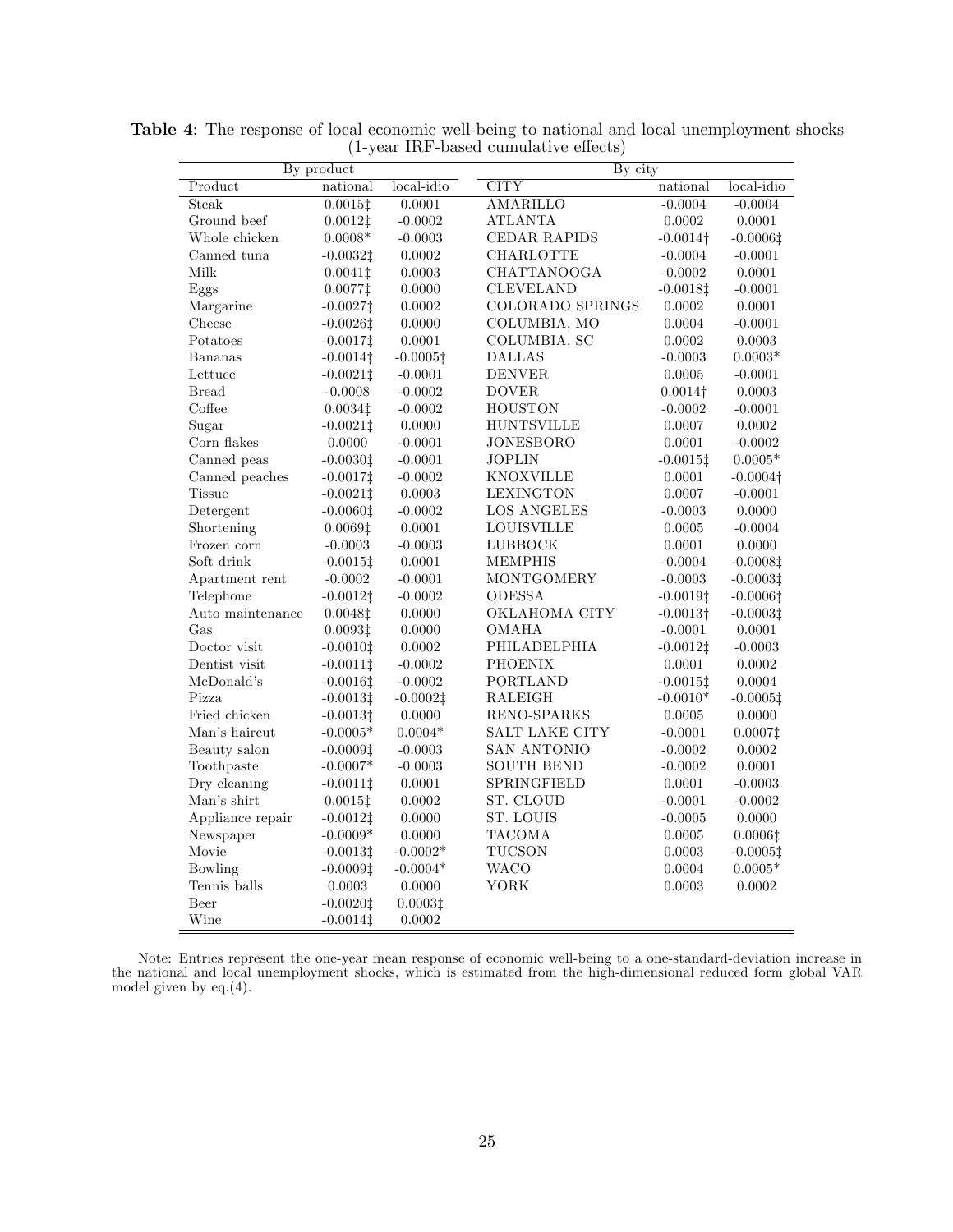|                |                 |                         | nemployment rate and nousing prices (subgroup analysis |
|----------------|-----------------|-------------------------|--------------------------------------------------------|
| Regressor      | FULL            | FLEX group              | RIGID group                                            |
| $\Delta U_t^+$ | 0.094(0.102)    | $0.378 \dagger (0.191)$ | $-0.121(0.092)$                                        |
|                |                 |                         |                                                        |
| $\Delta U_t^-$ | $-0.149(0.162)$ | $-0.143(0.256)$         | 0.057(0.161)                                           |
|                |                 |                         |                                                        |
| $\Delta HP_t$  | 0.354(0.176)    | 0.227(0.243)            | $0.498*$ (0.265)                                       |

Table 5: Sensitivity of the cross-city dispersion of well-being with respect to the changes in national unemployment rate and housing prices (subgroup analysis)

Note: 'FULL' denotes the entire 41 products under study and 'FLEX' and 'RIGID' respectively represent 18 flexible price products and 23 rigid price products shown in Table A.1. Regression equation is

$$
\Delta CV_t^m = \alpha_m + \theta_t + \beta_1 \Delta NUR_t^+ + \beta_2 \Delta NUR_t^- + \gamma \Delta NHP_t + \varepsilon_{it}^m
$$

where  $CV_t^m$  denotes the cross-city dispersion of economic well-being in  $m_{th}$  product,  $\alpha_m$  and  $\theta_t$  respectively represent product and time dummy variables,  $\Delta NUR_t^+$  and  $\Delta NUR_t^-$  respectively denote increase and decrease in seasonally adjusted national unemployment rates (NUR), and  $\Delta NHP_t$  denotes the change in seasonally adjusted S&P/Case-Shiller U.S. National Home Price Index.  $\dagger$  and asterisk (\*) respectively indicate the statistical significance at the 5% and 10% error levels based on robust clustered standard errors (in parentheses).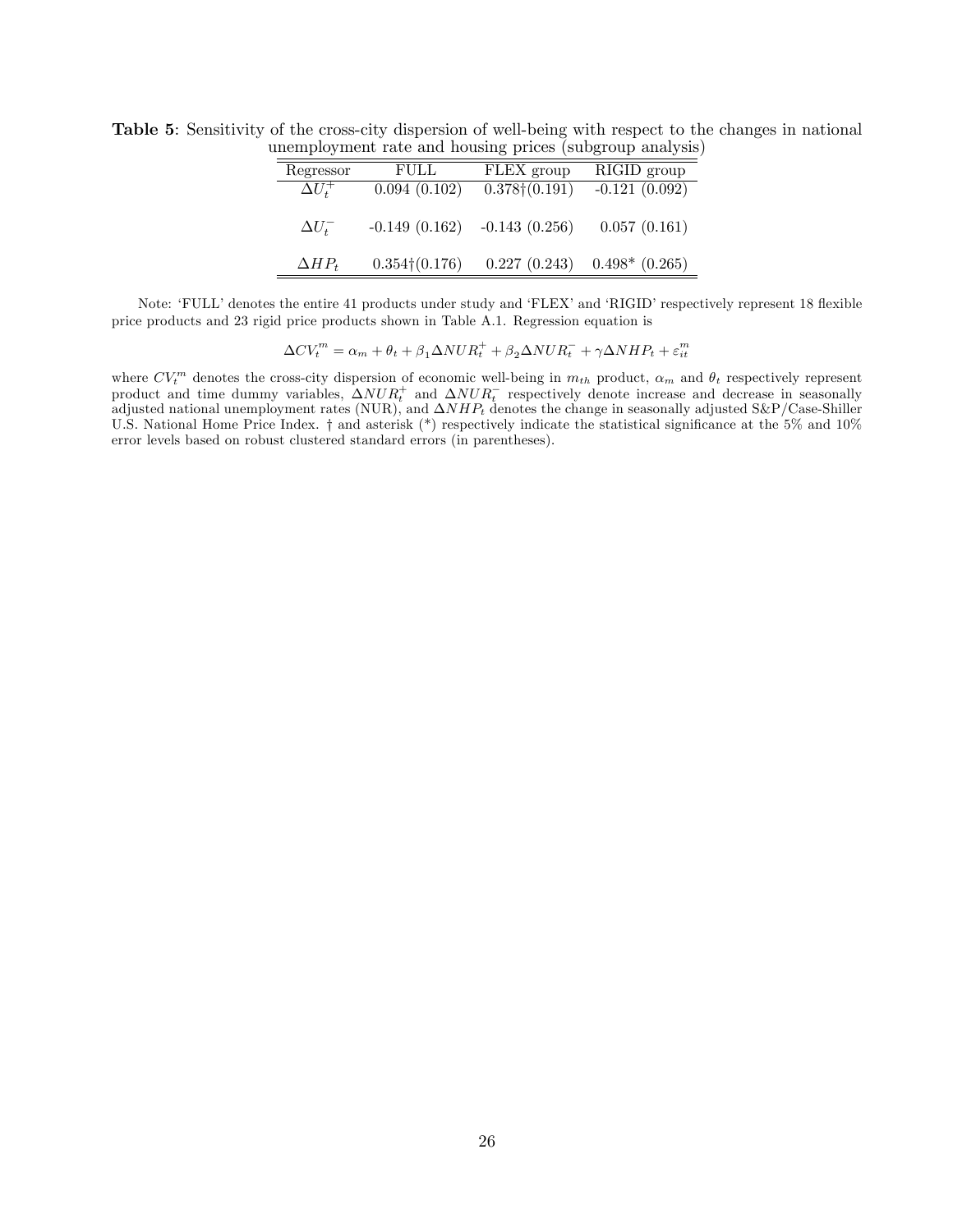# Appendix

## A Data description

Table A.1: Data Description (by product)

| Pound, USDA Choice<br>Steak<br>ND<br>$_{\rm H}$<br>$\mathbf{1}$<br>$\,2$<br>Ground beef<br>ND.<br>Н<br>Pound, lowest price<br>3<br>H<br>Whole chicken<br><b>ND</b><br>Pound, whole fryer<br>Starkist or Chicken of the Sea; 6.5 oz. $(85.1-91.3)$ , 6.125 oz. $(91.4-95.3)$ ,<br>$\overline{4}$<br>Canned tuna<br>D<br>Η<br>$6-6.125$ oz. $(95.3-99.4)$ , 6.0 oz. $(00.1-09.4)$<br>$\rm H$<br>5<br>Milk<br>ND<br>$1/2$ gal. carton<br>One Dozen, Grade A, Large<br>6<br>Eggs<br><b>ND</b><br>Η<br>Margarine<br>One Pound, Blue Bonnet or Parkay<br>7<br>ND<br>Η<br>Η<br>Parmesan, grated 8 oz. canister, Kraft<br>8<br>Cheese<br>ND<br>9<br>Η<br>10 lbs. white or red<br>Potatoes<br>ND<br>H<br>10<br>Bananas<br><b>ND</b><br>One pound<br>Head, approximately 1.25 pounds<br>11<br>Lettuce<br><b>ND</b><br>Η<br>12<br>L<br><b>Bread</b><br>ND<br>24 oz loaf<br>13<br>Coffee<br>Η<br>Can, Maxwell House, Hills Brothers, or Folgers; 1 lb. (85.1-88.3); 13 oz. (88.4-99.4);<br>D<br>11.5 oz. $(00.1-09.4)$<br>D<br>L<br>Cane or beet; 5 lbs. $(85.1-92.3)$ ; 4 lbs. $(92.4-09.4)$<br>14<br>Sugar<br>15<br>Corn flakes<br>D<br>Н<br>18 oz, Kellog's or Post Toasties<br>16<br>Canned peas<br>D<br>Can, Del Monte or Green Giant; 17 oz can, 15-17 oz. (85.1-85.4), 17 oz. (86.1-91.4),<br>$\overline{\phantom{a}}$<br>$15-15.25$ oz. $(92.1-09.4)$<br>L<br>$1/2$ can approx. 29 oz.; Hunt's, Del Monte, or Libby's or Lady Alberta<br>17<br>Canned peaches<br>D<br>D<br>L<br>175-count box $(85.1-02.3)$ , 200-count box $(02.4-09.4)$ ; Kleenex brand<br>18<br>Tissue<br>19<br>D<br>L<br>42 oz, Tide, Bold, or Cheer $(85.1-96.3)$ ; 50 oz. $(96.4-00.4)$ , 60 oz $(01.1-02.3)$ ,<br>Detergent<br>$75 \text{ oz } (02.4-09.4)$ , Cascade dishwashing powder<br>20<br>Shortening<br>D<br>Η<br>3 lbs. can, all-vegetable, Crisco brand<br>21<br>Frozen corn<br>D<br>L<br>10 oz. $(85.1-95.3)$ , 16 oz. $(95.4-09.4)$ ; Whole Kernel<br>$_{\rm H}$<br>22<br>Soft drink<br>D<br>2 liter Coca Cola<br>23<br>S<br>Η<br>Two-Bedroom, unfurnished, excluding all utilities except water, 1.2 or 2 baths,<br>Apartment rent<br>approx. 950 sqft<br>S<br>24<br>Home price<br>1,800 sqft, new house, 8,000 sqft lot, $(85.1-99.4)$ ;<br>$\overline{\phantom{a}}$<br>$2,400$ sqft, new house, $8,000$ sqft lot, 4 bedrooms, 2 baths $(00.1-0.94)$<br>$\mathbf S$<br>25<br>L<br>Private residential line, basic monthly rate, fees and taxes<br>Telephone<br>S<br>26<br>Auto maintenance<br>L<br>average price to balance one front wheel $(85.1-88.3);$<br>average price to computer or spin balance one front wheel (88.4-09.4)<br>27<br>D<br>Н<br>One gallon regular unleaded, national brand, including all taxes<br>Gas<br>S<br>28<br>Doctor visit<br>L<br>General practitioner's routine examination of established patient<br>S<br>29<br>Dentist visit<br>Г<br>Adult teeth cleaning and periodic oral examination (85.1-04.4);<br>Adult teeth cleaning $(05.1-09.1)$<br>L<br>McDonald's Quarter-Pounder with Cheese<br>30<br>ND<br>McDonald's<br>31<br>ND<br>L<br>$12"$ -13" (85.1-94.3), 11"-12" (94.4-09.4) thin crust cheese pizza,<br>Pizza<br>Pizza Hut or Pizza Inn from 1990Q1 to 1994Q3<br>32<br>Fried chicken<br>ND<br>L<br>Thigh and Drumstick, KFC or Church's where available<br>33<br>Man's haircut<br>S<br>Man's barber shop haircut, no styling<br>$\mathbb{L}$<br>S<br>L<br>34<br>Beauty salon<br>Woman's shampoo, trim, and blow dry<br>$35\,$<br>6 to 7 oz. tube $(85.1-06.2)$ , 6 oz-6.4oz tube $(06.3-09.4)$ ; Crest, or Colgate<br>Toothpaste<br>D<br>L<br>S<br>36<br>Dry cleaning<br>L<br>Man's two-piece suit<br>H<br>Arrow, Enro, Van Huesen, or JC Penny's Stafford, White, cotton/polyester blend<br>37<br>Man's shirt<br>D<br>(at least $55\%$ cotton) long sleeves $(85.1-94.3); 100\%$ cotton pinpoint Oxford,<br>Long sleeves $(94.4-99.4)$ Cotton/Polyester, pinpoint weave, long sleeves $(00.1-0.94)$<br>$\mathbf S$<br>38<br>Appliance repair<br>Г<br>Home service call, washing machine, excluding parts<br>$\rm S$<br>39<br>Newspaper<br>L<br>Daily and Sunday home delivery, large-city newspaper, monthly rate<br>S<br>Movie<br>L<br>First-run, indoor, evening, no discount<br>40<br>S<br>Г<br>Price per line, evening rate (85.1-98.2); Saturday evening non-league rate (98.3-09.4)<br>41<br>Bowling<br>Can of three extra duty, yellow, Wilson or Penn Brand<br>42<br>Tennis balls<br>D<br>L<br>43<br>L<br>D<br>6-pack, 12 oz containers, excluding deposit; Budweiser or Miller Lite, (85.1-99.4),<br>Beer<br>Heineken's $(00.1-09.4)$<br>D<br>L<br>1.5-liter bottle; Paul Masson Chablis $(85.1-90.3)$ ; Gallo sauvignon blanc $(90.4-91.3)$ ;<br>44<br>Wine | Number | Item | Group | Flex | Descriptions                                                                                  |
|----------------------------------------------------------------------------------------------------------------------------------------------------------------------------------------------------------------------------------------------------------------------------------------------------------------------------------------------------------------------------------------------------------------------------------------------------------------------------------------------------------------------------------------------------------------------------------------------------------------------------------------------------------------------------------------------------------------------------------------------------------------------------------------------------------------------------------------------------------------------------------------------------------------------------------------------------------------------------------------------------------------------------------------------------------------------------------------------------------------------------------------------------------------------------------------------------------------------------------------------------------------------------------------------------------------------------------------------------------------------------------------------------------------------------------------------------------------------------------------------------------------------------------------------------------------------------------------------------------------------------------------------------------------------------------------------------------------------------------------------------------------------------------------------------------------------------------------------------------------------------------------------------------------------------------------------------------------------------------------------------------------------------------------------------------------------------------------------------------------------------------------------------------------------------------------------------------------------------------------------------------------------------------------------------------------------------------------------------------------------------------------------------------------------------------------------------------------------------------------------------------------------------------------------------------------------------------------------------------------------------------------------------------------------------------------------------------------------------------------------------------------------------------------------------------------------------------------------------------------------------------------------------------------------------------------------------------------------------------------------------------------------------------------------------------------------------------------------------------------------------------------------------------------------------------------------------------------------------------------------------------------------------------------------------------------------------------------------------------------------------------------------------------------------------------------------------------------------------------------------------------------------------------------------------------------------------------------------------------------------------------------------------------------------------------------------------------------------------------------------------------------------------------------------------------------------------------------------------------------------------------------------------------------------------------------------------------------------------------------------------------------------------------------------------------------------------------------------------------------------------------------------------------------------------------------------------------------------------------------------------------------------------------------------------------------------------------------------------------------------------------------------------------------------------------------------------------------------------------------------------------------------------------------------------------------------------------------------------------------------------------------------------------------------------------------------------|--------|------|-------|------|-----------------------------------------------------------------------------------------------|
|                                                                                                                                                                                                                                                                                                                                                                                                                                                                                                                                                                                                                                                                                                                                                                                                                                                                                                                                                                                                                                                                                                                                                                                                                                                                                                                                                                                                                                                                                                                                                                                                                                                                                                                                                                                                                                                                                                                                                                                                                                                                                                                                                                                                                                                                                                                                                                                                                                                                                                                                                                                                                                                                                                                                                                                                                                                                                                                                                                                                                                                                                                                                                                                                                                                                                                                                                                                                                                                                                                                                                                                                                                                                                                                                                                                                                                                                                                                                                                                                                                                                                                                                                                                                                                                                                                                                                                                                                                                                                                                                                                                                                                                                                                    |        |      |       |      |                                                                                               |
|                                                                                                                                                                                                                                                                                                                                                                                                                                                                                                                                                                                                                                                                                                                                                                                                                                                                                                                                                                                                                                                                                                                                                                                                                                                                                                                                                                                                                                                                                                                                                                                                                                                                                                                                                                                                                                                                                                                                                                                                                                                                                                                                                                                                                                                                                                                                                                                                                                                                                                                                                                                                                                                                                                                                                                                                                                                                                                                                                                                                                                                                                                                                                                                                                                                                                                                                                                                                                                                                                                                                                                                                                                                                                                                                                                                                                                                                                                                                                                                                                                                                                                                                                                                                                                                                                                                                                                                                                                                                                                                                                                                                                                                                                                    |        |      |       |      |                                                                                               |
|                                                                                                                                                                                                                                                                                                                                                                                                                                                                                                                                                                                                                                                                                                                                                                                                                                                                                                                                                                                                                                                                                                                                                                                                                                                                                                                                                                                                                                                                                                                                                                                                                                                                                                                                                                                                                                                                                                                                                                                                                                                                                                                                                                                                                                                                                                                                                                                                                                                                                                                                                                                                                                                                                                                                                                                                                                                                                                                                                                                                                                                                                                                                                                                                                                                                                                                                                                                                                                                                                                                                                                                                                                                                                                                                                                                                                                                                                                                                                                                                                                                                                                                                                                                                                                                                                                                                                                                                                                                                                                                                                                                                                                                                                                    |        |      |       |      |                                                                                               |
|                                                                                                                                                                                                                                                                                                                                                                                                                                                                                                                                                                                                                                                                                                                                                                                                                                                                                                                                                                                                                                                                                                                                                                                                                                                                                                                                                                                                                                                                                                                                                                                                                                                                                                                                                                                                                                                                                                                                                                                                                                                                                                                                                                                                                                                                                                                                                                                                                                                                                                                                                                                                                                                                                                                                                                                                                                                                                                                                                                                                                                                                                                                                                                                                                                                                                                                                                                                                                                                                                                                                                                                                                                                                                                                                                                                                                                                                                                                                                                                                                                                                                                                                                                                                                                                                                                                                                                                                                                                                                                                                                                                                                                                                                                    |        |      |       |      |                                                                                               |
|                                                                                                                                                                                                                                                                                                                                                                                                                                                                                                                                                                                                                                                                                                                                                                                                                                                                                                                                                                                                                                                                                                                                                                                                                                                                                                                                                                                                                                                                                                                                                                                                                                                                                                                                                                                                                                                                                                                                                                                                                                                                                                                                                                                                                                                                                                                                                                                                                                                                                                                                                                                                                                                                                                                                                                                                                                                                                                                                                                                                                                                                                                                                                                                                                                                                                                                                                                                                                                                                                                                                                                                                                                                                                                                                                                                                                                                                                                                                                                                                                                                                                                                                                                                                                                                                                                                                                                                                                                                                                                                                                                                                                                                                                                    |        |      |       |      |                                                                                               |
|                                                                                                                                                                                                                                                                                                                                                                                                                                                                                                                                                                                                                                                                                                                                                                                                                                                                                                                                                                                                                                                                                                                                                                                                                                                                                                                                                                                                                                                                                                                                                                                                                                                                                                                                                                                                                                                                                                                                                                                                                                                                                                                                                                                                                                                                                                                                                                                                                                                                                                                                                                                                                                                                                                                                                                                                                                                                                                                                                                                                                                                                                                                                                                                                                                                                                                                                                                                                                                                                                                                                                                                                                                                                                                                                                                                                                                                                                                                                                                                                                                                                                                                                                                                                                                                                                                                                                                                                                                                                                                                                                                                                                                                                                                    |        |      |       |      |                                                                                               |
|                                                                                                                                                                                                                                                                                                                                                                                                                                                                                                                                                                                                                                                                                                                                                                                                                                                                                                                                                                                                                                                                                                                                                                                                                                                                                                                                                                                                                                                                                                                                                                                                                                                                                                                                                                                                                                                                                                                                                                                                                                                                                                                                                                                                                                                                                                                                                                                                                                                                                                                                                                                                                                                                                                                                                                                                                                                                                                                                                                                                                                                                                                                                                                                                                                                                                                                                                                                                                                                                                                                                                                                                                                                                                                                                                                                                                                                                                                                                                                                                                                                                                                                                                                                                                                                                                                                                                                                                                                                                                                                                                                                                                                                                                                    |        |      |       |      |                                                                                               |
|                                                                                                                                                                                                                                                                                                                                                                                                                                                                                                                                                                                                                                                                                                                                                                                                                                                                                                                                                                                                                                                                                                                                                                                                                                                                                                                                                                                                                                                                                                                                                                                                                                                                                                                                                                                                                                                                                                                                                                                                                                                                                                                                                                                                                                                                                                                                                                                                                                                                                                                                                                                                                                                                                                                                                                                                                                                                                                                                                                                                                                                                                                                                                                                                                                                                                                                                                                                                                                                                                                                                                                                                                                                                                                                                                                                                                                                                                                                                                                                                                                                                                                                                                                                                                                                                                                                                                                                                                                                                                                                                                                                                                                                                                                    |        |      |       |      |                                                                                               |
|                                                                                                                                                                                                                                                                                                                                                                                                                                                                                                                                                                                                                                                                                                                                                                                                                                                                                                                                                                                                                                                                                                                                                                                                                                                                                                                                                                                                                                                                                                                                                                                                                                                                                                                                                                                                                                                                                                                                                                                                                                                                                                                                                                                                                                                                                                                                                                                                                                                                                                                                                                                                                                                                                                                                                                                                                                                                                                                                                                                                                                                                                                                                                                                                                                                                                                                                                                                                                                                                                                                                                                                                                                                                                                                                                                                                                                                                                                                                                                                                                                                                                                                                                                                                                                                                                                                                                                                                                                                                                                                                                                                                                                                                                                    |        |      |       |      |                                                                                               |
|                                                                                                                                                                                                                                                                                                                                                                                                                                                                                                                                                                                                                                                                                                                                                                                                                                                                                                                                                                                                                                                                                                                                                                                                                                                                                                                                                                                                                                                                                                                                                                                                                                                                                                                                                                                                                                                                                                                                                                                                                                                                                                                                                                                                                                                                                                                                                                                                                                                                                                                                                                                                                                                                                                                                                                                                                                                                                                                                                                                                                                                                                                                                                                                                                                                                                                                                                                                                                                                                                                                                                                                                                                                                                                                                                                                                                                                                                                                                                                                                                                                                                                                                                                                                                                                                                                                                                                                                                                                                                                                                                                                                                                                                                                    |        |      |       |      |                                                                                               |
|                                                                                                                                                                                                                                                                                                                                                                                                                                                                                                                                                                                                                                                                                                                                                                                                                                                                                                                                                                                                                                                                                                                                                                                                                                                                                                                                                                                                                                                                                                                                                                                                                                                                                                                                                                                                                                                                                                                                                                                                                                                                                                                                                                                                                                                                                                                                                                                                                                                                                                                                                                                                                                                                                                                                                                                                                                                                                                                                                                                                                                                                                                                                                                                                                                                                                                                                                                                                                                                                                                                                                                                                                                                                                                                                                                                                                                                                                                                                                                                                                                                                                                                                                                                                                                                                                                                                                                                                                                                                                                                                                                                                                                                                                                    |        |      |       |      |                                                                                               |
|                                                                                                                                                                                                                                                                                                                                                                                                                                                                                                                                                                                                                                                                                                                                                                                                                                                                                                                                                                                                                                                                                                                                                                                                                                                                                                                                                                                                                                                                                                                                                                                                                                                                                                                                                                                                                                                                                                                                                                                                                                                                                                                                                                                                                                                                                                                                                                                                                                                                                                                                                                                                                                                                                                                                                                                                                                                                                                                                                                                                                                                                                                                                                                                                                                                                                                                                                                                                                                                                                                                                                                                                                                                                                                                                                                                                                                                                                                                                                                                                                                                                                                                                                                                                                                                                                                                                                                                                                                                                                                                                                                                                                                                                                                    |        |      |       |      |                                                                                               |
|                                                                                                                                                                                                                                                                                                                                                                                                                                                                                                                                                                                                                                                                                                                                                                                                                                                                                                                                                                                                                                                                                                                                                                                                                                                                                                                                                                                                                                                                                                                                                                                                                                                                                                                                                                                                                                                                                                                                                                                                                                                                                                                                                                                                                                                                                                                                                                                                                                                                                                                                                                                                                                                                                                                                                                                                                                                                                                                                                                                                                                                                                                                                                                                                                                                                                                                                                                                                                                                                                                                                                                                                                                                                                                                                                                                                                                                                                                                                                                                                                                                                                                                                                                                                                                                                                                                                                                                                                                                                                                                                                                                                                                                                                                    |        |      |       |      |                                                                                               |
|                                                                                                                                                                                                                                                                                                                                                                                                                                                                                                                                                                                                                                                                                                                                                                                                                                                                                                                                                                                                                                                                                                                                                                                                                                                                                                                                                                                                                                                                                                                                                                                                                                                                                                                                                                                                                                                                                                                                                                                                                                                                                                                                                                                                                                                                                                                                                                                                                                                                                                                                                                                                                                                                                                                                                                                                                                                                                                                                                                                                                                                                                                                                                                                                                                                                                                                                                                                                                                                                                                                                                                                                                                                                                                                                                                                                                                                                                                                                                                                                                                                                                                                                                                                                                                                                                                                                                                                                                                                                                                                                                                                                                                                                                                    |        |      |       |      |                                                                                               |
|                                                                                                                                                                                                                                                                                                                                                                                                                                                                                                                                                                                                                                                                                                                                                                                                                                                                                                                                                                                                                                                                                                                                                                                                                                                                                                                                                                                                                                                                                                                                                                                                                                                                                                                                                                                                                                                                                                                                                                                                                                                                                                                                                                                                                                                                                                                                                                                                                                                                                                                                                                                                                                                                                                                                                                                                                                                                                                                                                                                                                                                                                                                                                                                                                                                                                                                                                                                                                                                                                                                                                                                                                                                                                                                                                                                                                                                                                                                                                                                                                                                                                                                                                                                                                                                                                                                                                                                                                                                                                                                                                                                                                                                                                                    |        |      |       |      |                                                                                               |
|                                                                                                                                                                                                                                                                                                                                                                                                                                                                                                                                                                                                                                                                                                                                                                                                                                                                                                                                                                                                                                                                                                                                                                                                                                                                                                                                                                                                                                                                                                                                                                                                                                                                                                                                                                                                                                                                                                                                                                                                                                                                                                                                                                                                                                                                                                                                                                                                                                                                                                                                                                                                                                                                                                                                                                                                                                                                                                                                                                                                                                                                                                                                                                                                                                                                                                                                                                                                                                                                                                                                                                                                                                                                                                                                                                                                                                                                                                                                                                                                                                                                                                                                                                                                                                                                                                                                                                                                                                                                                                                                                                                                                                                                                                    |        |      |       |      |                                                                                               |
|                                                                                                                                                                                                                                                                                                                                                                                                                                                                                                                                                                                                                                                                                                                                                                                                                                                                                                                                                                                                                                                                                                                                                                                                                                                                                                                                                                                                                                                                                                                                                                                                                                                                                                                                                                                                                                                                                                                                                                                                                                                                                                                                                                                                                                                                                                                                                                                                                                                                                                                                                                                                                                                                                                                                                                                                                                                                                                                                                                                                                                                                                                                                                                                                                                                                                                                                                                                                                                                                                                                                                                                                                                                                                                                                                                                                                                                                                                                                                                                                                                                                                                                                                                                                                                                                                                                                                                                                                                                                                                                                                                                                                                                                                                    |        |      |       |      |                                                                                               |
|                                                                                                                                                                                                                                                                                                                                                                                                                                                                                                                                                                                                                                                                                                                                                                                                                                                                                                                                                                                                                                                                                                                                                                                                                                                                                                                                                                                                                                                                                                                                                                                                                                                                                                                                                                                                                                                                                                                                                                                                                                                                                                                                                                                                                                                                                                                                                                                                                                                                                                                                                                                                                                                                                                                                                                                                                                                                                                                                                                                                                                                                                                                                                                                                                                                                                                                                                                                                                                                                                                                                                                                                                                                                                                                                                                                                                                                                                                                                                                                                                                                                                                                                                                                                                                                                                                                                                                                                                                                                                                                                                                                                                                                                                                    |        |      |       |      |                                                                                               |
|                                                                                                                                                                                                                                                                                                                                                                                                                                                                                                                                                                                                                                                                                                                                                                                                                                                                                                                                                                                                                                                                                                                                                                                                                                                                                                                                                                                                                                                                                                                                                                                                                                                                                                                                                                                                                                                                                                                                                                                                                                                                                                                                                                                                                                                                                                                                                                                                                                                                                                                                                                                                                                                                                                                                                                                                                                                                                                                                                                                                                                                                                                                                                                                                                                                                                                                                                                                                                                                                                                                                                                                                                                                                                                                                                                                                                                                                                                                                                                                                                                                                                                                                                                                                                                                                                                                                                                                                                                                                                                                                                                                                                                                                                                    |        |      |       |      |                                                                                               |
|                                                                                                                                                                                                                                                                                                                                                                                                                                                                                                                                                                                                                                                                                                                                                                                                                                                                                                                                                                                                                                                                                                                                                                                                                                                                                                                                                                                                                                                                                                                                                                                                                                                                                                                                                                                                                                                                                                                                                                                                                                                                                                                                                                                                                                                                                                                                                                                                                                                                                                                                                                                                                                                                                                                                                                                                                                                                                                                                                                                                                                                                                                                                                                                                                                                                                                                                                                                                                                                                                                                                                                                                                                                                                                                                                                                                                                                                                                                                                                                                                                                                                                                                                                                                                                                                                                                                                                                                                                                                                                                                                                                                                                                                                                    |        |      |       |      |                                                                                               |
|                                                                                                                                                                                                                                                                                                                                                                                                                                                                                                                                                                                                                                                                                                                                                                                                                                                                                                                                                                                                                                                                                                                                                                                                                                                                                                                                                                                                                                                                                                                                                                                                                                                                                                                                                                                                                                                                                                                                                                                                                                                                                                                                                                                                                                                                                                                                                                                                                                                                                                                                                                                                                                                                                                                                                                                                                                                                                                                                                                                                                                                                                                                                                                                                                                                                                                                                                                                                                                                                                                                                                                                                                                                                                                                                                                                                                                                                                                                                                                                                                                                                                                                                                                                                                                                                                                                                                                                                                                                                                                                                                                                                                                                                                                    |        |      |       |      |                                                                                               |
|                                                                                                                                                                                                                                                                                                                                                                                                                                                                                                                                                                                                                                                                                                                                                                                                                                                                                                                                                                                                                                                                                                                                                                                                                                                                                                                                                                                                                                                                                                                                                                                                                                                                                                                                                                                                                                                                                                                                                                                                                                                                                                                                                                                                                                                                                                                                                                                                                                                                                                                                                                                                                                                                                                                                                                                                                                                                                                                                                                                                                                                                                                                                                                                                                                                                                                                                                                                                                                                                                                                                                                                                                                                                                                                                                                                                                                                                                                                                                                                                                                                                                                                                                                                                                                                                                                                                                                                                                                                                                                                                                                                                                                                                                                    |        |      |       |      |                                                                                               |
|                                                                                                                                                                                                                                                                                                                                                                                                                                                                                                                                                                                                                                                                                                                                                                                                                                                                                                                                                                                                                                                                                                                                                                                                                                                                                                                                                                                                                                                                                                                                                                                                                                                                                                                                                                                                                                                                                                                                                                                                                                                                                                                                                                                                                                                                                                                                                                                                                                                                                                                                                                                                                                                                                                                                                                                                                                                                                                                                                                                                                                                                                                                                                                                                                                                                                                                                                                                                                                                                                                                                                                                                                                                                                                                                                                                                                                                                                                                                                                                                                                                                                                                                                                                                                                                                                                                                                                                                                                                                                                                                                                                                                                                                                                    |        |      |       |      |                                                                                               |
|                                                                                                                                                                                                                                                                                                                                                                                                                                                                                                                                                                                                                                                                                                                                                                                                                                                                                                                                                                                                                                                                                                                                                                                                                                                                                                                                                                                                                                                                                                                                                                                                                                                                                                                                                                                                                                                                                                                                                                                                                                                                                                                                                                                                                                                                                                                                                                                                                                                                                                                                                                                                                                                                                                                                                                                                                                                                                                                                                                                                                                                                                                                                                                                                                                                                                                                                                                                                                                                                                                                                                                                                                                                                                                                                                                                                                                                                                                                                                                                                                                                                                                                                                                                                                                                                                                                                                                                                                                                                                                                                                                                                                                                                                                    |        |      |       |      |                                                                                               |
|                                                                                                                                                                                                                                                                                                                                                                                                                                                                                                                                                                                                                                                                                                                                                                                                                                                                                                                                                                                                                                                                                                                                                                                                                                                                                                                                                                                                                                                                                                                                                                                                                                                                                                                                                                                                                                                                                                                                                                                                                                                                                                                                                                                                                                                                                                                                                                                                                                                                                                                                                                                                                                                                                                                                                                                                                                                                                                                                                                                                                                                                                                                                                                                                                                                                                                                                                                                                                                                                                                                                                                                                                                                                                                                                                                                                                                                                                                                                                                                                                                                                                                                                                                                                                                                                                                                                                                                                                                                                                                                                                                                                                                                                                                    |        |      |       |      |                                                                                               |
|                                                                                                                                                                                                                                                                                                                                                                                                                                                                                                                                                                                                                                                                                                                                                                                                                                                                                                                                                                                                                                                                                                                                                                                                                                                                                                                                                                                                                                                                                                                                                                                                                                                                                                                                                                                                                                                                                                                                                                                                                                                                                                                                                                                                                                                                                                                                                                                                                                                                                                                                                                                                                                                                                                                                                                                                                                                                                                                                                                                                                                                                                                                                                                                                                                                                                                                                                                                                                                                                                                                                                                                                                                                                                                                                                                                                                                                                                                                                                                                                                                                                                                                                                                                                                                                                                                                                                                                                                                                                                                                                                                                                                                                                                                    |        |      |       |      |                                                                                               |
|                                                                                                                                                                                                                                                                                                                                                                                                                                                                                                                                                                                                                                                                                                                                                                                                                                                                                                                                                                                                                                                                                                                                                                                                                                                                                                                                                                                                                                                                                                                                                                                                                                                                                                                                                                                                                                                                                                                                                                                                                                                                                                                                                                                                                                                                                                                                                                                                                                                                                                                                                                                                                                                                                                                                                                                                                                                                                                                                                                                                                                                                                                                                                                                                                                                                                                                                                                                                                                                                                                                                                                                                                                                                                                                                                                                                                                                                                                                                                                                                                                                                                                                                                                                                                                                                                                                                                                                                                                                                                                                                                                                                                                                                                                    |        |      |       |      |                                                                                               |
|                                                                                                                                                                                                                                                                                                                                                                                                                                                                                                                                                                                                                                                                                                                                                                                                                                                                                                                                                                                                                                                                                                                                                                                                                                                                                                                                                                                                                                                                                                                                                                                                                                                                                                                                                                                                                                                                                                                                                                                                                                                                                                                                                                                                                                                                                                                                                                                                                                                                                                                                                                                                                                                                                                                                                                                                                                                                                                                                                                                                                                                                                                                                                                                                                                                                                                                                                                                                                                                                                                                                                                                                                                                                                                                                                                                                                                                                                                                                                                                                                                                                                                                                                                                                                                                                                                                                                                                                                                                                                                                                                                                                                                                                                                    |        |      |       |      |                                                                                               |
|                                                                                                                                                                                                                                                                                                                                                                                                                                                                                                                                                                                                                                                                                                                                                                                                                                                                                                                                                                                                                                                                                                                                                                                                                                                                                                                                                                                                                                                                                                                                                                                                                                                                                                                                                                                                                                                                                                                                                                                                                                                                                                                                                                                                                                                                                                                                                                                                                                                                                                                                                                                                                                                                                                                                                                                                                                                                                                                                                                                                                                                                                                                                                                                                                                                                                                                                                                                                                                                                                                                                                                                                                                                                                                                                                                                                                                                                                                                                                                                                                                                                                                                                                                                                                                                                                                                                                                                                                                                                                                                                                                                                                                                                                                    |        |      |       |      |                                                                                               |
|                                                                                                                                                                                                                                                                                                                                                                                                                                                                                                                                                                                                                                                                                                                                                                                                                                                                                                                                                                                                                                                                                                                                                                                                                                                                                                                                                                                                                                                                                                                                                                                                                                                                                                                                                                                                                                                                                                                                                                                                                                                                                                                                                                                                                                                                                                                                                                                                                                                                                                                                                                                                                                                                                                                                                                                                                                                                                                                                                                                                                                                                                                                                                                                                                                                                                                                                                                                                                                                                                                                                                                                                                                                                                                                                                                                                                                                                                                                                                                                                                                                                                                                                                                                                                                                                                                                                                                                                                                                                                                                                                                                                                                                                                                    |        |      |       |      |                                                                                               |
|                                                                                                                                                                                                                                                                                                                                                                                                                                                                                                                                                                                                                                                                                                                                                                                                                                                                                                                                                                                                                                                                                                                                                                                                                                                                                                                                                                                                                                                                                                                                                                                                                                                                                                                                                                                                                                                                                                                                                                                                                                                                                                                                                                                                                                                                                                                                                                                                                                                                                                                                                                                                                                                                                                                                                                                                                                                                                                                                                                                                                                                                                                                                                                                                                                                                                                                                                                                                                                                                                                                                                                                                                                                                                                                                                                                                                                                                                                                                                                                                                                                                                                                                                                                                                                                                                                                                                                                                                                                                                                                                                                                                                                                                                                    |        |      |       |      |                                                                                               |
|                                                                                                                                                                                                                                                                                                                                                                                                                                                                                                                                                                                                                                                                                                                                                                                                                                                                                                                                                                                                                                                                                                                                                                                                                                                                                                                                                                                                                                                                                                                                                                                                                                                                                                                                                                                                                                                                                                                                                                                                                                                                                                                                                                                                                                                                                                                                                                                                                                                                                                                                                                                                                                                                                                                                                                                                                                                                                                                                                                                                                                                                                                                                                                                                                                                                                                                                                                                                                                                                                                                                                                                                                                                                                                                                                                                                                                                                                                                                                                                                                                                                                                                                                                                                                                                                                                                                                                                                                                                                                                                                                                                                                                                                                                    |        |      |       |      |                                                                                               |
|                                                                                                                                                                                                                                                                                                                                                                                                                                                                                                                                                                                                                                                                                                                                                                                                                                                                                                                                                                                                                                                                                                                                                                                                                                                                                                                                                                                                                                                                                                                                                                                                                                                                                                                                                                                                                                                                                                                                                                                                                                                                                                                                                                                                                                                                                                                                                                                                                                                                                                                                                                                                                                                                                                                                                                                                                                                                                                                                                                                                                                                                                                                                                                                                                                                                                                                                                                                                                                                                                                                                                                                                                                                                                                                                                                                                                                                                                                                                                                                                                                                                                                                                                                                                                                                                                                                                                                                                                                                                                                                                                                                                                                                                                                    |        |      |       |      |                                                                                               |
|                                                                                                                                                                                                                                                                                                                                                                                                                                                                                                                                                                                                                                                                                                                                                                                                                                                                                                                                                                                                                                                                                                                                                                                                                                                                                                                                                                                                                                                                                                                                                                                                                                                                                                                                                                                                                                                                                                                                                                                                                                                                                                                                                                                                                                                                                                                                                                                                                                                                                                                                                                                                                                                                                                                                                                                                                                                                                                                                                                                                                                                                                                                                                                                                                                                                                                                                                                                                                                                                                                                                                                                                                                                                                                                                                                                                                                                                                                                                                                                                                                                                                                                                                                                                                                                                                                                                                                                                                                                                                                                                                                                                                                                                                                    |        |      |       |      |                                                                                               |
|                                                                                                                                                                                                                                                                                                                                                                                                                                                                                                                                                                                                                                                                                                                                                                                                                                                                                                                                                                                                                                                                                                                                                                                                                                                                                                                                                                                                                                                                                                                                                                                                                                                                                                                                                                                                                                                                                                                                                                                                                                                                                                                                                                                                                                                                                                                                                                                                                                                                                                                                                                                                                                                                                                                                                                                                                                                                                                                                                                                                                                                                                                                                                                                                                                                                                                                                                                                                                                                                                                                                                                                                                                                                                                                                                                                                                                                                                                                                                                                                                                                                                                                                                                                                                                                                                                                                                                                                                                                                                                                                                                                                                                                                                                    |        |      |       |      |                                                                                               |
|                                                                                                                                                                                                                                                                                                                                                                                                                                                                                                                                                                                                                                                                                                                                                                                                                                                                                                                                                                                                                                                                                                                                                                                                                                                                                                                                                                                                                                                                                                                                                                                                                                                                                                                                                                                                                                                                                                                                                                                                                                                                                                                                                                                                                                                                                                                                                                                                                                                                                                                                                                                                                                                                                                                                                                                                                                                                                                                                                                                                                                                                                                                                                                                                                                                                                                                                                                                                                                                                                                                                                                                                                                                                                                                                                                                                                                                                                                                                                                                                                                                                                                                                                                                                                                                                                                                                                                                                                                                                                                                                                                                                                                                                                                    |        |      |       |      |                                                                                               |
|                                                                                                                                                                                                                                                                                                                                                                                                                                                                                                                                                                                                                                                                                                                                                                                                                                                                                                                                                                                                                                                                                                                                                                                                                                                                                                                                                                                                                                                                                                                                                                                                                                                                                                                                                                                                                                                                                                                                                                                                                                                                                                                                                                                                                                                                                                                                                                                                                                                                                                                                                                                                                                                                                                                                                                                                                                                                                                                                                                                                                                                                                                                                                                                                                                                                                                                                                                                                                                                                                                                                                                                                                                                                                                                                                                                                                                                                                                                                                                                                                                                                                                                                                                                                                                                                                                                                                                                                                                                                                                                                                                                                                                                                                                    |        |      |       |      |                                                                                               |
|                                                                                                                                                                                                                                                                                                                                                                                                                                                                                                                                                                                                                                                                                                                                                                                                                                                                                                                                                                                                                                                                                                                                                                                                                                                                                                                                                                                                                                                                                                                                                                                                                                                                                                                                                                                                                                                                                                                                                                                                                                                                                                                                                                                                                                                                                                                                                                                                                                                                                                                                                                                                                                                                                                                                                                                                                                                                                                                                                                                                                                                                                                                                                                                                                                                                                                                                                                                                                                                                                                                                                                                                                                                                                                                                                                                                                                                                                                                                                                                                                                                                                                                                                                                                                                                                                                                                                                                                                                                                                                                                                                                                                                                                                                    |        |      |       |      |                                                                                               |
|                                                                                                                                                                                                                                                                                                                                                                                                                                                                                                                                                                                                                                                                                                                                                                                                                                                                                                                                                                                                                                                                                                                                                                                                                                                                                                                                                                                                                                                                                                                                                                                                                                                                                                                                                                                                                                                                                                                                                                                                                                                                                                                                                                                                                                                                                                                                                                                                                                                                                                                                                                                                                                                                                                                                                                                                                                                                                                                                                                                                                                                                                                                                                                                                                                                                                                                                                                                                                                                                                                                                                                                                                                                                                                                                                                                                                                                                                                                                                                                                                                                                                                                                                                                                                                                                                                                                                                                                                                                                                                                                                                                                                                                                                                    |        |      |       |      |                                                                                               |
|                                                                                                                                                                                                                                                                                                                                                                                                                                                                                                                                                                                                                                                                                                                                                                                                                                                                                                                                                                                                                                                                                                                                                                                                                                                                                                                                                                                                                                                                                                                                                                                                                                                                                                                                                                                                                                                                                                                                                                                                                                                                                                                                                                                                                                                                                                                                                                                                                                                                                                                                                                                                                                                                                                                                                                                                                                                                                                                                                                                                                                                                                                                                                                                                                                                                                                                                                                                                                                                                                                                                                                                                                                                                                                                                                                                                                                                                                                                                                                                                                                                                                                                                                                                                                                                                                                                                                                                                                                                                                                                                                                                                                                                                                                    |        |      |       |      |                                                                                               |
|                                                                                                                                                                                                                                                                                                                                                                                                                                                                                                                                                                                                                                                                                                                                                                                                                                                                                                                                                                                                                                                                                                                                                                                                                                                                                                                                                                                                                                                                                                                                                                                                                                                                                                                                                                                                                                                                                                                                                                                                                                                                                                                                                                                                                                                                                                                                                                                                                                                                                                                                                                                                                                                                                                                                                                                                                                                                                                                                                                                                                                                                                                                                                                                                                                                                                                                                                                                                                                                                                                                                                                                                                                                                                                                                                                                                                                                                                                                                                                                                                                                                                                                                                                                                                                                                                                                                                                                                                                                                                                                                                                                                                                                                                                    |        |      |       |      |                                                                                               |
|                                                                                                                                                                                                                                                                                                                                                                                                                                                                                                                                                                                                                                                                                                                                                                                                                                                                                                                                                                                                                                                                                                                                                                                                                                                                                                                                                                                                                                                                                                                                                                                                                                                                                                                                                                                                                                                                                                                                                                                                                                                                                                                                                                                                                                                                                                                                                                                                                                                                                                                                                                                                                                                                                                                                                                                                                                                                                                                                                                                                                                                                                                                                                                                                                                                                                                                                                                                                                                                                                                                                                                                                                                                                                                                                                                                                                                                                                                                                                                                                                                                                                                                                                                                                                                                                                                                                                                                                                                                                                                                                                                                                                                                                                                    |        |      |       |      |                                                                                               |
|                                                                                                                                                                                                                                                                                                                                                                                                                                                                                                                                                                                                                                                                                                                                                                                                                                                                                                                                                                                                                                                                                                                                                                                                                                                                                                                                                                                                                                                                                                                                                                                                                                                                                                                                                                                                                                                                                                                                                                                                                                                                                                                                                                                                                                                                                                                                                                                                                                                                                                                                                                                                                                                                                                                                                                                                                                                                                                                                                                                                                                                                                                                                                                                                                                                                                                                                                                                                                                                                                                                                                                                                                                                                                                                                                                                                                                                                                                                                                                                                                                                                                                                                                                                                                                                                                                                                                                                                                                                                                                                                                                                                                                                                                                    |        |      |       |      |                                                                                               |
|                                                                                                                                                                                                                                                                                                                                                                                                                                                                                                                                                                                                                                                                                                                                                                                                                                                                                                                                                                                                                                                                                                                                                                                                                                                                                                                                                                                                                                                                                                                                                                                                                                                                                                                                                                                                                                                                                                                                                                                                                                                                                                                                                                                                                                                                                                                                                                                                                                                                                                                                                                                                                                                                                                                                                                                                                                                                                                                                                                                                                                                                                                                                                                                                                                                                                                                                                                                                                                                                                                                                                                                                                                                                                                                                                                                                                                                                                                                                                                                                                                                                                                                                                                                                                                                                                                                                                                                                                                                                                                                                                                                                                                                                                                    |        |      |       |      |                                                                                               |
|                                                                                                                                                                                                                                                                                                                                                                                                                                                                                                                                                                                                                                                                                                                                                                                                                                                                                                                                                                                                                                                                                                                                                                                                                                                                                                                                                                                                                                                                                                                                                                                                                                                                                                                                                                                                                                                                                                                                                                                                                                                                                                                                                                                                                                                                                                                                                                                                                                                                                                                                                                                                                                                                                                                                                                                                                                                                                                                                                                                                                                                                                                                                                                                                                                                                                                                                                                                                                                                                                                                                                                                                                                                                                                                                                                                                                                                                                                                                                                                                                                                                                                                                                                                                                                                                                                                                                                                                                                                                                                                                                                                                                                                                                                    |        |      |       |      |                                                                                               |
|                                                                                                                                                                                                                                                                                                                                                                                                                                                                                                                                                                                                                                                                                                                                                                                                                                                                                                                                                                                                                                                                                                                                                                                                                                                                                                                                                                                                                                                                                                                                                                                                                                                                                                                                                                                                                                                                                                                                                                                                                                                                                                                                                                                                                                                                                                                                                                                                                                                                                                                                                                                                                                                                                                                                                                                                                                                                                                                                                                                                                                                                                                                                                                                                                                                                                                                                                                                                                                                                                                                                                                                                                                                                                                                                                                                                                                                                                                                                                                                                                                                                                                                                                                                                                                                                                                                                                                                                                                                                                                                                                                                                                                                                                                    |        |      |       |      |                                                                                               |
|                                                                                                                                                                                                                                                                                                                                                                                                                                                                                                                                                                                                                                                                                                                                                                                                                                                                                                                                                                                                                                                                                                                                                                                                                                                                                                                                                                                                                                                                                                                                                                                                                                                                                                                                                                                                                                                                                                                                                                                                                                                                                                                                                                                                                                                                                                                                                                                                                                                                                                                                                                                                                                                                                                                                                                                                                                                                                                                                                                                                                                                                                                                                                                                                                                                                                                                                                                                                                                                                                                                                                                                                                                                                                                                                                                                                                                                                                                                                                                                                                                                                                                                                                                                                                                                                                                                                                                                                                                                                                                                                                                                                                                                                                                    |        |      |       |      |                                                                                               |
|                                                                                                                                                                                                                                                                                                                                                                                                                                                                                                                                                                                                                                                                                                                                                                                                                                                                                                                                                                                                                                                                                                                                                                                                                                                                                                                                                                                                                                                                                                                                                                                                                                                                                                                                                                                                                                                                                                                                                                                                                                                                                                                                                                                                                                                                                                                                                                                                                                                                                                                                                                                                                                                                                                                                                                                                                                                                                                                                                                                                                                                                                                                                                                                                                                                                                                                                                                                                                                                                                                                                                                                                                                                                                                                                                                                                                                                                                                                                                                                                                                                                                                                                                                                                                                                                                                                                                                                                                                                                                                                                                                                                                                                                                                    |        |      |       |      |                                                                                               |
|                                                                                                                                                                                                                                                                                                                                                                                                                                                                                                                                                                                                                                                                                                                                                                                                                                                                                                                                                                                                                                                                                                                                                                                                                                                                                                                                                                                                                                                                                                                                                                                                                                                                                                                                                                                                                                                                                                                                                                                                                                                                                                                                                                                                                                                                                                                                                                                                                                                                                                                                                                                                                                                                                                                                                                                                                                                                                                                                                                                                                                                                                                                                                                                                                                                                                                                                                                                                                                                                                                                                                                                                                                                                                                                                                                                                                                                                                                                                                                                                                                                                                                                                                                                                                                                                                                                                                                                                                                                                                                                                                                                                                                                                                                    |        |      |       |      |                                                                                               |
|                                                                                                                                                                                                                                                                                                                                                                                                                                                                                                                                                                                                                                                                                                                                                                                                                                                                                                                                                                                                                                                                                                                                                                                                                                                                                                                                                                                                                                                                                                                                                                                                                                                                                                                                                                                                                                                                                                                                                                                                                                                                                                                                                                                                                                                                                                                                                                                                                                                                                                                                                                                                                                                                                                                                                                                                                                                                                                                                                                                                                                                                                                                                                                                                                                                                                                                                                                                                                                                                                                                                                                                                                                                                                                                                                                                                                                                                                                                                                                                                                                                                                                                                                                                                                                                                                                                                                                                                                                                                                                                                                                                                                                                                                                    |        |      |       |      |                                                                                               |
|                                                                                                                                                                                                                                                                                                                                                                                                                                                                                                                                                                                                                                                                                                                                                                                                                                                                                                                                                                                                                                                                                                                                                                                                                                                                                                                                                                                                                                                                                                                                                                                                                                                                                                                                                                                                                                                                                                                                                                                                                                                                                                                                                                                                                                                                                                                                                                                                                                                                                                                                                                                                                                                                                                                                                                                                                                                                                                                                                                                                                                                                                                                                                                                                                                                                                                                                                                                                                                                                                                                                                                                                                                                                                                                                                                                                                                                                                                                                                                                                                                                                                                                                                                                                                                                                                                                                                                                                                                                                                                                                                                                                                                                                                                    |        |      |       |      |                                                                                               |
|                                                                                                                                                                                                                                                                                                                                                                                                                                                                                                                                                                                                                                                                                                                                                                                                                                                                                                                                                                                                                                                                                                                                                                                                                                                                                                                                                                                                                                                                                                                                                                                                                                                                                                                                                                                                                                                                                                                                                                                                                                                                                                                                                                                                                                                                                                                                                                                                                                                                                                                                                                                                                                                                                                                                                                                                                                                                                                                                                                                                                                                                                                                                                                                                                                                                                                                                                                                                                                                                                                                                                                                                                                                                                                                                                                                                                                                                                                                                                                                                                                                                                                                                                                                                                                                                                                                                                                                                                                                                                                                                                                                                                                                                                                    |        |      |       |      |                                                                                               |
|                                                                                                                                                                                                                                                                                                                                                                                                                                                                                                                                                                                                                                                                                                                                                                                                                                                                                                                                                                                                                                                                                                                                                                                                                                                                                                                                                                                                                                                                                                                                                                                                                                                                                                                                                                                                                                                                                                                                                                                                                                                                                                                                                                                                                                                                                                                                                                                                                                                                                                                                                                                                                                                                                                                                                                                                                                                                                                                                                                                                                                                                                                                                                                                                                                                                                                                                                                                                                                                                                                                                                                                                                                                                                                                                                                                                                                                                                                                                                                                                                                                                                                                                                                                                                                                                                                                                                                                                                                                                                                                                                                                                                                                                                                    |        |      |       |      |                                                                                               |
|                                                                                                                                                                                                                                                                                                                                                                                                                                                                                                                                                                                                                                                                                                                                                                                                                                                                                                                                                                                                                                                                                                                                                                                                                                                                                                                                                                                                                                                                                                                                                                                                                                                                                                                                                                                                                                                                                                                                                                                                                                                                                                                                                                                                                                                                                                                                                                                                                                                                                                                                                                                                                                                                                                                                                                                                                                                                                                                                                                                                                                                                                                                                                                                                                                                                                                                                                                                                                                                                                                                                                                                                                                                                                                                                                                                                                                                                                                                                                                                                                                                                                                                                                                                                                                                                                                                                                                                                                                                                                                                                                                                                                                                                                                    |        |      |       |      |                                                                                               |
|                                                                                                                                                                                                                                                                                                                                                                                                                                                                                                                                                                                                                                                                                                                                                                                                                                                                                                                                                                                                                                                                                                                                                                                                                                                                                                                                                                                                                                                                                                                                                                                                                                                                                                                                                                                                                                                                                                                                                                                                                                                                                                                                                                                                                                                                                                                                                                                                                                                                                                                                                                                                                                                                                                                                                                                                                                                                                                                                                                                                                                                                                                                                                                                                                                                                                                                                                                                                                                                                                                                                                                                                                                                                                                                                                                                                                                                                                                                                                                                                                                                                                                                                                                                                                                                                                                                                                                                                                                                                                                                                                                                                                                                                                                    |        |      |       |      |                                                                                               |
|                                                                                                                                                                                                                                                                                                                                                                                                                                                                                                                                                                                                                                                                                                                                                                                                                                                                                                                                                                                                                                                                                                                                                                                                                                                                                                                                                                                                                                                                                                                                                                                                                                                                                                                                                                                                                                                                                                                                                                                                                                                                                                                                                                                                                                                                                                                                                                                                                                                                                                                                                                                                                                                                                                                                                                                                                                                                                                                                                                                                                                                                                                                                                                                                                                                                                                                                                                                                                                                                                                                                                                                                                                                                                                                                                                                                                                                                                                                                                                                                                                                                                                                                                                                                                                                                                                                                                                                                                                                                                                                                                                                                                                                                                                    |        |      |       |      |                                                                                               |
|                                                                                                                                                                                                                                                                                                                                                                                                                                                                                                                                                                                                                                                                                                                                                                                                                                                                                                                                                                                                                                                                                                                                                                                                                                                                                                                                                                                                                                                                                                                                                                                                                                                                                                                                                                                                                                                                                                                                                                                                                                                                                                                                                                                                                                                                                                                                                                                                                                                                                                                                                                                                                                                                                                                                                                                                                                                                                                                                                                                                                                                                                                                                                                                                                                                                                                                                                                                                                                                                                                                                                                                                                                                                                                                                                                                                                                                                                                                                                                                                                                                                                                                                                                                                                                                                                                                                                                                                                                                                                                                                                                                                                                                                                                    |        |      |       |      |                                                                                               |
|                                                                                                                                                                                                                                                                                                                                                                                                                                                                                                                                                                                                                                                                                                                                                                                                                                                                                                                                                                                                                                                                                                                                                                                                                                                                                                                                                                                                                                                                                                                                                                                                                                                                                                                                                                                                                                                                                                                                                                                                                                                                                                                                                                                                                                                                                                                                                                                                                                                                                                                                                                                                                                                                                                                                                                                                                                                                                                                                                                                                                                                                                                                                                                                                                                                                                                                                                                                                                                                                                                                                                                                                                                                                                                                                                                                                                                                                                                                                                                                                                                                                                                                                                                                                                                                                                                                                                                                                                                                                                                                                                                                                                                                                                                    |        |      |       |      | Gallo chablis blanc $(91.4-97.3)$ ; Livingston Cellars or Gallo chablis blanc $(97.1-00.1)$ ; |
| Livingston Cellars or Gallo chablis or Chenin blanc (00.2-09.4)                                                                                                                                                                                                                                                                                                                                                                                                                                                                                                                                                                                                                                                                                                                                                                                                                                                                                                                                                                                                                                                                                                                                                                                                                                                                                                                                                                                                                                                                                                                                                                                                                                                                                                                                                                                                                                                                                                                                                                                                                                                                                                                                                                                                                                                                                                                                                                                                                                                                                                                                                                                                                                                                                                                                                                                                                                                                                                                                                                                                                                                                                                                                                                                                                                                                                                                                                                                                                                                                                                                                                                                                                                                                                                                                                                                                                                                                                                                                                                                                                                                                                                                                                                                                                                                                                                                                                                                                                                                                                                                                                                                                                                    |        |      |       |      |                                                                                               |

Note: 'Group' represents product groups for Non-durables (ND), durables (D) and service (S). 'Flex' represents the flexibility of price adjustment for highly flexible products (H) and less flexible products (L).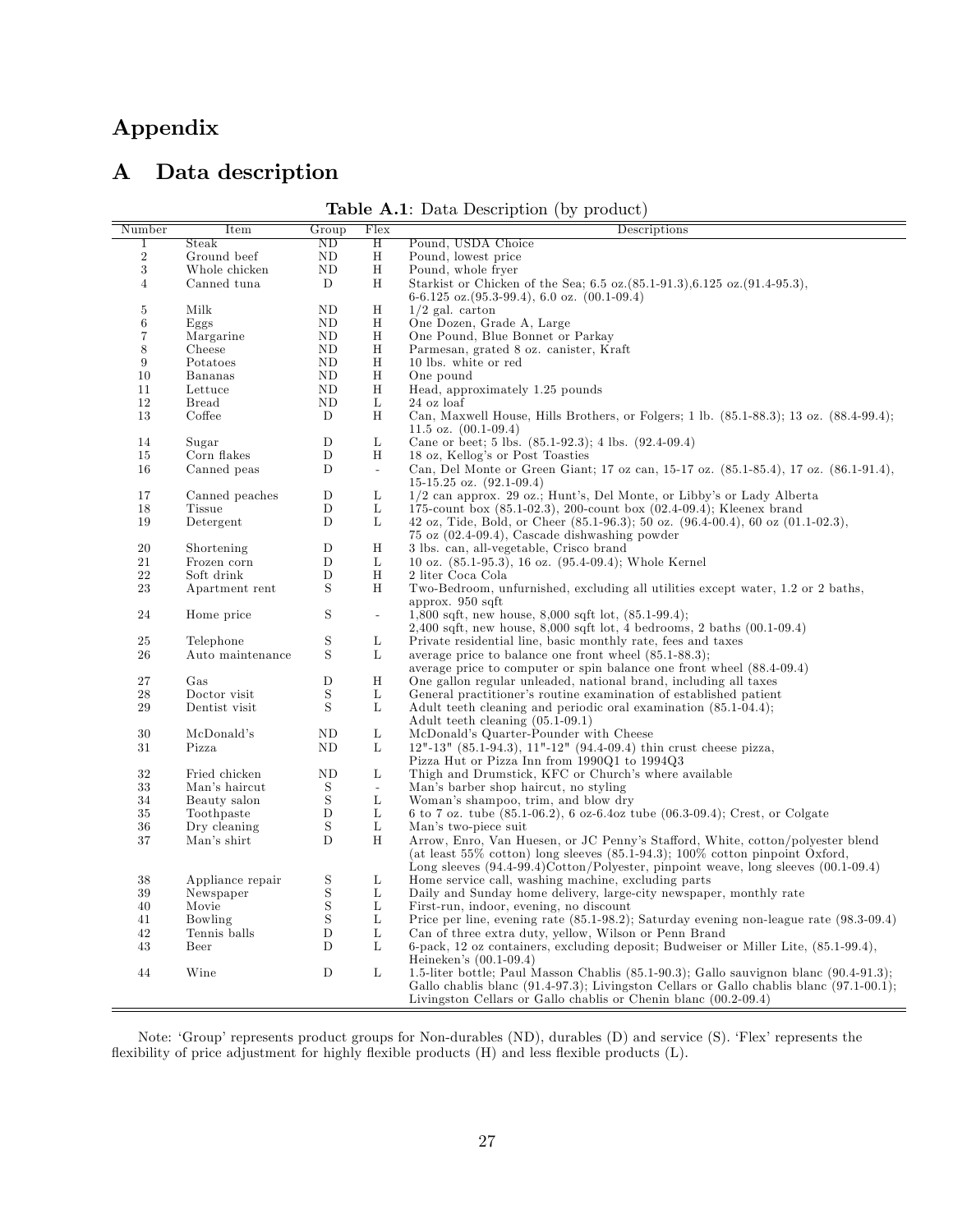|                | City name                     | Per capita    | Weekly      | Population               | $\overline{\%}$ of bachelor | Home price  |
|----------------|-------------------------------|---------------|-------------|--------------------------|-----------------------------|-------------|
|                | (CODE)                        | income $(\$)$ | wage $(\$)$ | $(1,000 \text{ people})$ | higher degree               | $(\$1,000)$ |
| 1              | AMARILLO (AMA)                | 24,933(L)     | 551.85      | 225.7(L)                 | 21.9(L)                     | 166.9       |
| $\,2$          | ATLANTA (ATL)                 | $29,895$ (H)  | 725.99      | $4,124.2$ (H)            | 34.0(H)                     | 189.0       |
| $\sqrt{3}$     | CEDAR RAPIDS (CID)            | $28,688$ (H)  | 627.70      | 234.0(L)                 | 26.6(L)                     | 174.4       |
| $\overline{4}$ | CHARLOTTE (CLT)               | $28,281$ (H)  | 689.81      | $1,720.9$ (H)            | 31.7(H)                     | $175.2\,$   |
| $\bf 5$        | CHATTANOOGA (CHA)             | $25,707$ (L)  | 568.90      | 476.7 $(L)$              | 22.4(L)                     | 170.6       |
| $\,6\,$        | CLEVELAND (CLE)               | $30,168$ (H)  | 669.55      | $2,116.9$ (H)            | 26.3(L)                     | 186.4       |
| $\,7$          | COLORADO SPRINGS (COS)        | $28,253$ (H)  | 606.75      | 525.7(L)                 | 34.8(H)                     | $190.3\,$   |
| $\,8\,$        | COLUMBIA, MO (COU)            | 26,777(L)     | 522.88      | 135.4(L)                 | $43.3 \; (H)$               | 173.0       |
| 9              | COLUMBIA, SC (CAE)            | 25,843(L)     | 559.08      | 646.1 $(L)$              | 29.9(H)                     | $164.9\,$   |
| 10             | DALLAS (DAL)                  | 30,870 (H)    | 746.67      | $5,122.2$ (H)            | $30.1$ (H)                  | 157.7       |
| 11             | DENVER (DEN)                  | $34,063$ (H)  | 755.54      | $2,099.7$ (H)            | 37.1(H)                     | $231.4\,$   |
| 12             | DOVER (DOV)                   | 24,721(L)     | 540.38      | 131.6(L)                 | 19.4 $(L)$                  | 184.2       |
| $13\,$         | HOUSTON (HOU)                 | $31,677$ (H)  | 791.38      | $4,724.4$ (H)            | $28.1$ (H)                  | 155.6       |
| $14\,$         | HUNTSVILLE (HSV)              | 27,952(L)     | $712.31\,$  | 346.3 $(L)$              | 34.1 $(H)$                  | 164.3       |
| 15             | JONESBORO (JBR)               | 21,746(L)     | 478.09      | 106.2(L)                 | 19.6 $(L)$                  | 156.7       |
| 16             | JOPLIN (JLN)                  | $22,405$ (L)  | 488.40      | 154.4(L)                 | 18.1(L)                     | 156.8       |
| 17             | KNOXVILLE (KNX <sup>*</sup> ) | 25,157(L)     | 590.00      | 741.9(L)                 | 27.8(L)                     | $163.9\,$   |
| 18             | LEXINGTON (LEX)               | $28,076$ (H)  | 596.10      | 405.3(L)                 | 33.4(H)                     | 174.2       |
| 19             | LOS ANGELES (LAX)             | $31,459$ (H)  | 768.22      | $12,057.1$ (H)           | 30.0(H)                     | $409.3\,$   |
| $20\,$         | LOUISVILLE (LOU*)             | 27,928(L)     | 609.10      | $1,121.3$ (H)            | 23.8(L)                     | $162.5\,$   |
| 21             | LUBBOCK (LBB)                 | 24,009(L)     | $513.25\,$  | 260.4(L)                 | 26.3(L)                     | $156.2\,$   |
| 22             | MEMPHIS (MEM)                 | 27,632(L)     | 639.77      | $1,195.0$ (H)            | 24.4(L)                     | $153.5\,$   |
| 23             | MONTGOMERY (MGM)              | 26,111(L)     | 556.48      | 340.4 $(L)$              | 26.2(L)                     | 182.9       |
| 24             | ODESSA (ODS*)                 | 23,000(L)     | 620.24      | 126.9(L)                 | 13.0 $(L)$                  | $167.4\,$   |
| 25             | OKLAHOMA CITY (OKC)           | 27,121(L)     | 579.05      | $1,101.9$ (H)            | 27.0(L)                     | $159.2\,$   |
| ${\bf 26}$     | OMAHA (OMA)                   | $30,860$ (H)  | 593.40      | 766.7(L)                 | 31.3(H)                     | 163.7       |
| 27             | PHILADELPHIA (PHL)            | $33,571$ (H)  | 758.68      | $5,678.2$ (H)            | 31.8(H)                     | $270.2\,$   |
| 28             | PHOENIX (PHX)                 | 27,280(L)     | 653.52      | $3,163.3$ (H)            | 27.3(L)                     | $189.5\,$   |
| 29             | PORTLAND (POR*)               | $29,594$ (H)  | 680.71      | $1,869.5$ (H)            | 32.9(H)                     | $244.5\,$   |
| 30             | RALEIGH (RDU)                 | $30,653$ (H)  | 645.46      | 799.9(L)                 | $41.3 \; (H)$               | 186.3       |
| 31             | RENO-SPARKS (RNO)             | 33,645 (H)    | 621.32      | 336.6 $(L)$              | 26.3(L)                     | $214.2\,$   |
| 32             | SALT LAKE CITY (SLC)          | 26,507(L)     | 616.31      | 918.9(L)                 | $29.8$ (H)                  | 190.6       |
| 33             | SAN ANTONIO (SAT)             | 25.538(L)     | 575.58      | $1,729.8$ (H)            | 24.5(L)                     | 163.8       |
| 34             | SOUTH BEND (SBN)              | 25,736(L)     | 568.57      | 309.8(L)                 | 24.1(L)                     | 169.8       |
| 35             | SPRINGFIELD (SPI)             | $29,162$ (H)  | 661.14      | 200.8(L)                 | $29.6$ (H)                  | 172.3       |
| 36             | ST. CLOUD (STC)               | 24,374(L)     | 527.69      | 166.8 $(L)$              | 22.4(L)                     | $169.2\,$   |
| 37             | ST. LOUIS (STL)               | $30,428$ (H)  | 664.89      | $2,667.5$ (H)            | $28.5$ (H)                  | $161.9\,$   |
| 38             | TACOMA (SEA)                  | 35,396 (H)    | 773.51      | $2,966.6$ (H)            | 36.7(H)                     | 206.5       |
| 39             | TUCSON (TUS)                  | 24,845(L)     | 572.94      | 819.9(L)                 | 29.0(H)                     | 179.7       |
| 40             | WACO (WAC*)                   | $22,662$ (L)  | 535.64      | 228.9(L)                 | 20.4(L)                     | $155.6\,$   |
| 41             | YORK (YRK*)                   | 27,903(L)     | 598.73      | 381.8(L)                 | 21.0(L)                     | 196.4       |
|                | Average                       | 27,820        | 623.31      | 1,542.6                  | $28.0\,$                    | 184.4       |

Table A.2: Summary statistics at the city level (period average: 1985-2015)

Note: 'H' and 'L' respectively denote 'high' and 'low' groups with the threshold levels of \$28,000 for income, 1 million people for population, and 28% of the share of bachelor degree holders for skill level. City codes are the airport codes of the corresponding cities except for those asterisked.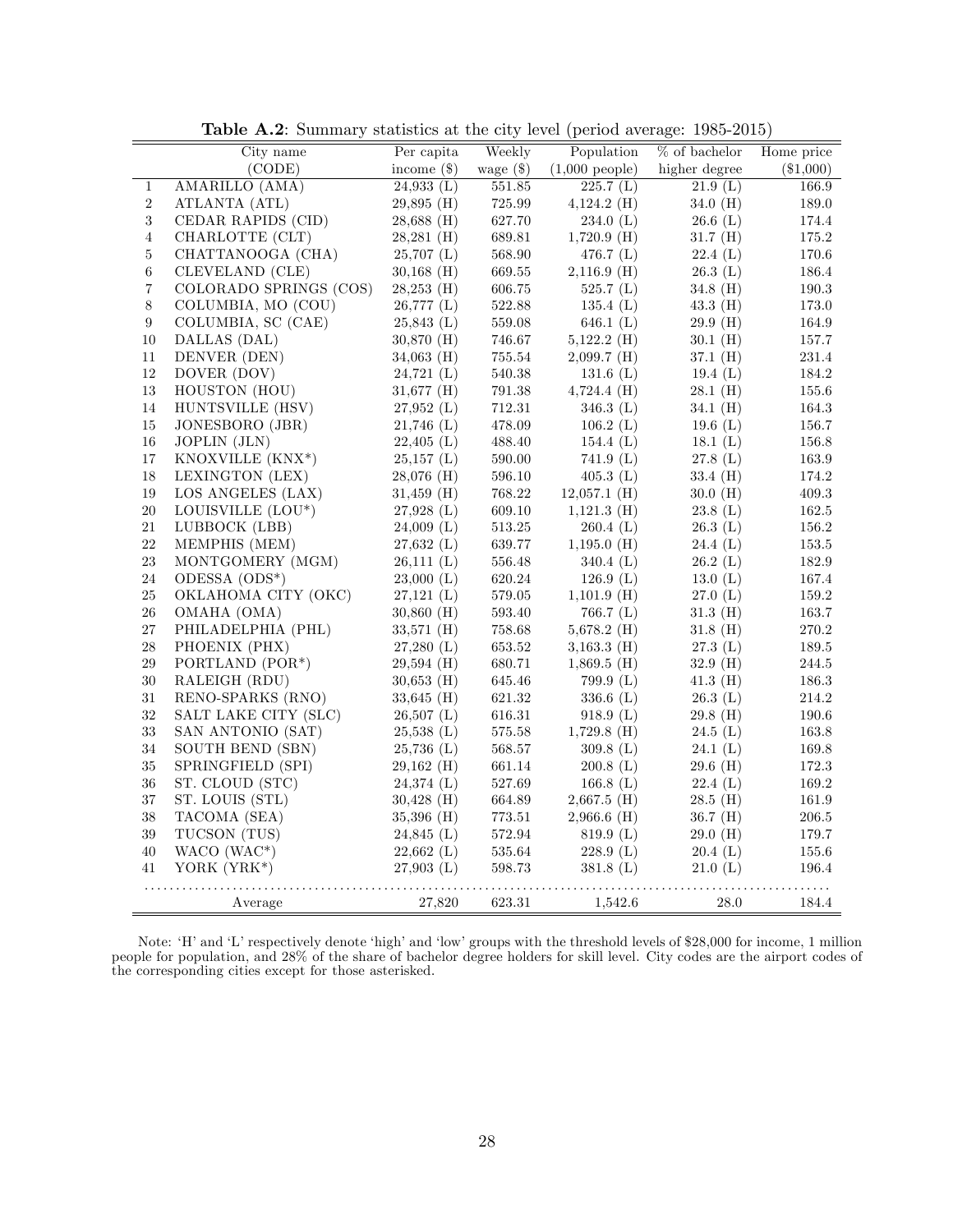### B Variance decompositions

Reduced-form VAR model (3) has a large dimension, but once estimated, it can be used for variance decomposition in the standard way, recognizing that  $E(\mathbf{v}_{mt}\mathbf{u}'_{mt}) = \mathbf{0}$ .

Assuming  $p = 1$  for simplicity of exposition, we have

$$
\mathbf{x}_{mt} = \mathbf{G}_{m1} \mathbf{x}_{m,t-1} + \mathbf{A}_{m0}^{-1} \mathbf{e}_{mt},
$$

which implies the following moving average representation,

$$
\mathbf{x}_{mt} = \sum_{\ell=0}^{\infty} \mathbf{G}_{m1}^{\ell} \mathbf{A}_{m0}^{-1} \mathbf{e}_{m,t-\ell}.
$$

Hence, the total variance is given by

$$
\boldsymbol{\omega}_m = \sum_{\ell=0}^\infty \mathbf{G}_{m1}^{\ell} \mathbf{A}_{m0}^{-1} \boldsymbol{\Sigma}_e \mathbf{A}_{m0}^{-1\prime} \mathbf{G}_{m1}^{\ell\prime},
$$

where (noting that  $\mathbf{e}_{mt} = (\mathbf{u}'_{mt}, \mathbf{v}'_{mt})'$  and  $E(\mathbf{v}_{mt}\mathbf{u}'_{mt}) = 0$ )

$$
\sum_{k+4\times k+4} = E\left(\mathbf{e}_{mt}\mathbf{e}'_{mt}\right) = \begin{pmatrix} E\left(\mathbf{u}_{mt}\mathbf{u}'_{mt}\right) & \mathbf{0} \\ \mathbf{0} & E\left(\mathbf{v}_{mt}\mathbf{v}'_{mt}\right) \end{pmatrix}.
$$

Let us define

$$
\tilde{\mathbf{\Sigma}}_{u}\limits_{k+4\times k+4} = \left(\begin{array}{cc} E\left(\mathbf{u}_{mt}\mathbf{u}_{mt}^{\prime}\right) & \mathbf{0} \\ \mathbf{0} & \mathbf{0} \end{array}\right) \text{ and } \tilde{\mathbf{\Sigma}}_{v}\limits_{k+4\times k+4} = \left(\begin{array}{cc} \mathbf{0} & \mathbf{0} \\ \mathbf{0} & E\left(\mathbf{v}_{mt}\mathbf{v}_{mt}^{\prime}\right) \end{array}\right),
$$

so that  $\Sigma_e = \tilde{\Sigma}_u + \tilde{\Sigma}_v$ . Variance explained by the national and idiosyncratic shocks is given by

$$
\boldsymbol{\omega}_{m}^{nat}=\sum_{\ell=0}^{\infty}\mathbf{G}_{m1}^{\ell}\mathbf{A}_{m0}^{-1}\tilde{\mathbf{\Sigma}}_{u}\mathbf{A}_{m0}^{-1\prime}\mathbf{G}_{m1}^{\ell\prime},
$$

and

$$
\boldsymbol{\omega}^{id}_m = \sum_{\ell=0}^\infty \mathbf{G}_{m1}^\ell \mathbf{A}_{m0}^{-1}\tilde{\boldsymbol{\Sigma}}_v \mathbf{A}_{m0}^{-1\prime}\mathbf{G}_{m1}^\ell,
$$

respectively. Formulas for  $VAR(p)$  model wiht  $p > 1$ , can be obtained using its corresponding companion VAR(1) representation.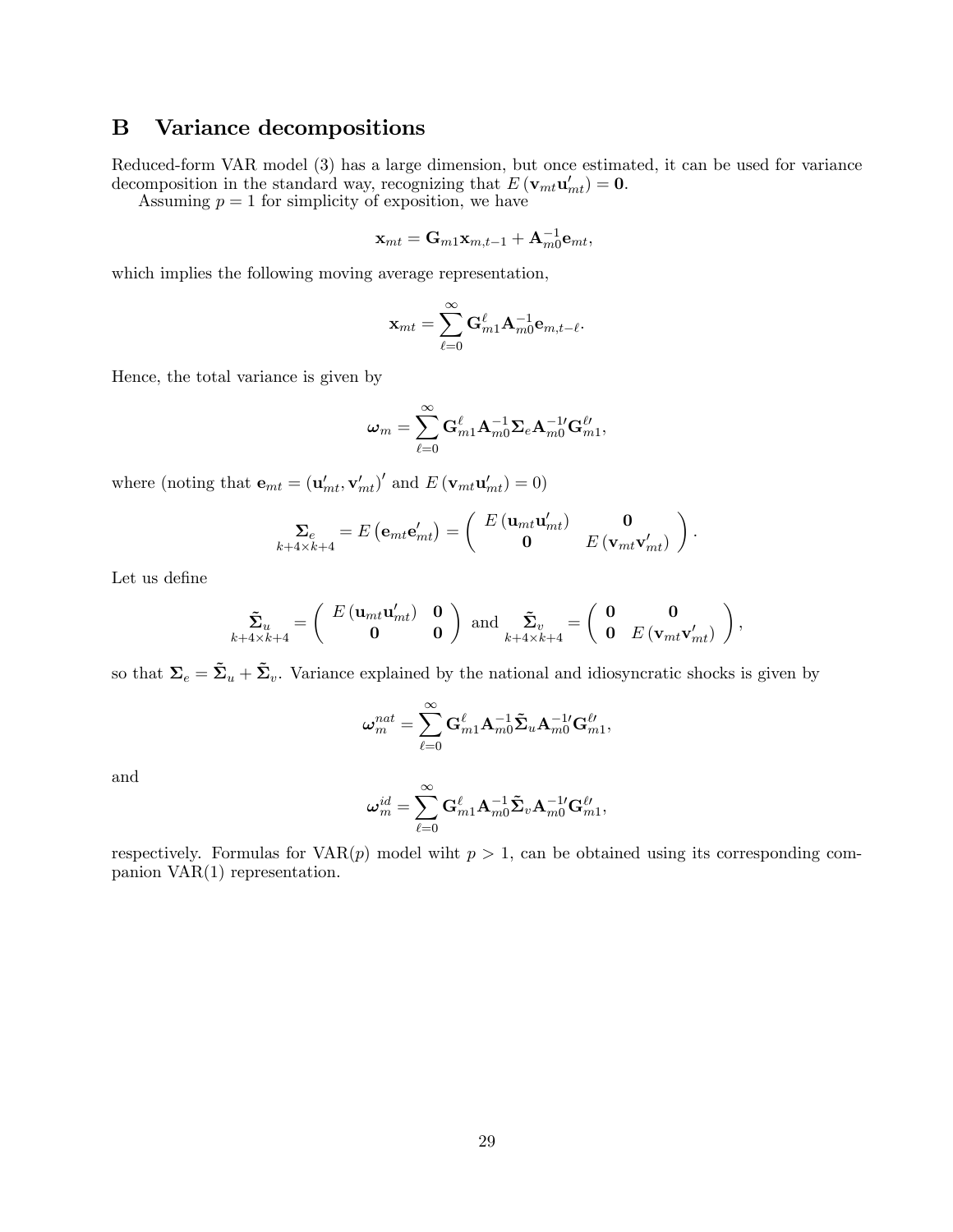

Figure 1: Average economic well-being of top three cities (dotted line) and bottom three cities (solid line)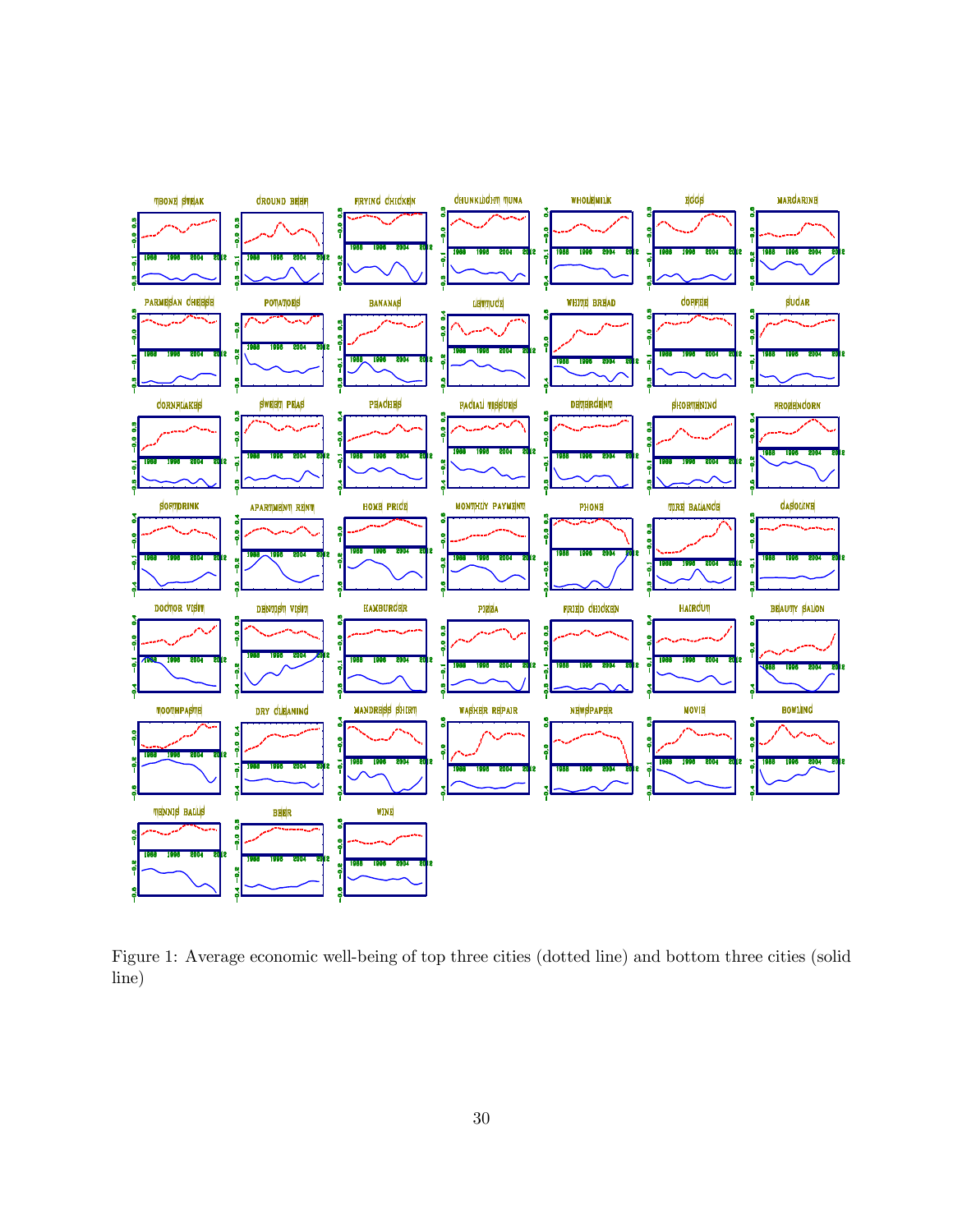

Figure 2: Evolution of cross-city dispersion of (CV) affordability measure by product groups